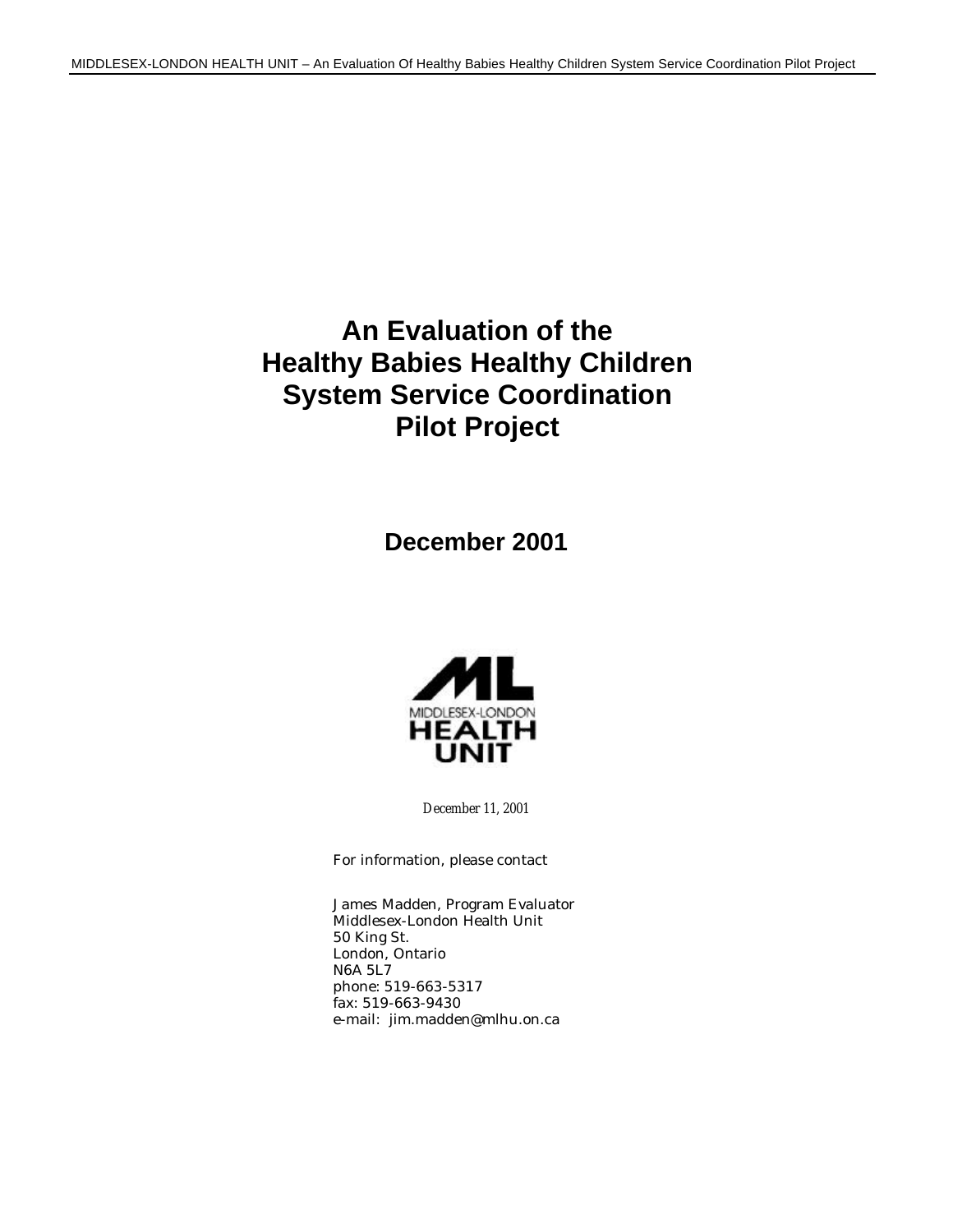© Copyright information Middlesex-London Health Unit 50 King Street London, Ontario N6A 5L7

Cite reference as: Middlesex-London Health Unit (2001). An Evaluation Of Healthy Babies Healthy Children System Service Coordination Pilot Project London, Ontario: Author.

Authors: James Madden, MSc, Program Evaluator, Middlesex-London Health Unit Susan Ralyea, BScN, MHSc, Manager, Healthy Babies Healthy Children, Middlesex-London Health Unit Lorna Larsen, BScN, IBCLC, Manager, Health Promotion, Oxford County Board of Health

All rights reserved.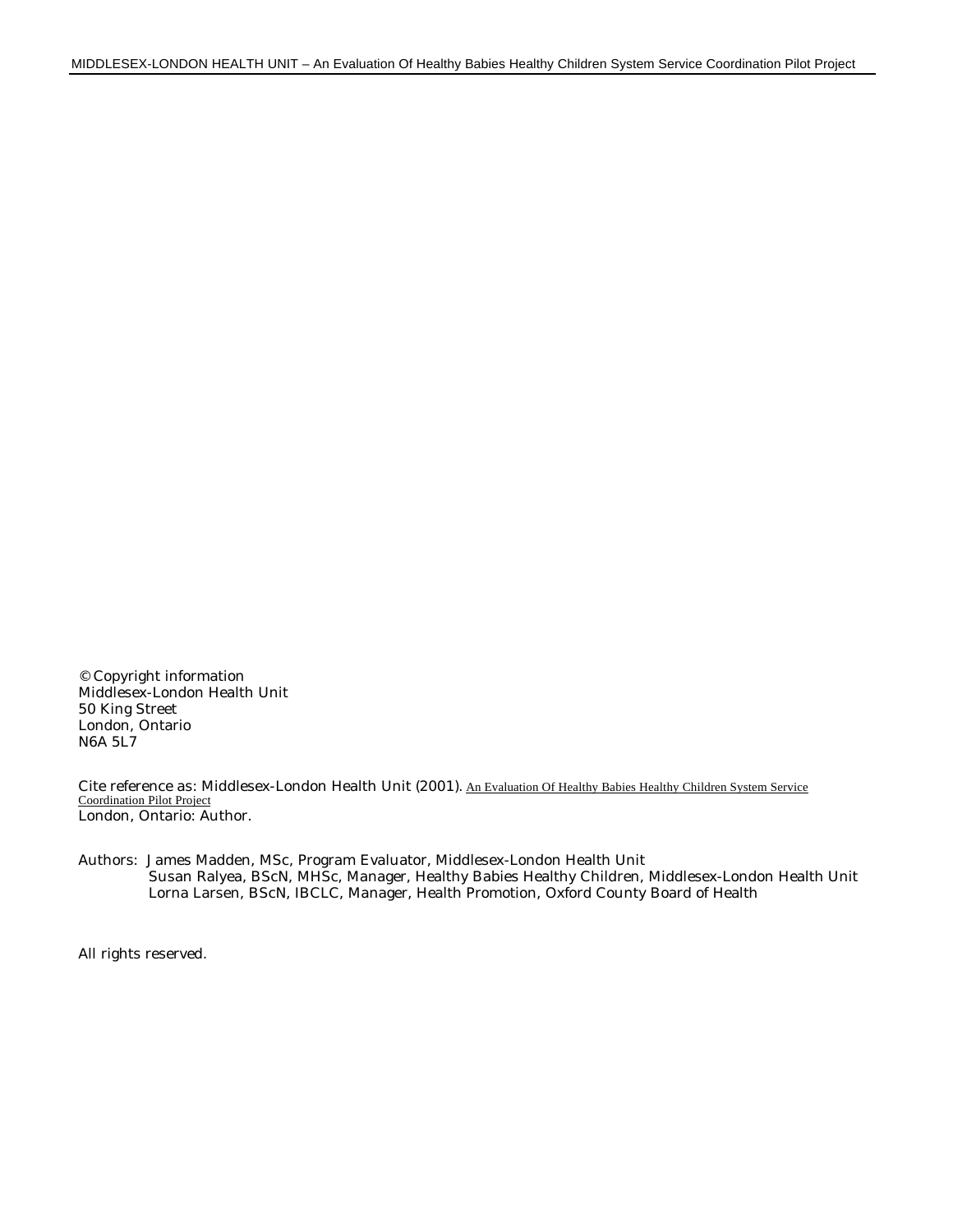## **Table of Contents**

| PHNs' and Administrative Partners' Perceptions of Impact of System Service Coordination on Families 20 |  |
|--------------------------------------------------------------------------------------------------------|--|
|                                                                                                        |  |
|                                                                                                        |  |
|                                                                                                        |  |
|                                                                                                        |  |
|                                                                                                        |  |
|                                                                                                        |  |
|                                                                                                        |  |
|                                                                                                        |  |
|                                                                                                        |  |

| Table 1    |                                                                                         |  |
|------------|-----------------------------------------------------------------------------------------|--|
| Table 2    |                                                                                         |  |
| Table 3    |                                                                                         |  |
| Table 4    | Advantages/Disadvantage of Two Options for Deploying System Service Coordinator FTE  28 |  |
| Table 5    |                                                                                         |  |
| Table 6    |                                                                                         |  |
|            |                                                                                         |  |
|            |                                                                                         |  |
| Appendix A |                                                                                         |  |
| Appendix B |                                                                                         |  |
| Appendix C |                                                                                         |  |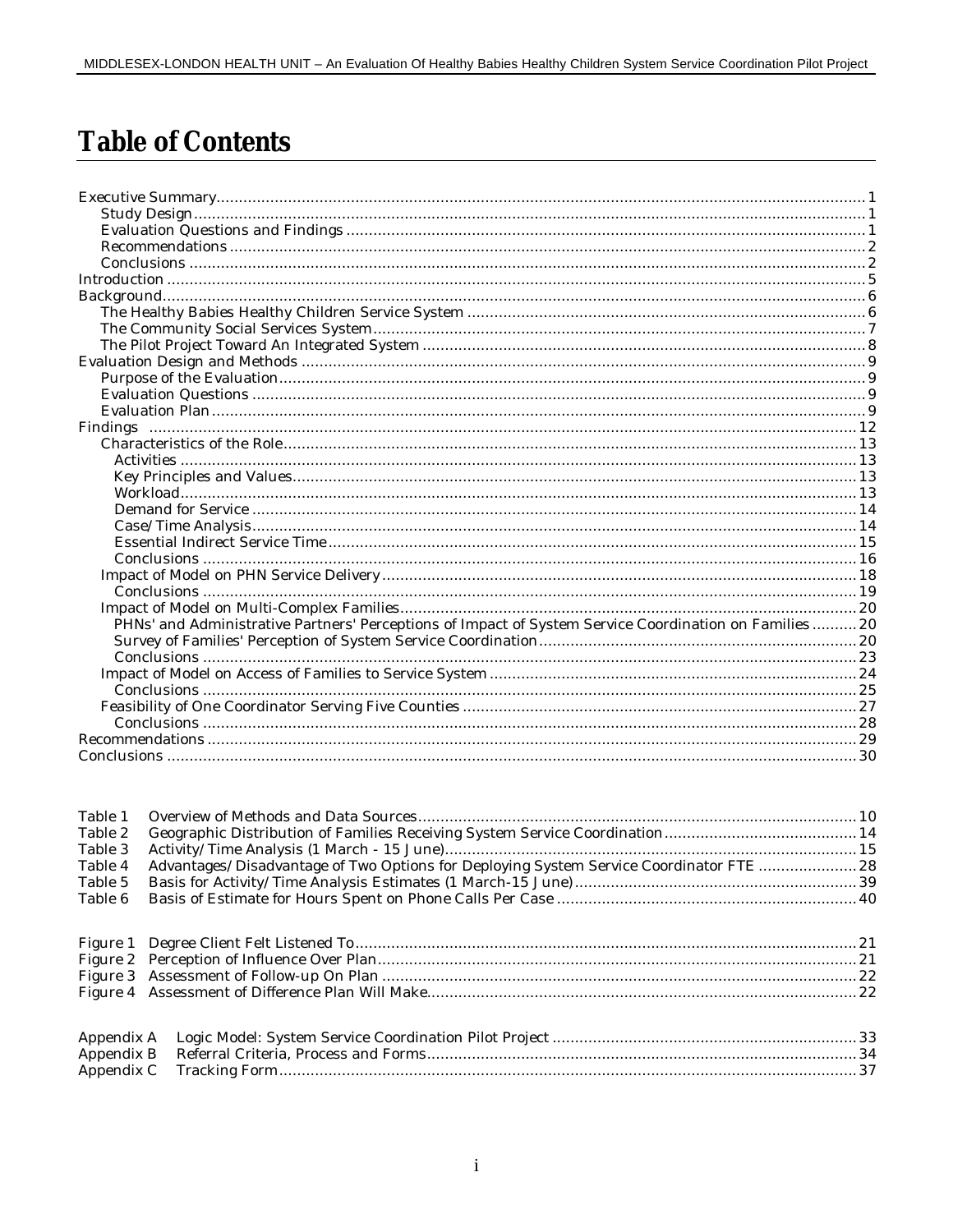| Appendix F Questionnaire Administered by PHNs to Families Participating                  |  |
|------------------------------------------------------------------------------------------|--|
|                                                                                          |  |
|                                                                                          |  |
| Appendix H Description of Activities Comprising the Role of System Service Coordination, |  |
| with Excerpts from Narrative Account of Process by System Service Coordinator 47         |  |
|                                                                                          |  |
|                                                                                          |  |
|                                                                                          |  |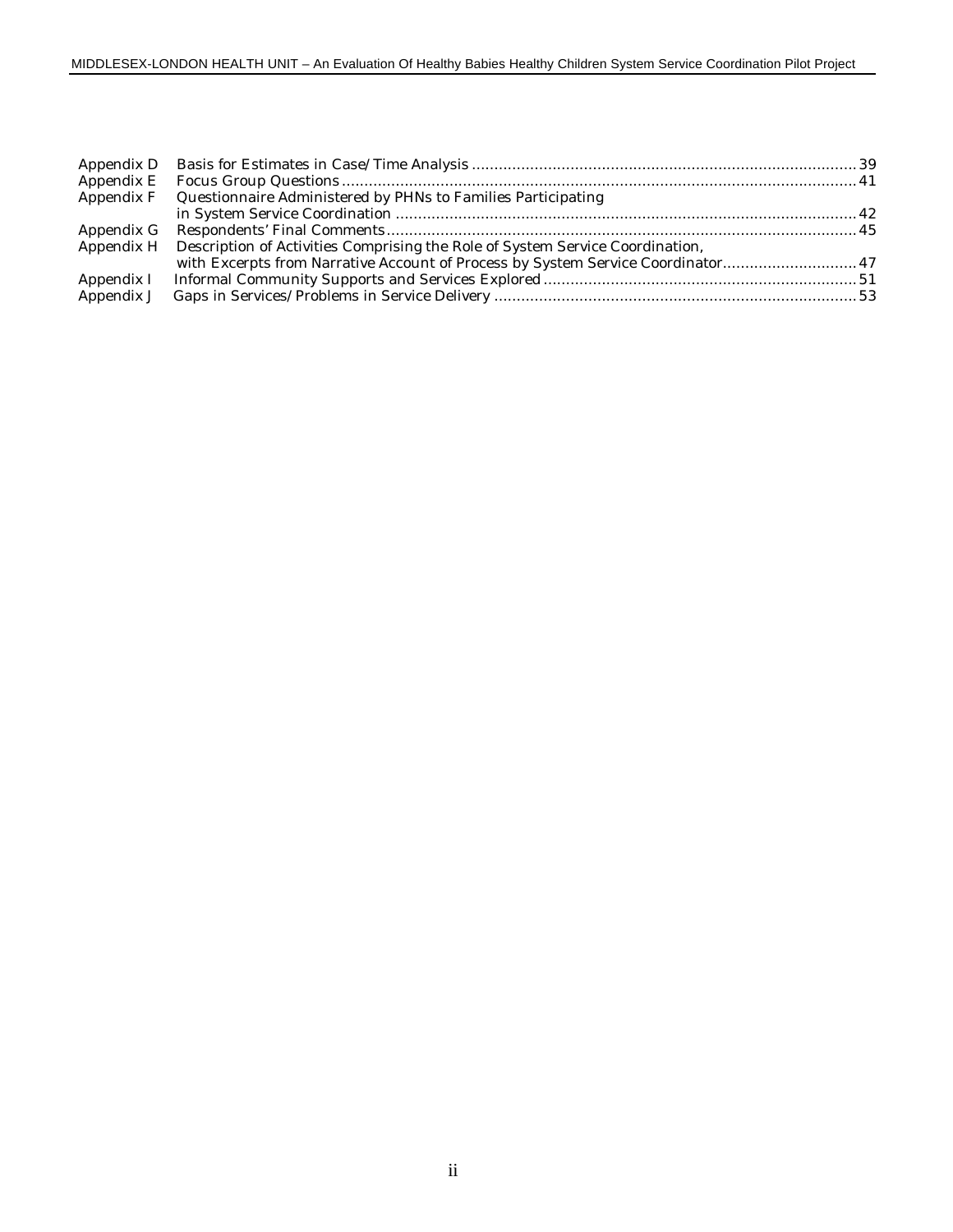## **Acknowledgements**

As project coordinator I would like to acknowledge the work of Susan Ralyea, Manager, Healthy Babies Healthy Children, Middlesex-London Health Unit, Lorna Larsen, Manager, Health Promotion, Oxford County Board of Health, and Liz Prendergast, Executive Director, Community Services Coordination Network who functioned as a steering committee throughout the evaluation process, and assisted with drafting and editing the report.

On behalf of the administrative partners I would like to acknowledge the work done by members of the London-Middlesex Healthy Babies Healthy Children Service Coordination Committee, who developed the concept of a threelevel system of service coordination: Kathy Meyer, Thames Valley Children Centre; Mary Semotiuk, Home Visiting Program for Infants (CPRI); Mary Huffman and Susan Ralyea, Middlesex London Health Unit, Healthy Babies Healthy Children Program.

The partners also recognize the Research Education Evaluation and Development (REED) Services of Middlesex-London Health Unit for providing administrative support. Thanks to Susie Noble of REED Services for assistance in preparing the final report and Ruth Sanderson of REED Services for thoughtful conversations regarding research design issues.

Also acknowledged is the crucial role the Public Health Nurses in facilitating the implementation of this pilot project, and for their insightful analysis of its impact on families.

This project was strengthened by the dedication and commitment of Diane Peacock in enacting the concept of system service coordination with skill and compassion.

Thanks to the families whose lived experience informs our practice.

James Madden, MSc Program Evaluator Research Education Evaluation and Development Services Middlesex-London Health Unit

### **Administrative Partners to the System Service Coordination Pilot Project**

| Liz Prendergast, Executive Director                                  | Community Services Coordination Network, London, Ontario |
|----------------------------------------------------------------------|----------------------------------------------------------|
| Janet McKillop, Program Manager, Health Promotion                    | Elgin-St. Thomas Health Unit, St. Thomas, Ontario        |
| Marlene Price, Division Manager, Healthy Babies<br>Healthy Children  | Huron County Health Unit, Clinton, Ontario               |
| Susan Ralyea, Manager, Healthy Babies Healthy<br>Children            | Middlesex-London Health Unit, London, Ontario            |
| Lorna Larsen, Manager, Health Promotion                              | Oxford County Board of Health, Woodstock, Ontario        |
| Pat Hanly, Public Health Manager, Healthy Babies<br>Healthy Children | Perth District Health Unit, Stratford, Ontario           |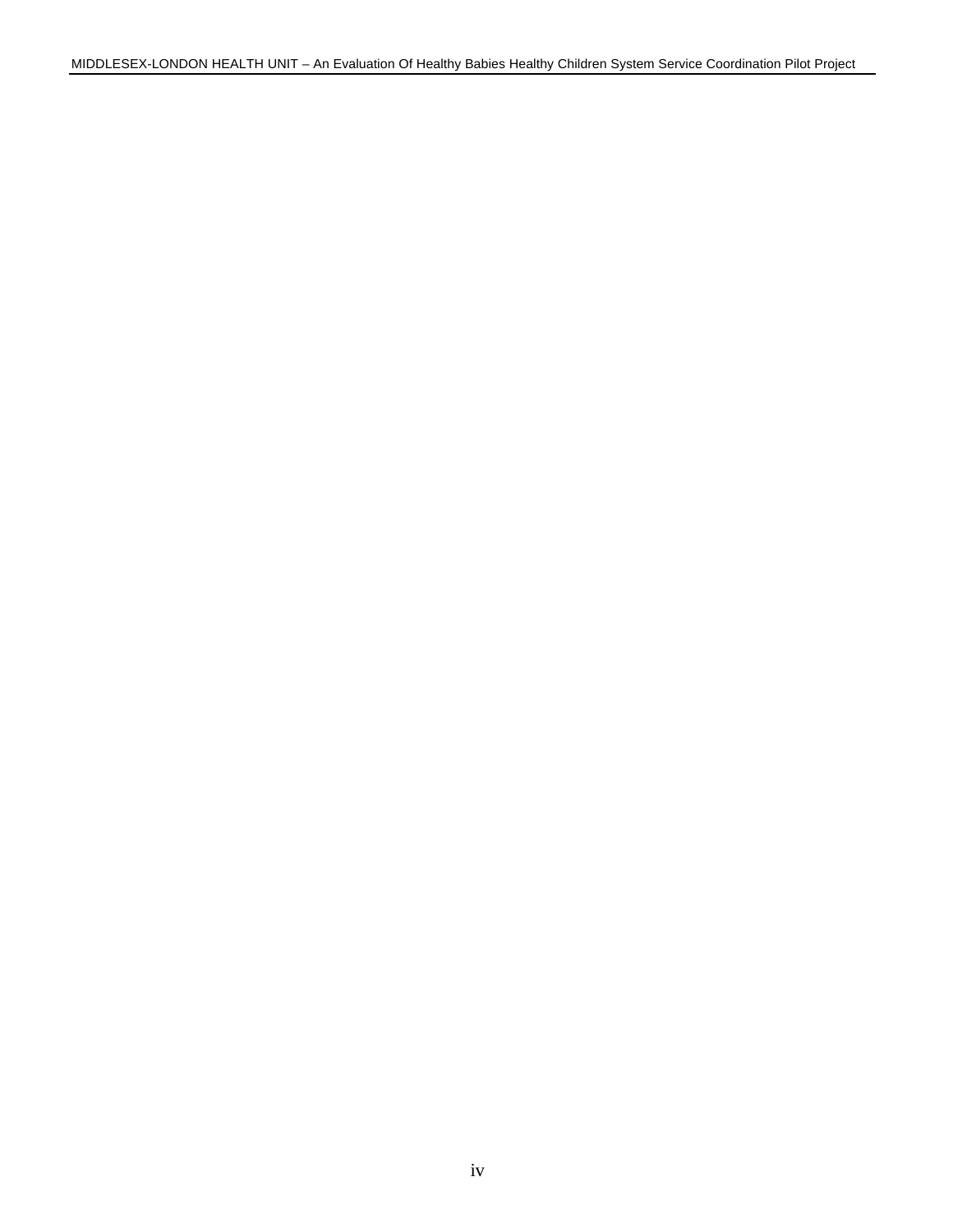## **Executive Summary**

This document reports the results of a formative evaluation of the Healthy Babies Healthy Children (HBHC) *System Service Coordination Pilot Project*.

*Service coordination* is an integral part of working with families who experience barriers to service. In most agencies and programs, service coordination is generally implemented as an *add-on* role of the service provider. *System-level* service coordination is a new level of service coordination designed to improve the effectiveness and efficiency of the HBHC system of prevention and early intervention services for a certain segment of high-risk families - that is, those with highly complex needs crossing multiple service systems.

*The System Service Coordination Pilot Project* investigated the question of whether a *dedicated, third party service coordinator* would provide significant gains for selected families by enhancing their functioning and well being. Significant gains were also anticipated for the service system because of reduced demand for more costly, intrusive downstream or "deep end" interventions in the future.

### **Study Design**

An evaluation study was designed by a subcommittee of the partnership of HBHC Program Managers from the five Southwestern Ontario health units participating in the six-month pilot. A multi-method, multi-informant approach was used. Administrative data collected by the System Service Coordinator and PHNs was tracked and analyzed. Focus groups were conducted with the administrative partners and PHNs involved in the pilot. A questionnaire was administered with families who were receiving system service coordination. An indepth interview and follow-up interviews were conducted with the System Service Coordinator hired for the pilot phase.

### **Evaluation Questions and Findings**

- **1. What were the activities and what was workload demand required of the coordinator in providing service to 20-26 multi-complex families across the fivecounty area?**
	- System service coordination was enacted as seven overlapping sets of activities (see Appendix H).
	- The values enacted by the System Service Coordinator were crucial determinants of the success observed during the pilot phase, particularly: being *relationshipcentred*, keeping the *family in the driver's seat*, *holistic planning*, and *empowerment.*
- Working intensely with 20 families at any one time is a reasonable service capacity for one full-time System Service Coordinator.
- System service coordination required on average, an estimated 2.1 hours per case per week.
- There was sufficient demand for system service coordination services to justify dedicating at least one full-time worker to the position.
- A large portion of the time required for system service coordination was consumed by essential indirect service work, particularly *organizing and preparing for meetings*, *creative digging* (including identifying informal supports and helping families build community support networks*,) and writing up plans.*

#### **2. Did the model improve PHNs' ability to deliver direct service?**

- System service coordination significantly increased the amount of time PHNs are able to devote to providing the direct nursing services.
- There was evidence that the System Service Coordinator was able to deal more effectively with potentially contentious inter-agency issues.
- The System Service Coordinator cultivated a broader range of community resources and informal supports to integrate into family service plans than PHNs performing the service coordination role.
- The System Service Coordinator provided professional and "moral" support to PHNs, enhancing the quality of service provided to challenging multi-complex families.

#### **3. How did the model impact multi-complex families?**

Insufficient time has elapsed to evaluate more than the most immediate impact of system service coordination on families served. However, PHNs who worked with the System Service Coordinator did observe first hand and report the following impacts on families:

- Rekindled sense of hope
- Increased sense of efficacy
- Learned more effective way of advocating for family
- Increased involvement of informal supports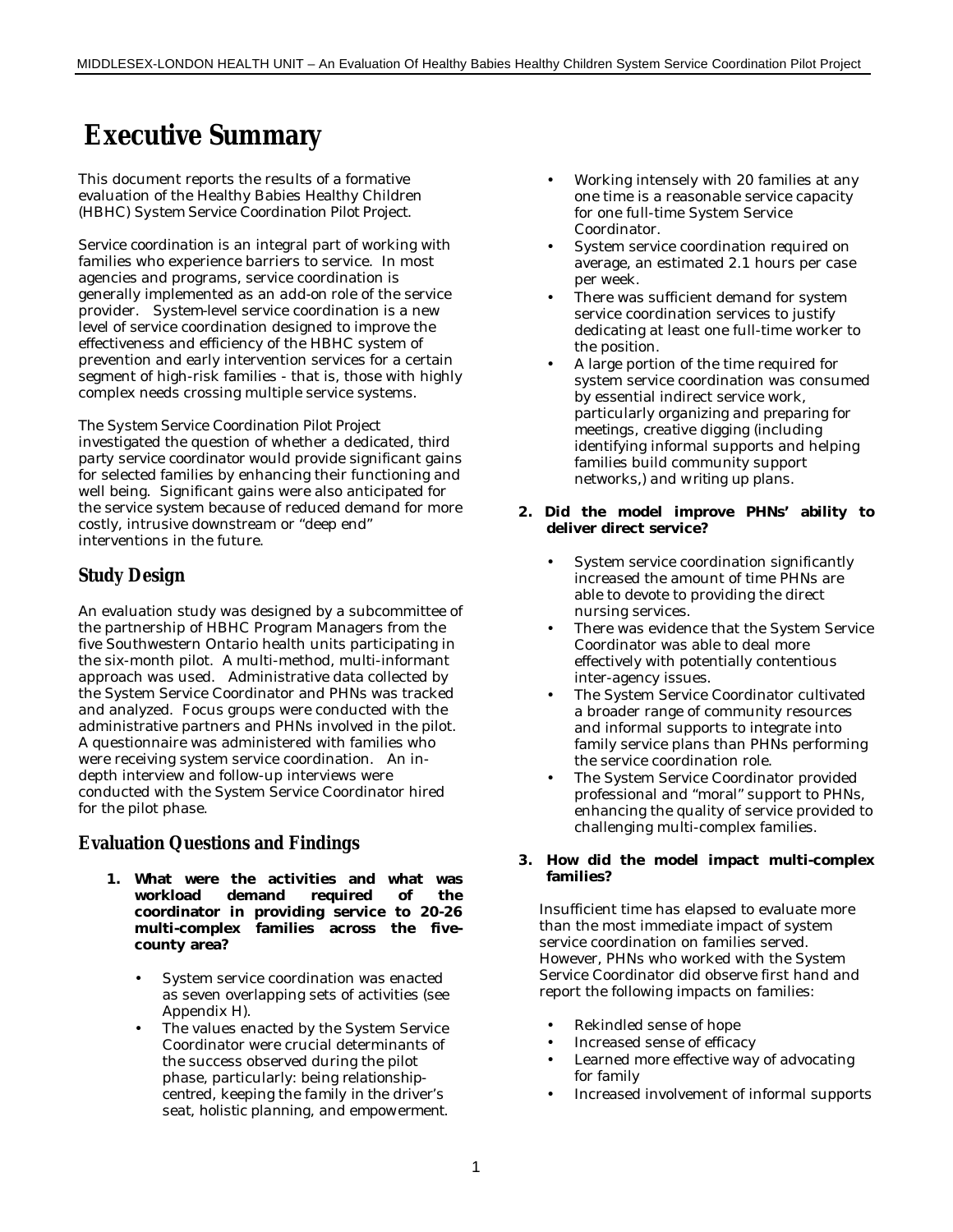Families reported the following outcomes of system service coordination:

- All families felt listened to and perceived a high degree of influence in the process of developing community action plans.
- Most families perceived good follow-up on the plans and thought the plans would make a difference for their families.
- Most of the families surveyed described positive or very positive outcomes resulting from system service coordination, such as elimination of "chaos" at home, "making a huge difference in my life [by giving] me confidence to advocate for my child and family…" and helping reunite a family after delays and frustrations.
- **4. Did this model improve access to the system of prevention, early intervention services and informal supports for multicomplex families?**

The role of System Service Coordinator improved access to the system of prevention, early intervention and informal support by:

- Reducing fragmentation and gaps in services to multi-complex families because of a greater capacity to identify and bring together previously untapped or unconnected services and resources.
- Increasing integration between families, informal supports and formal service providers through facilitating the collaborative development community action plans.

It is argued that these improved system-level outcomes may be attributed to the following key advantages that are conveyed by the position or location of the role within the overall system. System service coordination:

- Occupies a position in the system (autonomous, dedicated role) that makes possible greater potential for bridging and connecting work.
- Is mandated to develop knowledge of, and is skilled in cultivating a host of community resources.
- Is in a position to increase the capacity of PHNs and other service providers by providing informal mentorship as well as through formal training opportunities.

#### **5. Is the model of** *one coordinator serving five counties* **adequate, or should there be separate service coordinators in each county?**

- Carrying out the role of System Service Coordinator across the five-county catchment area was extremely timeconsuming and taxing on a person who by all accounts is an very dedicated, high energy, highly skilled worker.
- One key dilemma has to do with how to efficiently cover such a large geographic area, while honouring the key principles of being relationship-centred and family focused in terms of scheduling and conducting community meetings and other tasks associated with the role.
- Given available resources, two feasible options were identified, each with advantages and disadvantages: split the FTE between two workers to realize administrative efficiencies, or deploy the role as a dedicated FTE, and find ways to mitigate the disadvantages associated with travel time.
- The collective judgement of the administrative partners and the System Service Coordinator was that the dedicated FTE option was more desirable.

### **Recommendations**

Upon reviewing the findings reported in this document, the administrative partners developed the following set of recommendations:

- 1. That one full-time equivalent System Service Coordinator position be funded on an annual basis serving multi-complex families in HBHC in Elgin/St. Thomas, Huron County, Middlesex-London, Oxford and Perth Counties.
- 2. That the full-time equivalent position be undertaken by one worker and deployed in a manner, which reduces travel time and associated costs.
- 3. That a resource consultant role to enhance community capacity be enacted as part of the role of System Service Coordinator.
- 4. That the partners meet on a quarterly basis to monitor, direct and support the initiative.
- 5. That the results of this evaluation be disseminated to the Ministry of Community and Social Services, South West Regional Office, the Integrated Services for Children Division, Healthy Babies Healthy Children, all HBHC programs across Ontario, participating counties children services' planning committees and through other networking and educational opportunities.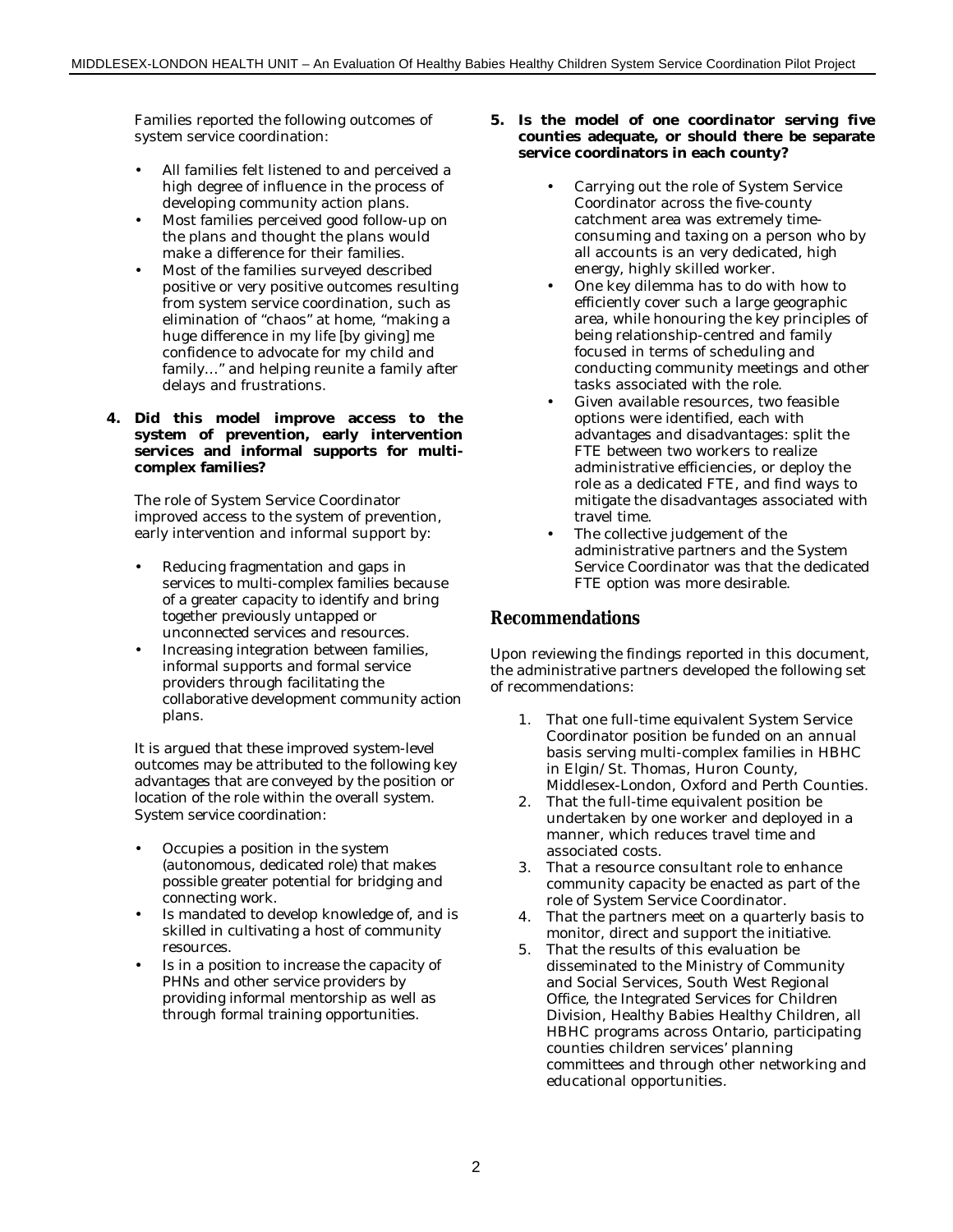### **Conclusions**

This pilot demonstrated that system service coordination was effective for families and providers alike. Families perceived a high degree of influence over their care – a determinant of health – and thought the plan would make a difference to their families. Families experienced enhanced community integration demonstrated by increased involvement of informal supports. PHNs increased the amount of time they were able to provide professional nursing services to families and benefited from mentoring by the System Service Coordinator in a team approach.

Service coordination was demonstrated to take time. A number of invisible tasks were highlighted as being essential to the role and thus to outcomes for families.

The positive results of this pilot project are thought to be causally related to the autonomous, dedicated nature of the System Service Coordinator position.

A significant limitation of this study is that the data analyzed was collected after only four to six months of operation. The findings reported here are extremely

useful for purposes of formative evaluation, but suggest only the most immediate outcomes on the social service system and the limited number of families served during the pilot.

While it cannot be stated on the basis of this study that this type of early intervention will prevent more costly intervention in the future, the nature of the challenges faced by multi-complex families are consistent with those of families that often require more costly and intrusive types downstream interventions from the community social service system. It is reasonable to infer that enhanced functioning and well-being of multi-complex families brought about through early intervention will lead to downstream benefits for both families and the service system.

Further study is necessary to determine the longerterm impact on families, service providers and the service system. An approach that would provide more definitive evidence of longer-term impacts would be a *multiple time series* evaluation design.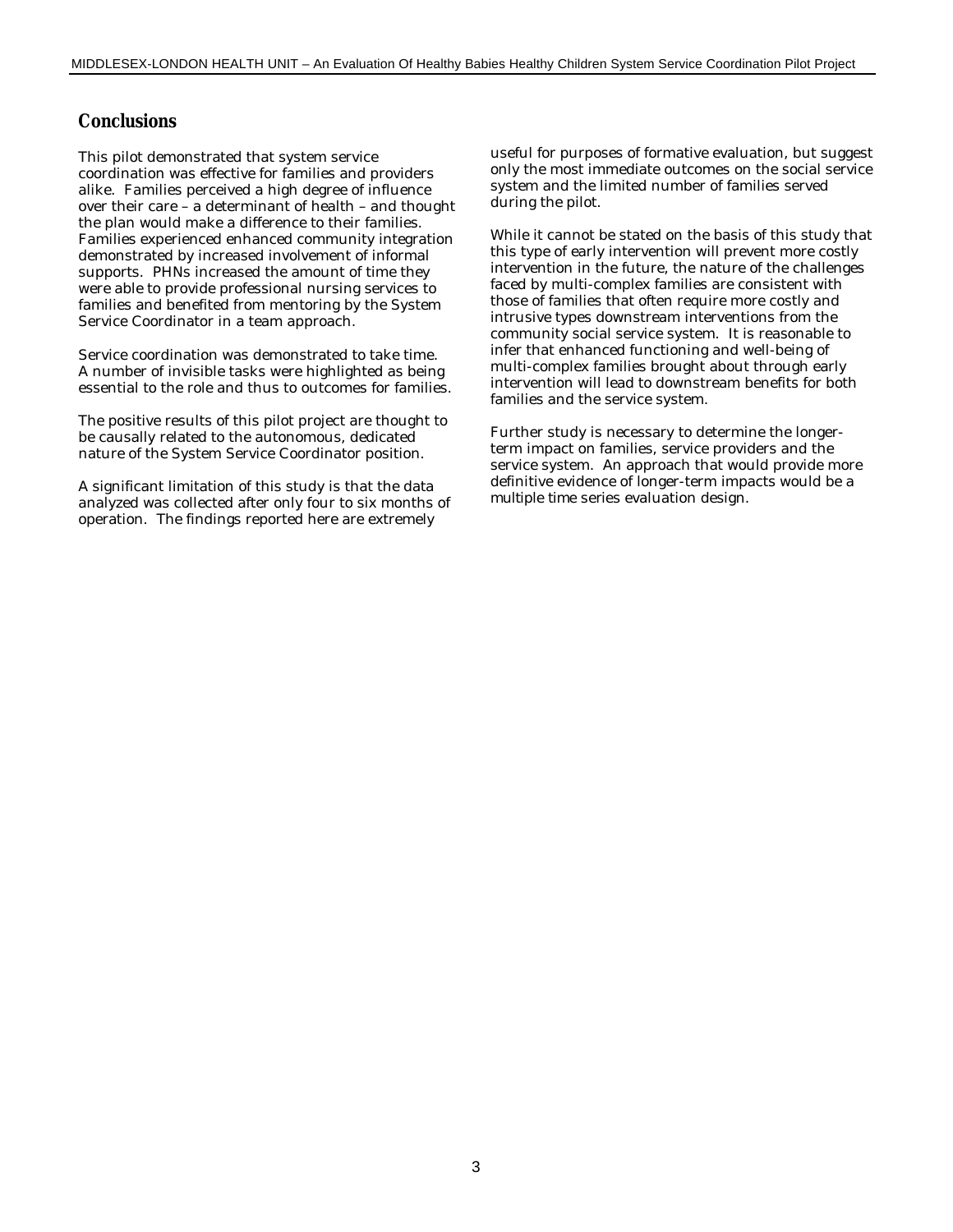## **Introduction**

This document reports the results of a formative evaluation of the Healthy Babies Healthy Children (HBHC) *System Service Coordination Pilot Project*. The six-month pilot was a collaborative effort between Elgin/St. Thomas, Huron County, Middlesex-London, Oxford County and Perth District Health Units, and the Community Services Coordination Network (CSCN).

*System service coordination* is a new level of service coordination designed to improve the effectiveness and efficiency of the HBHC system of prevention and early intervention services for a certain segment of high risk families—that is, those with highly complex needs crossing multiple service systems. It does not replace, but enhances both agency and interagency service coordination.

The innovative element in *system-level coordination* is the set of coordination activities provided by a highly skilled, specially trained, *dedicated, third-party System Service Coordinator.* By *dedicated* is meant that service coordination is the worker's only job; it is not a responsibility added on to an already heavy caseload. By *third-party* is meant that the System Service Coordinator is unattached to any particular service-providing agency.

An evaluation study for the pilot was designed using a multi-method, multi-informant approach. Administrative data collected by the System Service

Coordinator and PHNs was tracked and analyzed. Focus groups were conducted with the administrative partners and PHNs involved in the pilot. A questionnaire was administered with families who were receiving system service coordination. An indepth interview and follow-up interviews were conducted with the System Service Coordinator hired for the pilot phase.

This report is organized in the following manner. The *Background* section describes the organizational and service system context in which the pilot and evaluation were conducted. In the *Evaluation Design and Methods* section, the formal evaluation questions are stated, and the evaluation design, methods, data sources, and analytic procedures are described. The *Findings* section, presents the results of the evaluation study, organized according to the five formal evaluations questions. Conclusions are drawn and stated for each evaluation question. The *Recommendations* section presents a set of recommendations developed by the administrative partners in light of the findings presented in this report, followed by *Conclusions.*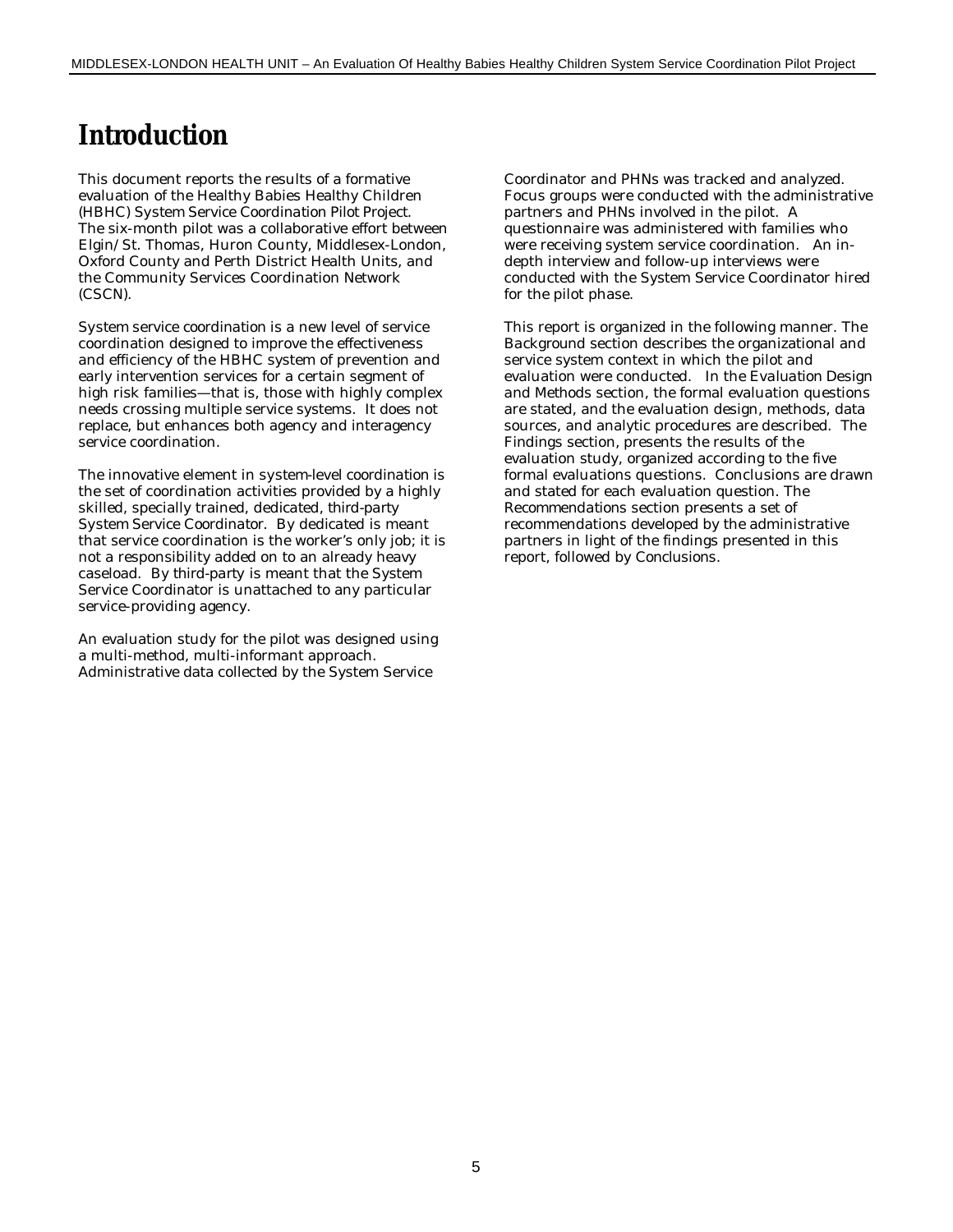## **Background**

### **The Healthy Babies Healthy Children Service System**

The Healthy Babies Healthy Children Program was introduced across Ontario on January 1, 1998. It is a joint initiative of the Ministry of Health and Long Term Care, and the Ministry of Community and Social Services under the direction of the Integrated Services for Children Division. The program is administered locally by Public Health Units. The expected outcomes of Healthy Babies Healthy Children are:

- Increased child health and development
- Increased parenting confidence and knowledge
- Decreased parental stress and increased parental support
- Increased family integration into the community
- Increased integration of programs and services that support healthy child development

One program component of Healthy Babies, Healthy Children is *service coordination* for identified families. This component supports the attainment of the expected outcomes of HBHC by:

- Improving integration of supports and services for children and their families at the community level
- Increasing access to and use of services and supports for children who are at risk of poor physical, cognitive, communicative and psychosocial development and their families
- Improving coordination of care
- Developing new linkages amongst service providers
- Removing unnecessary barriers to coordinated and integrated services for children and their families

Across Ontario, virtually every service system and organization share these general objectives and are striving to work in a collaborative manner to ensure the most efficient and effective use of resources.

HBHC programs across Ontario were thus encouraged to work with their respective community partners to develop service coordination frameworks that would achieve these objectives and reflect unique local needs.

In London Middlesex, the HBHC Service Coordination Committee articulated their local model in a document entitled *London-Middlesex Community Service Coordination Framework.* Published in November 2000, this model built on the work of the *Coordinated Access to Services Project*, Ministry of Community and Social Services, South West Regional Office.

The *London Middlesex Community Service Coordination Framework* model proposed three distinct levels of service coordination, defined as follows:

#### Agency Service Coordination

Families entering an agency can expect support from the agency to understand, choose and navigate the appropriate services that the agency has to offer and be of assistance when other service options are needed. The service coordinator is initially assigned to the family by the agency, but may change depending on the family's preference and/or agency circumstance.

#### Interagency Service Coordination

All families with multiple agency involvement will be offered a service coordinator to coordinate across agencies and services. The Service Coordinator is determined by the family and involved service providers, considering the following criteria:

- Has a strong working relationship with the family
- Is able to organize family conferences and support the family in the process
- Will continue to work with the family over time
- Is committed to open communication and interdisciplinary collaboration
- Respects and facilitates the family's goals

#### System Service Coordination

When the needs of the family exceed the capacity and expertise of an individual's service

coordinator/agency, specialized system coordinators will be available to support and consult with service coordinators and/or provide coordination services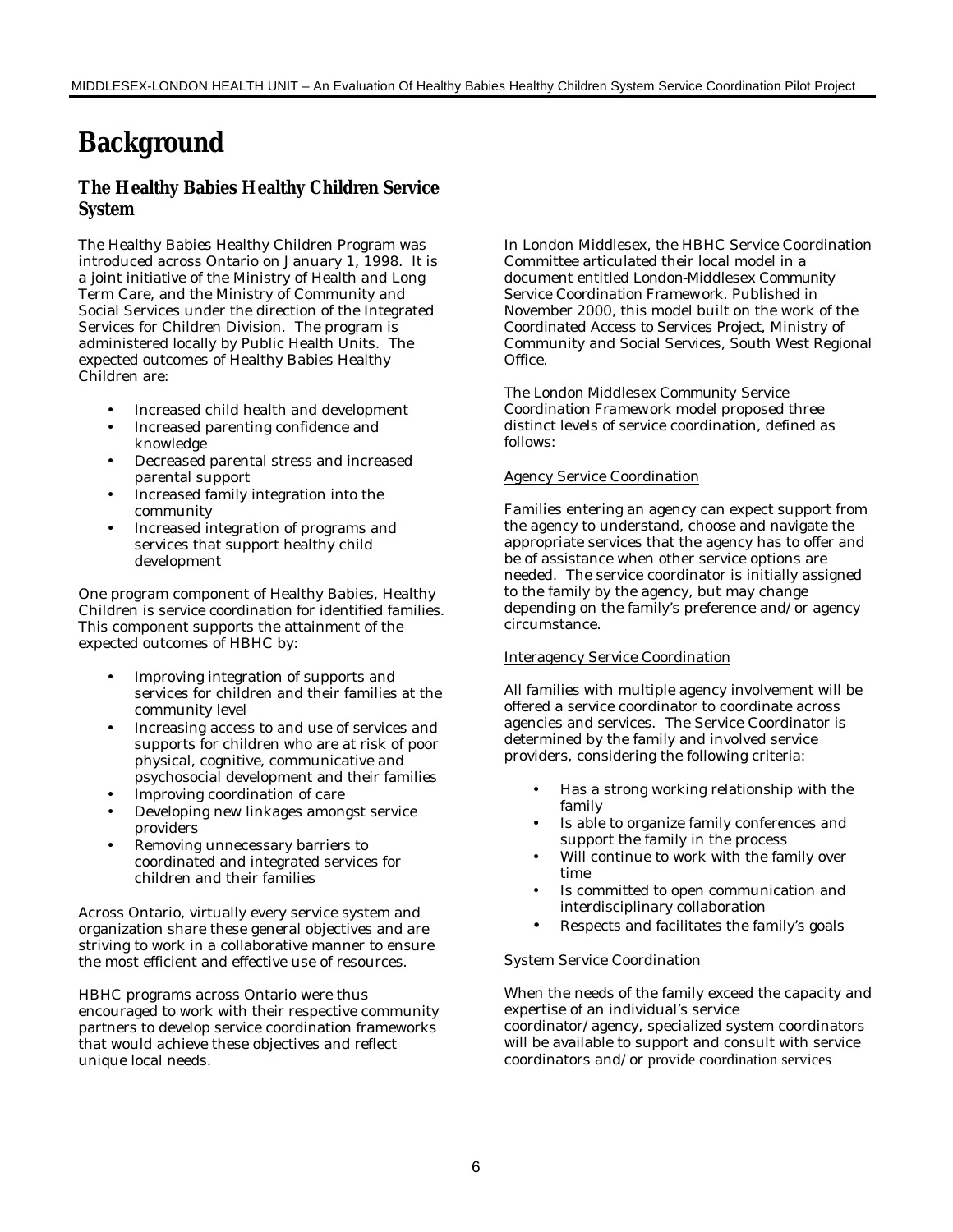directly to a family. System coordinators will be considered in consultation with the family when:

- More than one agency, service cluster and/or service sector is involved, e.g. health, social services and education
- When the issues are very complex and families and service providers require support to meet the family's needs

In most communities, there is an ability to provide service coordination at the agency and interagency levels. It is an integral component of working with families. However, for some families, the intensity of the service coordination function that is required jeopardizes the provision of professional services. With such families the identification of a *System Service Coordinator* who can bring a higher skill level, neutrality and a focus on service coordination rather than service delivery - to the planning process was desired.

### **The Community Social Services System**

Concurrently, The Ministry of Community and Social Services' policy framework, *Making Services Work for People*, set out the government's expectations of the service system and clearly articulated the outcomes that are expected. In response to this policy framework, a model for service coordination was developed. The Community Services Coordination Network (CSCN) has responsibility for the implementation of the Coordinated Access to Services model for Middlesex- London, Oxford, Elgin, Huron and Perth counties for MCSS funded services and supports for Children's and Developmental Services. A number of expected outcomes were identified that would occur as a result of the model. Those expected outcomes are:

- Families and individuals will have an easy way to find out about services that are available.
- Families and individuals will have help in gaining access to services that are the most appropriate to respond to their needs.
- A fair mechanism will be established for setting priorities for providing services to all who need them.
- Those who need help the most will receive essential supports first.
- Families and individuals will receive a minimum number of assessments and provide necessary information only once.
- Families and individuals will have a single agreement for the services they receive.
- A single person or team will be accountable for the agreement<sup>1</sup>

A number of guiding principles have been identified and integrated into the service coordination process. They are:

- Services and supports are focused on individuals and families
- Fairness, sensitivity and respect for diversity are provided to those accessing services
- Consumers of service should have individual choice regarding the service they receive
- Consumers of service are involved in decision making regarding the service they receive
- Consumers of service have the right to be their own service coordinator
- A review and appeal mechanism is in place and available
- Accurate information is provided
- Confidentiality is respected and consumers of service have a right to access the personal information that has been collected.

The role of the CSCN service coordinator has been articulated as having primary responsibility for the coordination of accommodation supports and residential services funded by MCSS for Children and Developmental Services. In addition, CSCN facilitates a resolution process for individuals with multi-service, complex needs. Currently, CSCN is not funded to provide service coordination beyond this scope. However, the role that is articulated for System Service Coordination in the *London-Middlesex Framework* is highly consistent with the role of the CSCN community service coordinator and the skill set that is inherent in the job description. Of particular note are the key skills that are identified in the job description of the CSCN community services coordinator:

- Mediation, negotiation and facilitation skills
- Systems perspective
- Excellent problem solving skills
- Diverse background in Case Management
- Knowledge of community development principles
- Strong understanding of and commitment to a service coordination model

-

<sup>&</sup>lt;sup>1</sup> Ministry of Community and Social Services, South West Region, London Office, Coordinated Access to Services Model, Draft Service Protocol Agreement, June 1999, page 1.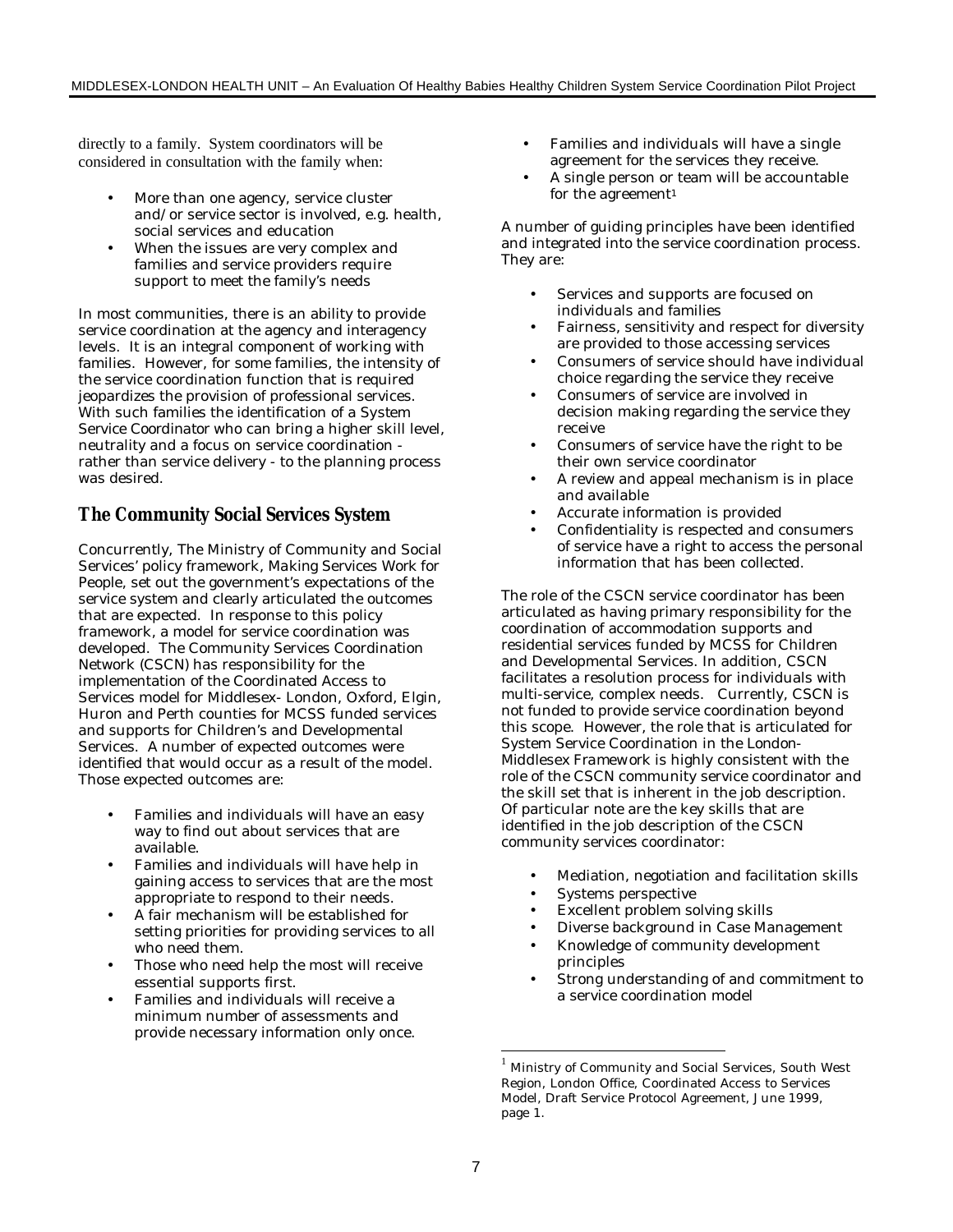- Proven ability to work both independently and collaboratively as a member of a multidiscipline team
- Knowledge of and ability to access community resources $2$

### **The Pilot Project: Toward an Integrated System**

Health Units delivering Healthy Babies Healthy Children programs in the counties of Elgin, Huron, London and Middlesex, Oxford and Perth and the Community Services Coordination Network recognized an opportunity to join forces to enhance one another's ability to serve families. They recognized that there were many commonalities including consistent service coordination frameworks, service philosophies, principles and approaches to program delivery. These common elements created the synergy to explore a potential pilot project that would test the system service coordination level through a unique partnership. The group envisioned that such a project would promote a dynamic relationship among families, service providers and informal supports that would result in an integrated and effective plan to support multi-complex families to achieve their potential with the least amount of intervention.

Following a series of planning meetings between representatives of Health Units and the Community Services Coordination Network, a proposal for a pilot project was developed.

In January 2000, a six-month pilot project was launched through a combination of financial and in kind contributions from the partners:

- Elgin St. Thomas Health Unit
- Huron County Health Unit
- Middlesex-London Health Unit
- Oxford County Board of Health
- Perth District Health Unit
- Community Services Coordination Network

The purpose of the pilot was to test the service coordination model articulated in the London Middlesex Service Coordination Framework. This level of service coordination did not exist prior to the pilot project.

The system service coordination component would be delivered to families that were identified by the HBHC programs because of the complexity of their needs. It was thought that these families would require a multi - system response to develop a comprehensive plan of service. Experience suggested that, these families' need for service coordination often jeopardized the provision of direct professional services.

The estimated need for the system level of service coordination was identified at approximately 70-90 families in HBHC programs across the five-county area on an annual basis.3 Therefore, it was estimated that 35-45 families would require system service coordination during the course of a six month pilot.. The actual period of system service coordination delivery was fifteen weeks, targeting 20-26 families.

A decision was made to evaluate the pilot project at the outset. The Middlesex-London Health Unit Program Evaluator was engaged to collaborate in designing and conducting the evaluation.

-

 2 Community Services Coordination Network, Job Description, Community Services Coordinator, Feb. 2000

<sup>3</sup> This estimate was based on discussion with Andrew Debicki, Wraparound Coordinator, Hamilton, Ontario. Debicki estimates that 1% to 2% of high-risk families are not able, for reasons such as those described above, to access services in the traditional manner.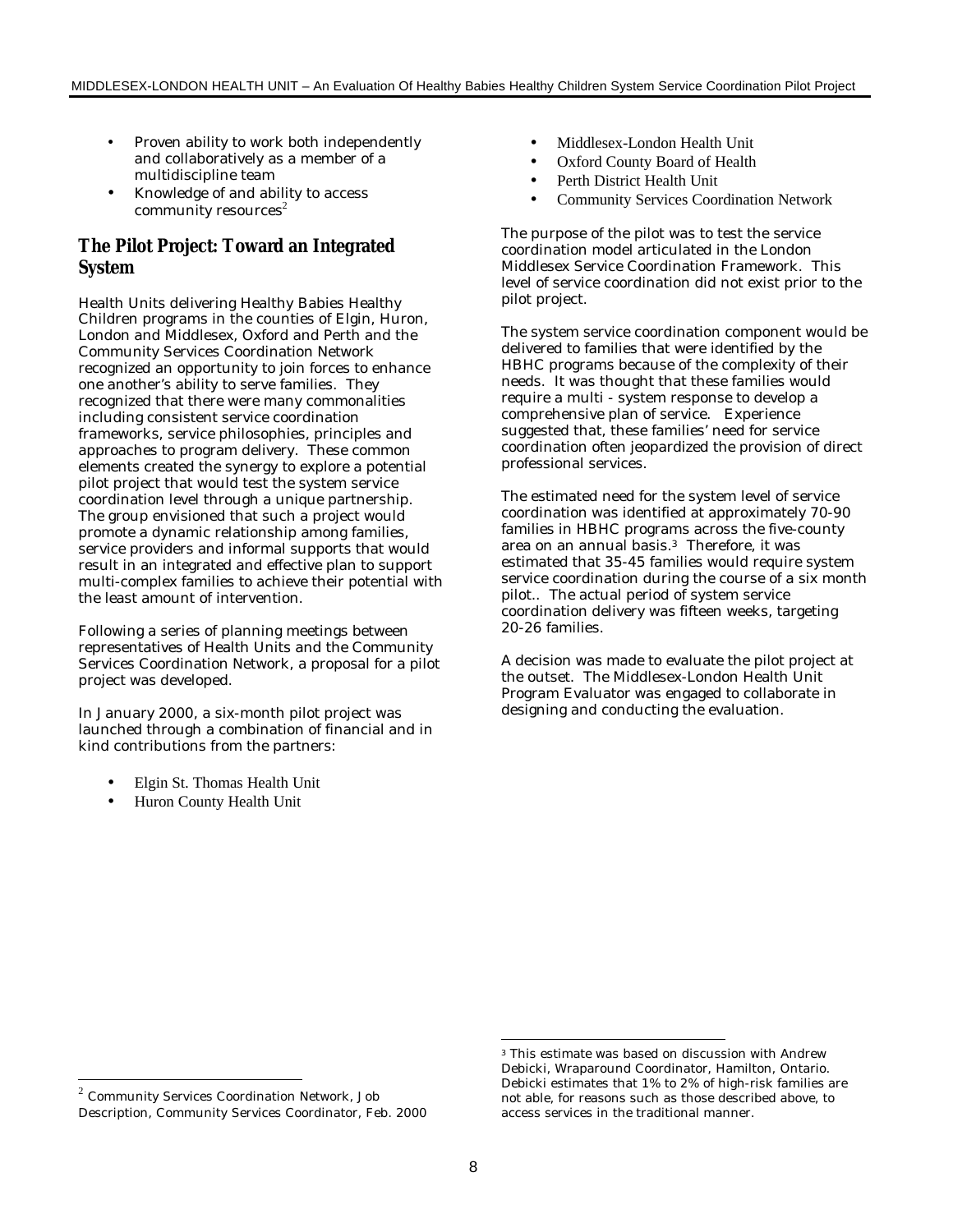## **Evaluation Design and Methods**

An evaluation subcommittee of the administrative project partners formed in February 2001 to work with the Program Evaluator.

### **Purpose of the Evaluation**

The following evaluation purposes were established:

- 1. To determine the impact of the *system service coordination* model on the Community Services Coordination Network (CSCN) service system and multi-complex families in the Healthy Babies Healthy Children program.
- 2. To demonstrate the value of this approach to service coordination.
- 3. To obtain feedback from families and service providers for possible revisions to model if needed.

A program logic model was developed to assist in determining the specific evaluation questions, and appears as Appendix A.

### **Evaluation Questions**

The following formal evaluation questions were derived from the purpose statement and logic model:

- 1. What are the activities and what is the work load demand required of the coordinator in providing service to 20-26 multi-complex families across the five-county area?
- 2. Does the model improve PHNs' and other Healthy Babies Healthy Children service providers' ability to deliver direct service?
- 3. How does the model impact multi-complex families?
- 4. Does this model improve access to the system of prevention, early intervention services and informal supports for multicomplex families?

5. Is the model of *one coordinator serving five counties* adequate, or should there be separate service coordinators in each county?

### **Evaluation Plan**

An evaluation plan was developed which incorporated the following methods:

- Tracking of referral data collected by the System Service Coordinator and participating PHNs, gathered through tracking forms and administrative records
- Tracking of activities and assessment of workload associated with the role of System Service Coordinator gathered through an activity log kept by coordinator
- Focus groups conducted with PHNs and administrative partners to gather their perceptions of the impact of the model on clients and the service system
- Brief questionnaire administered face-to-face with families receiving system service coordination to assess their perception of the service and its impact on their situation
- In-depth interviews and follow-up interviews with the System Service Coordinator to gain an overview perspective on the development and enactment of the role

Various data generated by these methods were assembled and analyzed in order to answer the formal evaluation questions. Data collection methods and analysis procedures are further described below. An overview of methods, time frame, data sources, and data collected is presented in Table 1.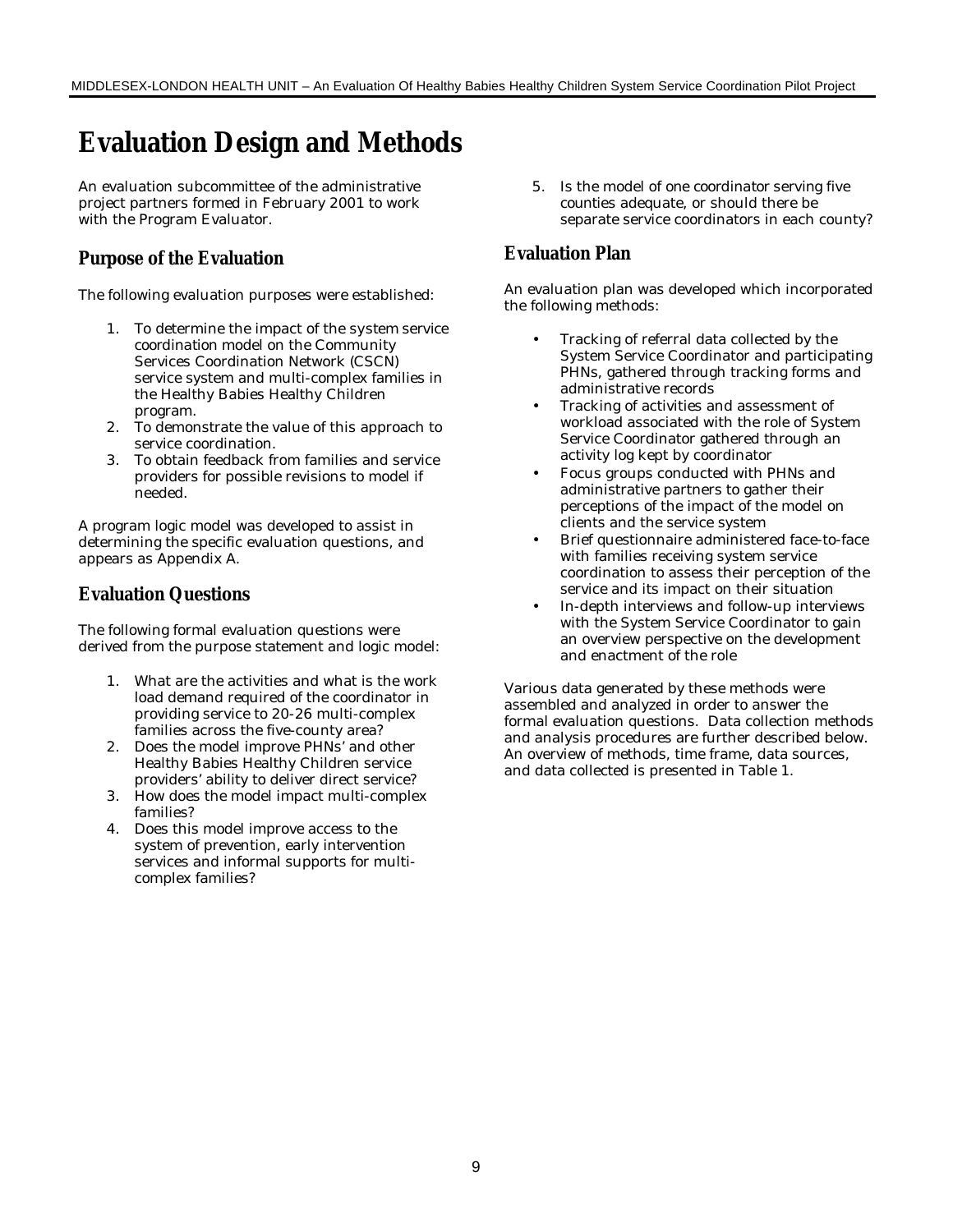## **Table 1: Overview Of Methods And Data Sources**

| <b>Method/Time Frame</b>                                                                          | <b>Data Source(s)</b>                                                                                                                                                                                | <b>Data Collected</b>                                                                                                                                           |
|---------------------------------------------------------------------------------------------------|------------------------------------------------------------------------------------------------------------------------------------------------------------------------------------------------------|-----------------------------------------------------------------------------------------------------------------------------------------------------------------|
| <b>Track Referral Data</b><br>(Data collection period,<br>March through June)                     | <b>System Service</b><br><b>Coordinator and</b><br><b>Public Health Nurses</b><br>working in HBHC<br>• Elgin County<br>• Middlesex-London<br>• Oxford County<br>• Perth County                       | • Numbers of families identified and<br>referred<br>• Numbers of families declining or<br>refusing system service coordination<br>• Reasons for decline/refusal |
| <b>Activity Log</b><br>(Data collection period,<br>March through June)                            | <b>System Service</b><br>Coordinator                                                                                                                                                                 | • Tracking of coordinator's activities<br>and workload                                                                                                          |
| <b>Focus group</b><br>(June 13)                                                                   | <b>Public Health Nurses</b><br>• Elgin County<br>· Middlesex-London<br>• Oxford County<br>• Perth County                                                                                             | • Assessment of impact on service<br>delivery<br>• Assessment of short-term outcomes<br>from service provider point of view                                     |
| <b>Family questionnaire</b><br>(Administered by Public<br>Health Nurses, last 2 weeks<br>of June) | <b>Families being served by</b><br><b>System Service</b><br>Coordination<br>$\bullet$ 14/14 returned                                                                                                 | • Assessment of multi-complex<br>families' experiences of service<br>under the pilot                                                                            |
| In-depth interview<br>(August 9)                                                                  | <b>System Service</b><br>Coordinator                                                                                                                                                                 | • Overview perspective/qualitative<br>account of the role                                                                                                       |
| <b>Focus Group</b><br>(September 18)                                                              | <b>5 Administrative Partners</b><br>Representatives from Health<br>Units in Elgin County,<br>Middlesex-London, Oxford,<br>and Perth, and from<br><b>Community Support</b><br><b>Services Network</b> | • Administrative perspective on<br>working of model                                                                                                             |
| <b>Focus group</b><br>(October 22)                                                                | <b>Administrative Partners,</b><br><b>System Service</b><br>Coordinator                                                                                                                              | • Member checking of preliminary<br>findings<br>• Recommendations                                                                                               |
| <b>Follow-up Interview and</b><br><b>Request for Additional</b><br>Data<br>(October 24)           | <b>System Service</b><br>Coordinator                                                                                                                                                                 | • Clarification/validation regarding<br>key activities                                                                                                          |

#### Tracking Referral Data

Participating PHNs across the five-county area were asked to identify and refer to the System Service Coordinator, multi-complex families that met established criteria (see Appendix B). Tracking forms were developed and distributed though the administrative partners (see Appendix C). PHNs were to identify and track families identified and referred during the months March through June. The System Service Coordinator also tracked families identified, referred and linked to service.

#### Tracking Coordination Activities through Activity Log

The System Service Coordinator was asked to track key activities associated with her role. A tracking spreadsheet was developed using MS Excel. Key activities were tracked during the period March through June. The System Service Coordinator was interviewed to obtain additional information for constructing best estimates around various parameters (for example, frequency and/or duration of key activities such as phone calls and meetings) in order to perform a "case/time" analysis (see Appendix D). This analysis permitted the calculation of estimated hours required to coordinate each case per week.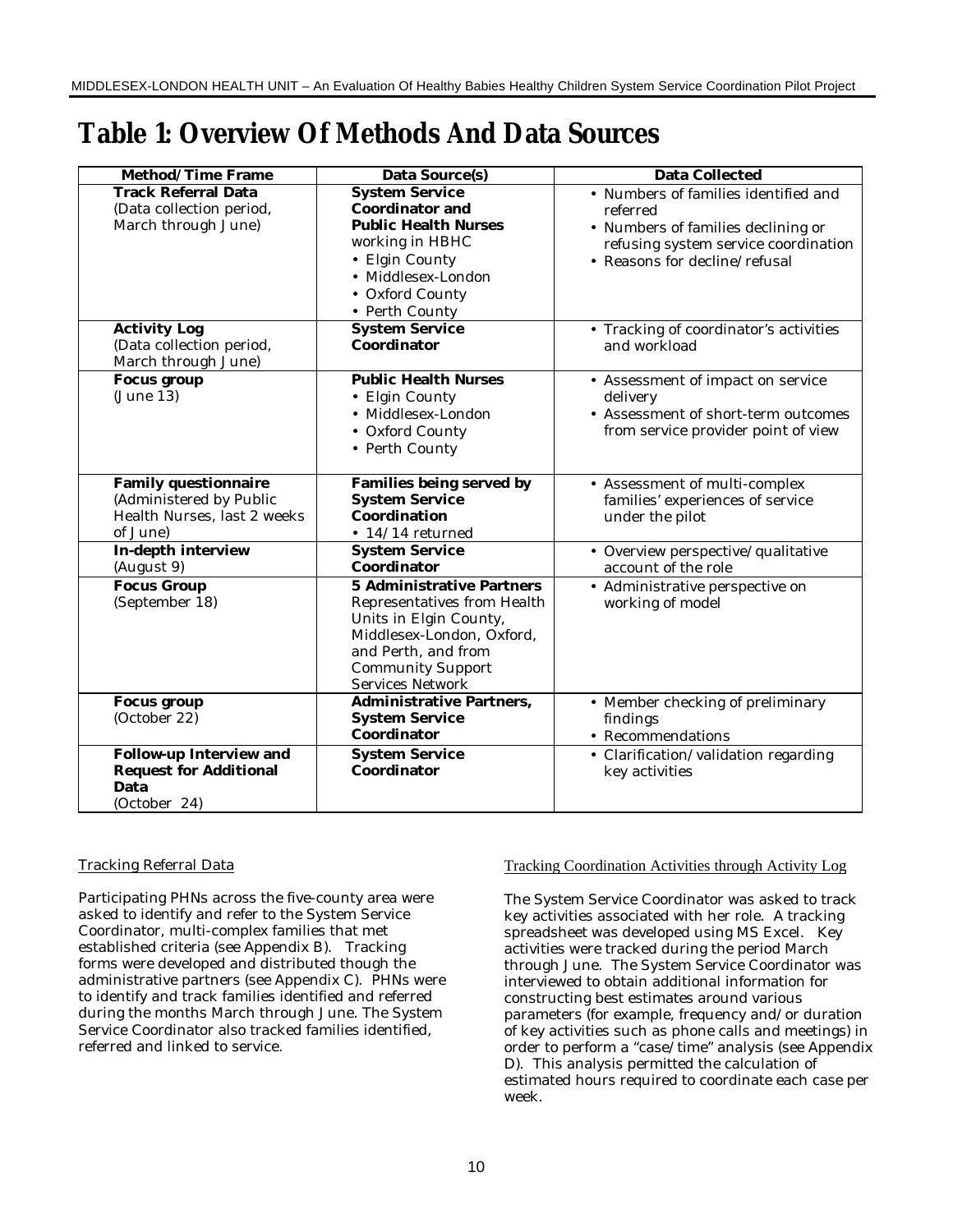#### PHN Focus Group

A focus group was conducted three and a half months into the pilot to obtain the perceptions of PHNs on the working of the model and its short-term impact on service delivery and families. All PHNs working in the HBHC Home Visiting Program across the five counties who had referred families for system service coordination were eligible to participate. Participation of eligible PHNs was to be elicited by their managers (participating administrative partners). An interview schedule for the PHN focus group was developed in collaboration with the evaluation subcommittee (see Appendix E). The focus group was moderated by the MLHU Program Evaluator. Twelve PHNs were eligible; eight participated (67%). The session was tape-recorded and transcribed by an outside professional transcriber. The transcript was content analyzed for key themes. Results of the preliminary content analysis were examined for evidence pertaining to the formal evaluation questions.

#### Family Questionnaire

A brief questionnaire (see Appendix F) was designed in collaboration with the evaluation subcommittee, to survey families' experiences with system service coordination. Questionnaires were to be administered face-to-face by the PHN who had originally referred the family for system service coordination. In order for any family to be eligible for the survey, a community action plan needed to have been in place by May 15. This would allow the plan to have been in effect for at least one month prior to administration of the questionnaire. PHNs were given orientation to survey procedures at the conclusion of the PHN focus group by the MLHU Program Evaluator. The questionnaire was administered during the last two weeks of June. Questionnaires were returned for all 14 (100%) of families eligible to complete the survey. The data was entered into an Excel spreadsheet by administrative support staff and analysed by the MLHU Program Evaluator using SPSS 10.0 statistical software package. Open-ended comments were transcribed verbatim and analyzed for evidence of impact on the model on families. Open-ended comments are reported in Appendix G.

#### In-Depth Interview with System Service Coordinator

A semi-structured, in-depth interview was conducted by the MLHU Program Evaluator with the System Service Coordinator a little more than five months into the pilot. The purpose of the interview was to obtain an overview perspective on the working of the model, it's effectiveness, and qualitative account of

the enactment of the role. The interview schedule was based on the formal evaluation questions and short-term outcomes listed in the program logic model. The interview was tape-recorded and transcribed by a professional outside transcriber. The transcript was content analyzed for key themes. Results of the preliminary content analysis were examined for evidence pertaining to the formal evaluation questions. A second interview was conducted with the System Service Coordinator by telephone after the first administrative partners focus group (see immediately below) to fill in data gaps and validate findings regarding key activities.

#### First Focus Group with Administrative Partners

A focus group was conducted with the administrative partners in mid-September, after the scheduled end of the pilot. Participants included the HBHC Program Managers from four of the five participating public health units, plus the administrator of CSCN. The purpose of the focus group was to obtain the administrative partners' perspectives on the working of the model. The focus group was conducted by the MLHU Program Evaluator. The interview schedule was slightly adapted from the PHN focus group. The session was tape-recorded and transcribed by an outside professional transcriber. The transcript was content analyzed for key themes. Results of the preliminary content analysis were examined for evidence pertaining to the formal evaluation questions.

#### Second Focus Group with Administrative Partners

A draft report of findings based on the above steps was prepared and presented to the administrative partners to validate findings and generate a list of recommendations which would be included in the final report. Participants included the Program Managers from all five public health units, the administrator of CSCN, and the System Service Coordinator. The meeting was conducted by the MLHU Program Evaluator. The meeting was not tape-recorded. Notes were taken based on comments of the participants and incorporated into this report as recommendations.

Results of the analysis reported in the following section have been organized according to the evaluation questions.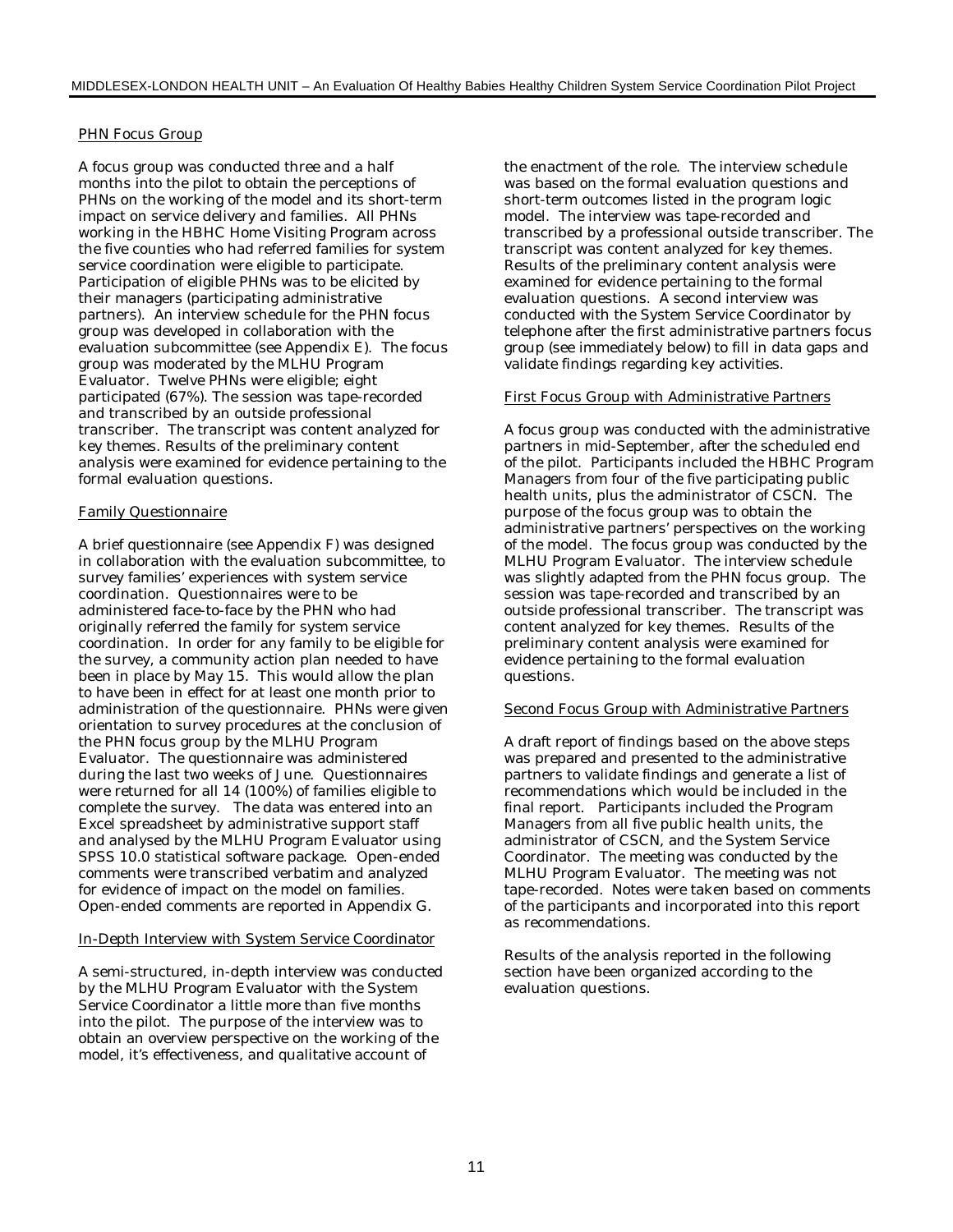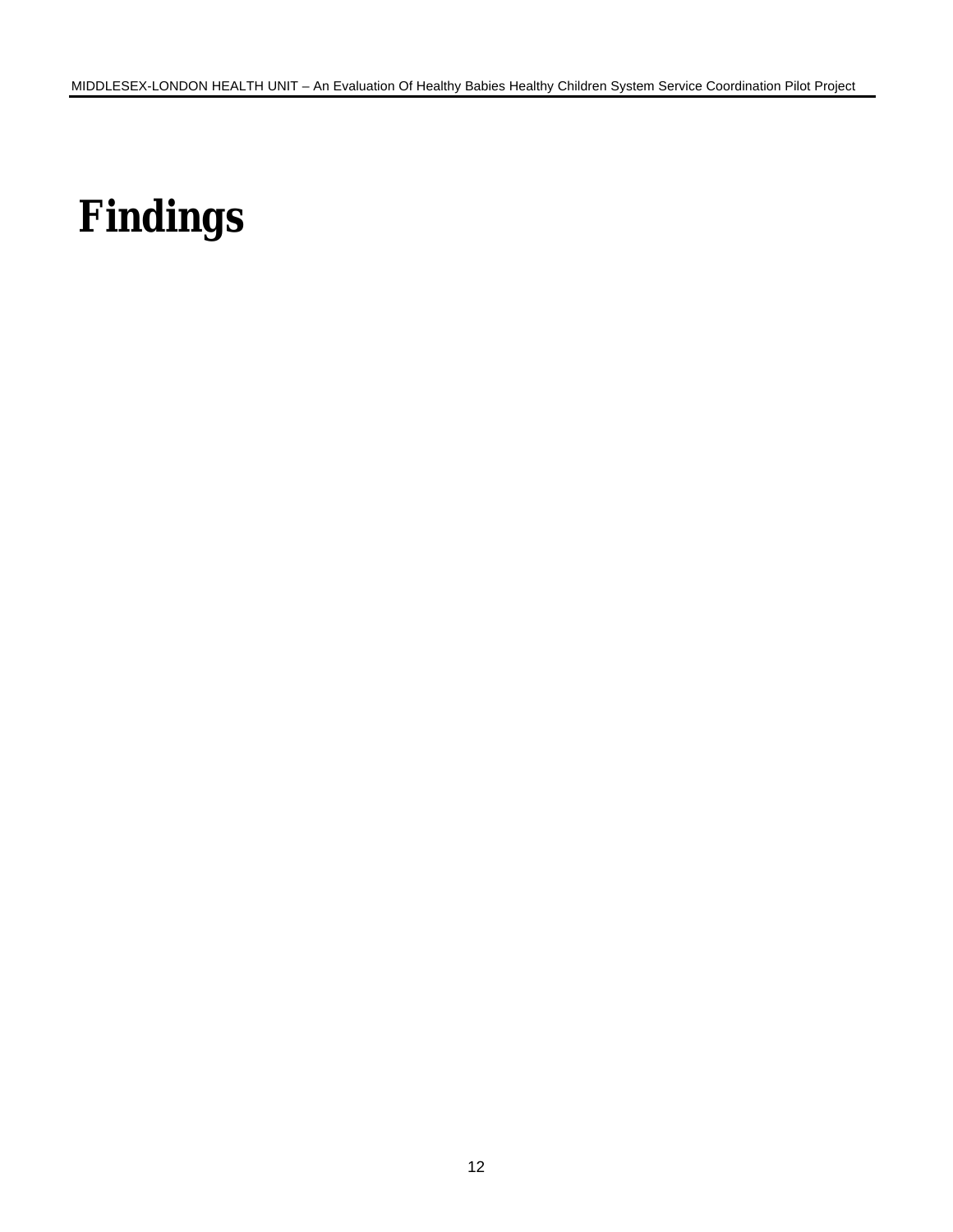## **Characteristics of the Role**

**What Are The Activities And What Is The Work Load Demand Required Of The Coordinator In Providing Service To 20-26 Multi-Complex Families Across The Five-County Area?**

### **Activities**

The basic roles and responsibilities of the System Service Coordinator were set out in a document entitled *London-Middlesex Community Service Coordination Framework* (November 2000). Working from these basic terms of reference and supported by CSCN, the person hired as the System Service Coordinator for the pilot project essentially invented the role as she enacted it.

The role of System Service Coordinator was enacted as seven overlapping sets of activities.

- 1. Initial consultation(s) with PHN(s)
- 2. Initial home visits: *breaking the ice* and identifying and developing immediate *miniplans* to address the most pressing solvable problem
- 3. Following-up on immediate mini-plans
- 4. Setting up community planning meeting(s)
- 5. Building the *community action plan* and facilitating the emergence of a community support network
- 6. Monitoring and following-up on community action plans
- 7. Disengagement process (returning family to inter-agency level service coordination)

The specific activities associated with each of these is described in Appendix H along with first person narrative accounts of the process, drawn from interviews with the System Service Coordinator.

### **Key Principles and Values**

It should be noted that in her account of enacting the role, the System Service Coordinator placed a great deal of emphasis on the centrality of key principles and values. Those principles and values - which are highly congruent with those articulated in the London-Middlesex Community Service Coordination Framework - are summarized as follows.

• *More relationship-centred than agencycentred*. The System Service Coordinator seemed to deliberately concern herself less with agency prerogatives such as administrative efficiency, and more with

doing whatever was necessary to make connections and build trust–particularly with the families, but as well with the various service providers.

- *Family-focused.* The family is *in the driver's seat* of the planning and coordination process. Treat each family as unique and with respect.
- *Holistic planning.* Treat the family as a whole, embedded in a social context. Attend to the family as a unit rather than focusing on which member is covered under agency mandates. Strive to connect families to a community support network.
- *Empowerment.* Empower families by encouraging them to find their own strength, while providing tangible supports, such as material support and advocacy, to address basic needs.

It can be concluded that 1) the character of the coordinator and values enacted by her were crucial determinants of the success observed during the pilot phase and 2) the values enacted by the System Service Coordinator were congruent with key values written into the project proposal.

### **Workload**

As mentioned in the background section, it was estimated that 20-26 high risk families from the fivecounty area would require this level of service coordination over the course of the pilot project.

The System Service Coordinator met with PHNs in each health unit to develop the referral process and to define their respective roles. See Appendix B for referral criteria and documentation processes.

For the period March 1 through June 15 (15 weeks):

- 23 families were referred for system service coordination across the five counties.
- Of those referred, 22 were connected, that is, accepted services offered.
- Only one family actually refused service. According to the referring PHN, the family felt "too many people are involved already, (the family) doesn't understand how one more person could help."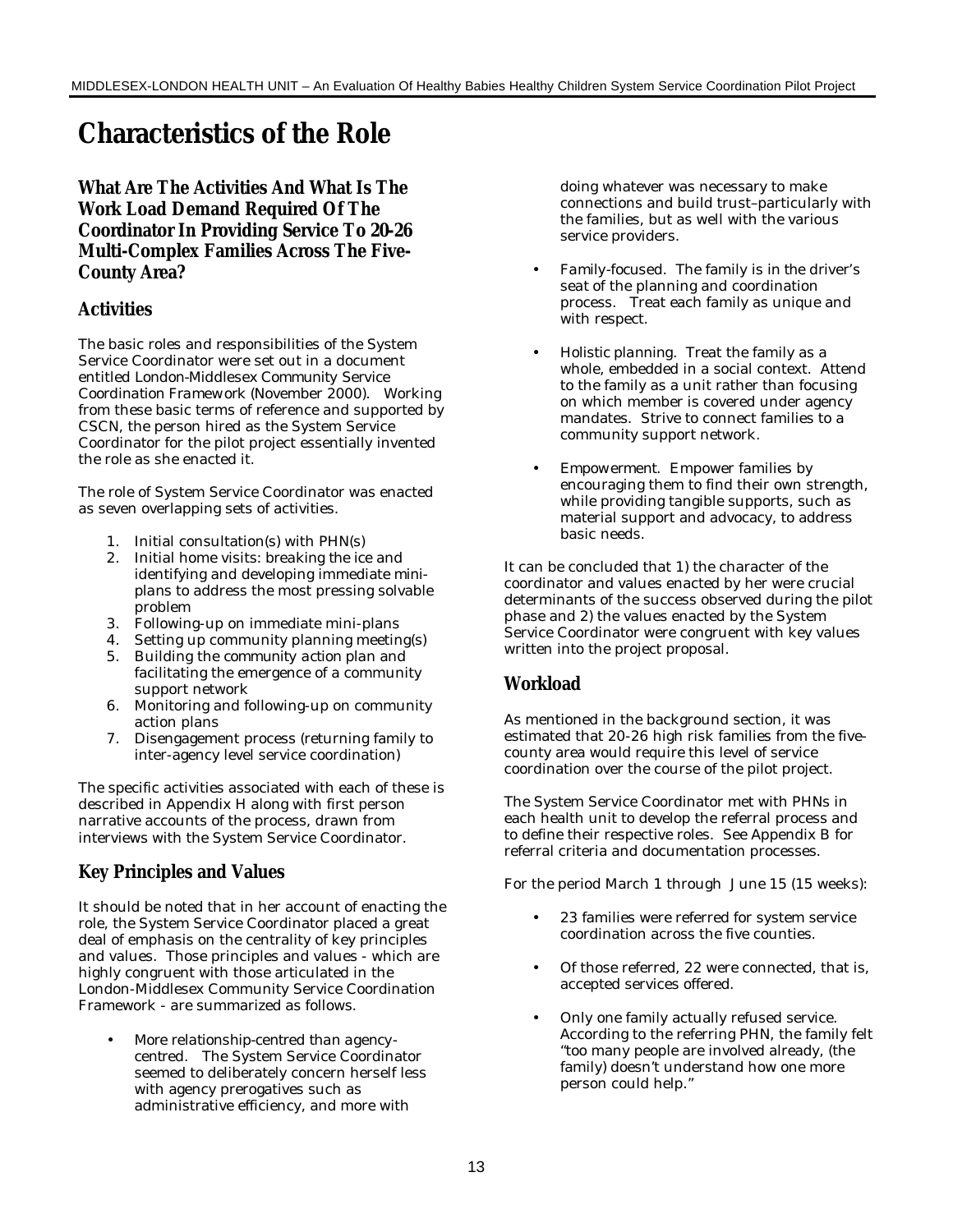## **Table 2: Geographic Distribution Of Families Receiving System Service Coordination**

| Geographic Area<br><b>Number of Families</b> |    |
|----------------------------------------------|----|
| City of London                               |    |
| Middlesex County                             |    |
| Oxford County                                |    |
| Elgin County                                 |    |
| Perth County                                 |    |
| <b>Huron County</b>                          |    |
| <b>Total</b>                                 | 99 |

By the end of October, the System Service Coordinator had obtained an active workload of 28 families.

Unless otherwise indicated, the analyses reported in this evaluation are based on the 22 families that were served during the period March 1 through June 15.

### **Demand for Service**

What evidence is there of demand for system service coordination services?

It is clear from the PHNs' and partners' focus groups, as well as from interviews with the System Service Coordinator that the number of referrals made was not an accurate reflection of the ultimate demand for service.

The evaluation design called for participating PHNs to *identify all multi-complex families* they encountered in the course of their work in the HBHC program, so that demand for service could be tracked. This aspect of the evaluation plan was not clearly understood and communicated to PHNs in the field. Many of the PHNs as well as some of the administrative partners participating in the pilot operated under the assumption that they were to limit their referrals to one or two families.

Consider the following statement made by one of the county nurses during the PHN focus group:

…when [the System Service Coordinator] first came out, I think upon our discussion -- I mean a lot of our families would meet the criteria—a lot of our families…. we really were encouraged… not to say "Here's my client list" [group laughter]. [The need is] so widespread. And I think we really were encouraged to…keep it to one or two families. There were five of us working.

This comment was followed up during the subsequent interview with the System Service Coordinator. Her comments strongly support the conclusion that there is greater demand for system service coordination than is reflected in the actual number of referrals received.

I guess there is still a lot of unknowns in terms of possible referral or not, and what is (the role of System Service Coordinator). I think there is still a lot of uncertainty and lack of understanding, in terms of even the Public Health Nurses' understanding of is this an appropriate referral or not…. (I)n discussions, for example, in [one] county… the PHN's thought they were supposed to only refer one or two families, they didn't know they could refer more. So it's whatever people have heard at those initial meetings….I would say there are probably lots of families out there that could really benefit if they knew and if the word was out there.

Another factor which has begun to influence the demand for system service coordination are the positive outcomes the system service coordination has already produced for both clients and service system. As one of the administrative partners stated:

Certainly, even within our county, just the results of those few referrals we had, I'm now seeing an increase in referrals from other agencies had that been a part of the process for families to come to Healthy Babies Healthy Children hoping to maybe get a systems service coordination piece as part of it.

### **Case/Time Analysis**

The System Service Coordinator was asked to keep a log of activities associated with performing her responsibilities.

The following table reports activity counts and/or time spent for key activities. The figures reported in the third column are estimates based on information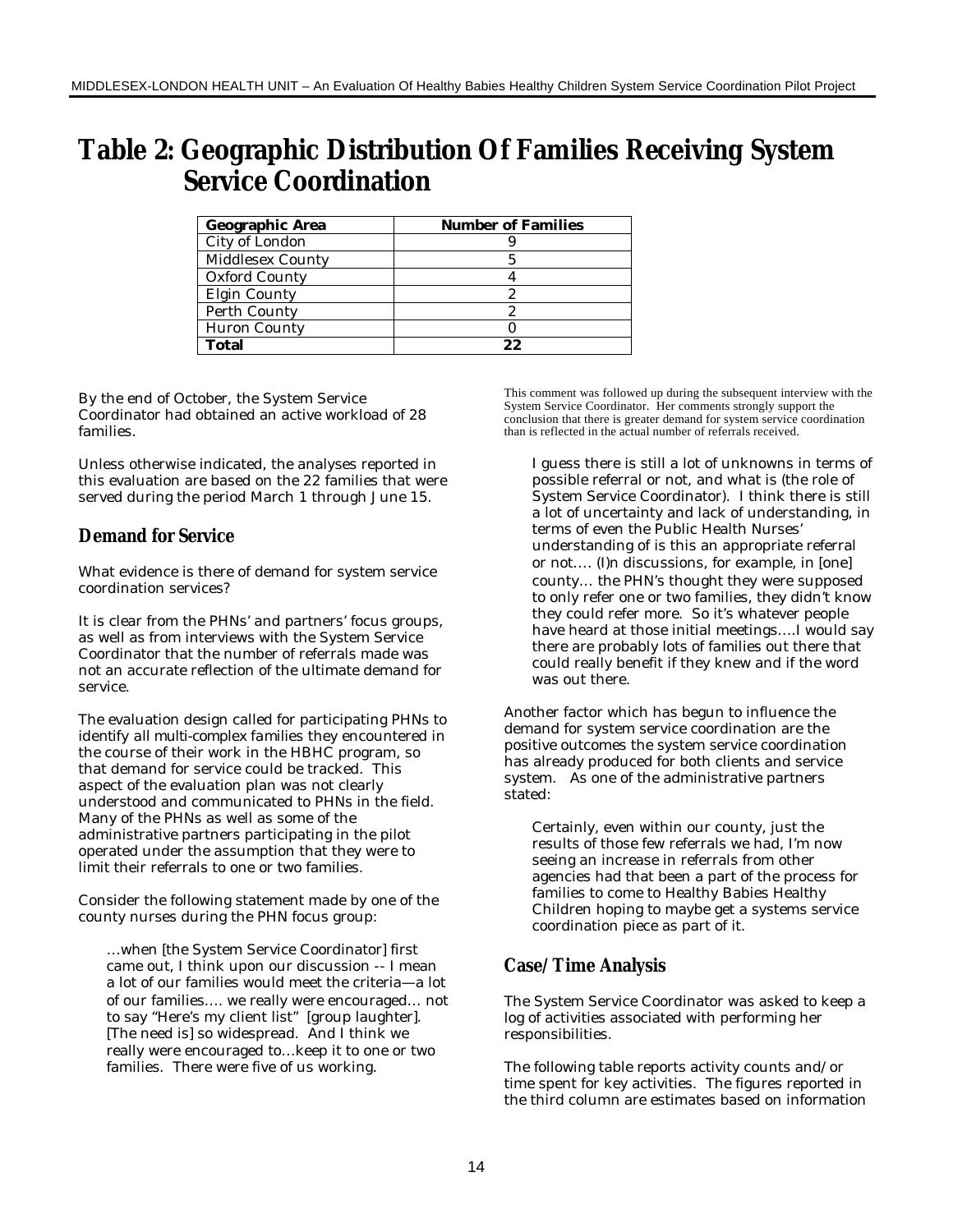tracked by the coordinator. It can be conservatively estimated that on average, each case required at least 2.1 hours per week.It should be kept in mind that this time analysis applies to the developmental phase of the project. At any given time, different families

are in different stages of service coordination, requiring varying degrees of time commitment from the System Service Coordinator. (For a more detailed explanation of how these estimates were derived from tracking data, refer to Appendix D.)

| <b>Activity</b>                                      | <b>Activity Counts and/or Time Spent</b>      | <b>Estimated hours per</b><br>case<br>(over 15 weeks) |
|------------------------------------------------------|-----------------------------------------------|-------------------------------------------------------|
| Consultations with PHNs and FHVs                     | 27 consults, approx. 60 min. each             | 1.2                                                   |
| Home Visits                                          | 48 visits, approx. 2 hours each               | 4.4                                                   |
| Phone calls                                          | Approx. 700 calls, from 1 min. to 1<br>hour   | 8.9                                                   |
| Research Time (not including phone<br>calls)         | 75 hours (approx. 5 hrs/week)                 | 3.4                                                   |
| <b>Community Meetings</b>                            | Estimate $1$ /week @ 2hr/meeting              | 1.4                                                   |
| Preparation Time for<br>Community/Family Conferences | 23 conferences, approx. 2 hours each          | 2.0                                                   |
| Community/Family Conferences                         | 23 meetings, approx. 3 hours each             | 3.1                                                   |
| Writing, Editing and Distributing<br>Plans           | 3 hours/plan                                  | 1.8                                                   |
| Number of Plans                                      | 13 complete; 7 plans in process               |                                                       |
| Kilometers traveled                                  | Feb: 2700; March-May: 4617; Total<br>KM: 7317 |                                                       |
| Travel time                                          | Approx. 104 hrs                               | 4.7                                                   |
| Estimated total hours/case over 15<br>weeks          |                                               | 30.9                                                  |
| Estimated hours/case per week                        |                                               | 2.1                                                   |

The System Service Coordinator emphasized how time-consuming were many of the tasks associated with the role. Three essential indirect service tasks listed in the preceding table were deemed especially important by the System Service Coordinator, and are therefore described in some detail below. They were: preparation for meetings, research time, and writing plans.

#### *Preparation Time* for Community/Family Conferences

Among the things involved in preparation for meetings mentioned by the System Service Coordinator were:

Building relationships with agency people in advance of meetings. This involved many, many phone calls.

*Design work* such as physical preparation of meeting space in order to create an atmosphere of warmth. Also included are preparation of agendas and visual aides such as flip charts.

Mental preparation to support good facilitation.

The System Service Coordinator emphasized that there "has to be a really supportive environment" in order to support what can be very difficult interactions between families and people drawn into community planning sessions.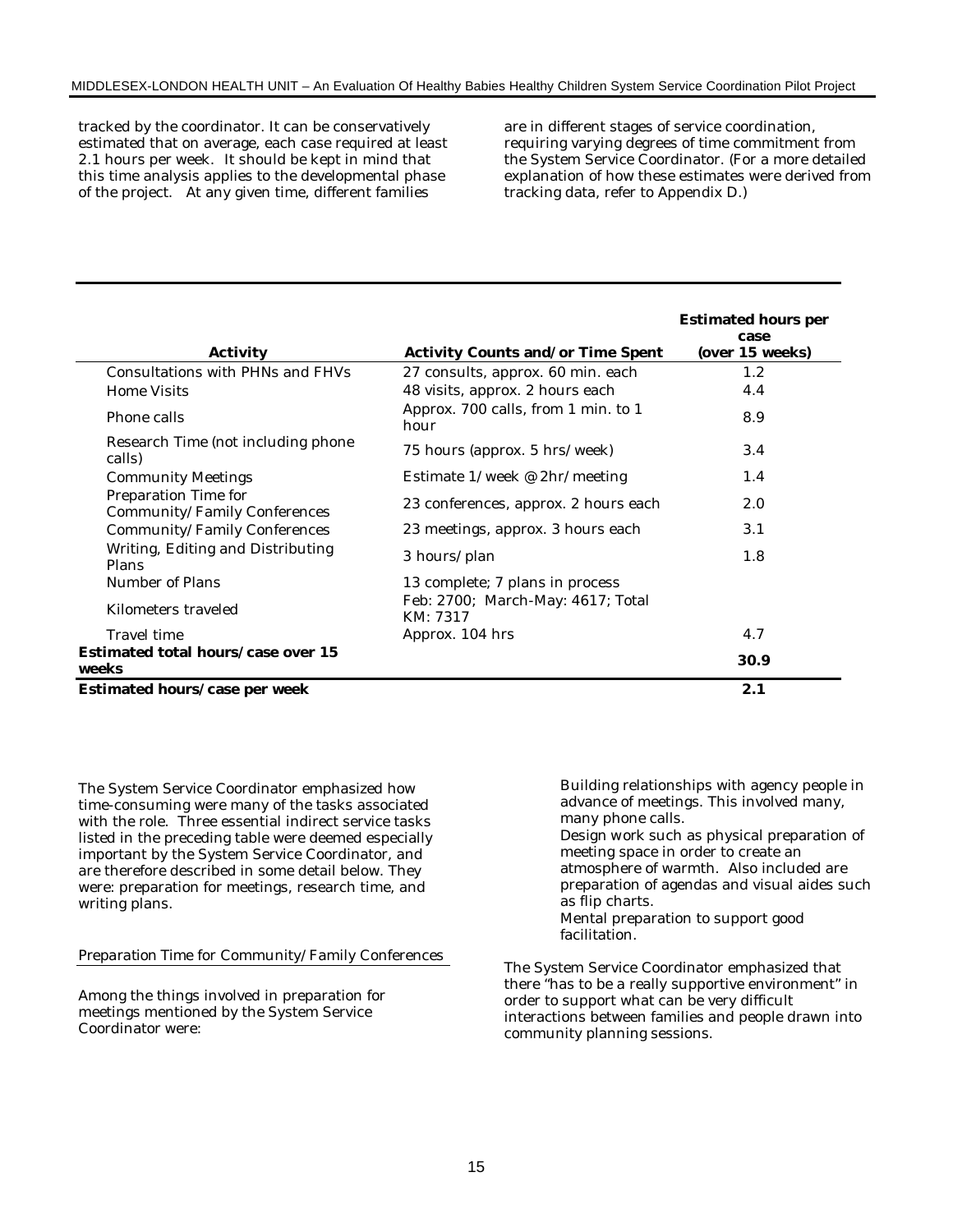#### Research Time or *Creative Digging*

What the System Service Coordinator referred to as *research* in her activity log encompassed a variety activities that might be best described as creative problem solving and development of local resources. It also includes the crucial work of identifying and involving additional formal and informal supports and integrating them around the particular needs and strengths of each family. In characterizing this aspect of the work the System Service Coordinator used phrases like:

- Creative digging
- Thinking outside of the box
- Going down many paths
- Looking for informal solutions
- Making linkages
- Looking for local solutions

The System Service Coordinator related a story that illustrates this aspect of the role. It involved a family that included a couple and their infant and preschooler. This mother had many challenges and the father had just recently gotten a job. It was mutually decided that if an appropriate daycare situation could be found for the older child, the family as a whole would benefit. After exploring a range of formal and less formal daycare options, all of which proved unsatisfactory in some way, the System Service Coordinator discussed with the mother the possibilities for a very local informal solution. The System Service Coordinator initiated a conversation with neighbours.

> So I …had a chat and said, "Hi, gosh it's hot….Do you know your neighbours?" They said, "Oh yeah, oh yeah, my kids got invited to their birthday party but we didn't get to go"…. So I said…."I'm really helping to sort out some things, trying to…[find] some day care or even support in this neighbourhood. Do you know anybody?" [One of the neighbours said she had worked as a resource worker in the school and] understood what I was saying because it's about building a community…. [She referred me to an "amazing"] babysitter who lives around the corner….

> I called the babysitter and she is just a remarkable, energetic woman. She has four or five children that she does daycare for and takes the kids out every day. She has set up a …[crafts] room in the area…and she has everything sort of organized. It is literally around the corner from their home. So I introduced them and it's looking like that [the child] may go there every day because

[the neighbour] is going to walk over and pick him up and walk him over to her house. We are talking about building community, not going thirty minutes in a van to a daycare, because that is what's available. That's thinking outside the box. That's creative digging. And you have to be somewhat courageous to feel comfortable talking to a neighbour and just have a chat.

#### *Writing Plans*

As indicated in the preceding table, the process of writing up each *community action plan* takes approximately three hours.

Some of the key characteristics of the process of writing plans include:

- Each plan is tailored to the needs of the family and is usually *visual* in format (less textual, use more graphics and diagrams)
- Plans may take a variety of forms. Families may be involved in creating one or more *miniplans* or *tools* that may be subsequently incorporated into formal community action plans
- Mini-plans or tools are developed to help families deal with and keep on track with very specific problems. For example:
	- *Keeping up the house* tool
	- *Finding the balance* tool (designed to help a mother balance her family's demands and needs with what she needs to enhance her own coping abilities)
	- What happens if tool (designed to help a person of limited mental capacity decide how to respond to a variety of daily situations)
- A formal action plan becomes the basis for "accountability around the action pieces"
- Plans are to be revisited and adapted as circumstances change

#### **Conclusions**

- Referrals fell within estimated target projection.
- The role of system service coordination has been enacted as seven overlapping sets of activities.
- The character of the coordinator and values enacted by the System Service Coordinator were crucial determinants of the success observed during the pilot phase. Particular emphasis was placed on being *relationship-*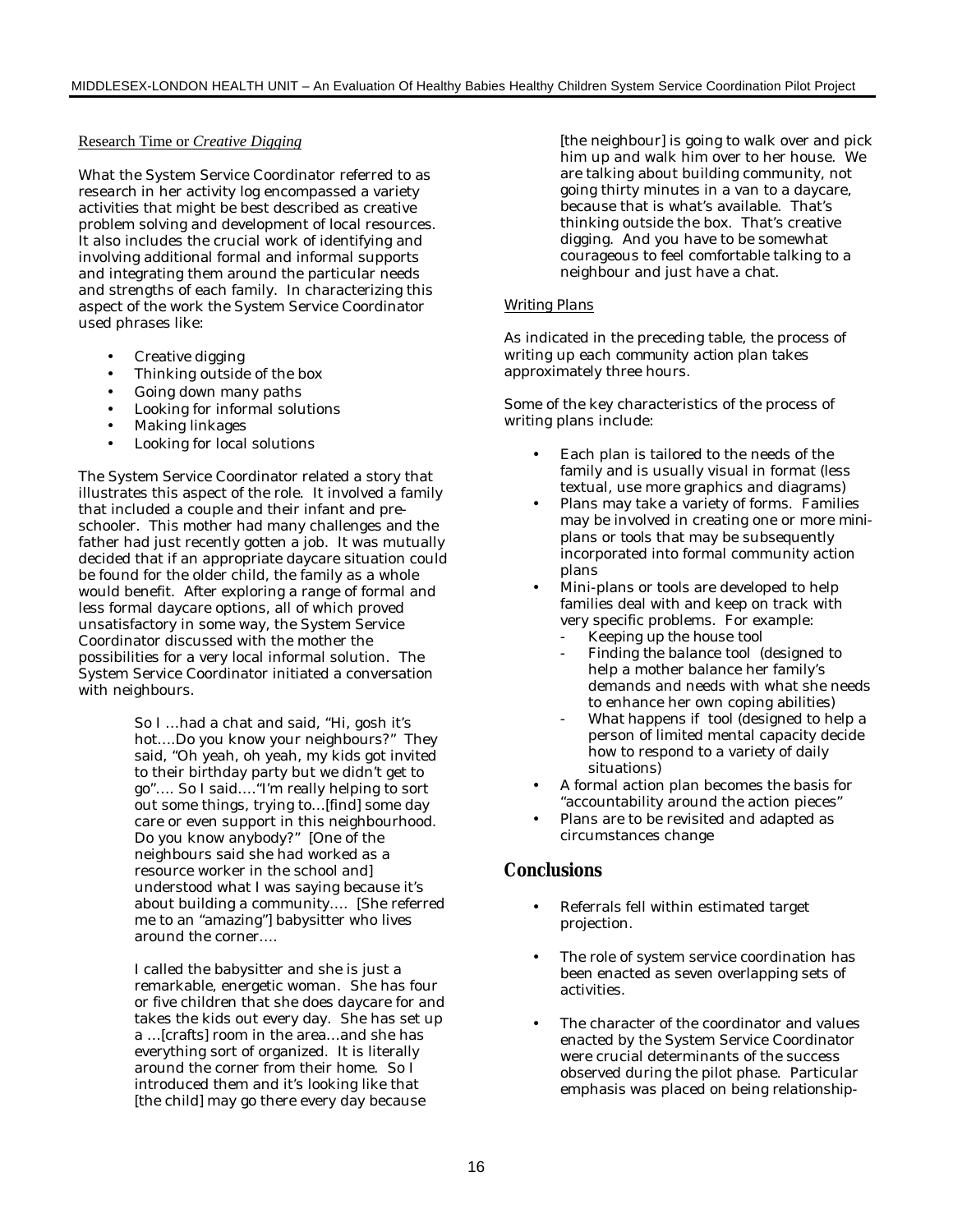*centred*, keeping the *family in the driver's seat*, *holistic planning*, and *empowerment.*

- The values enacted by the System Service Coordinator were congruent with key values written into the project proposal.
- Working intensely with 20 families at any one time is a reasonable service capacity for one full-time System Service Coordinator.
- During the pilot phase, the various activities involved in the role of System Service Coordinator required on average, an estimated 2.1 hours per case per week. This can be considered a conservative estimate.
- There is a greater demand for the service than is reflected in the observed workload of 22 families as of June 15.
- There is sufficient demand for system service coordination services to justify dedicating at least one full-time worker to the position.
- A large portion of the time required for system service coordination is consumed by essential indirect service work, particularly *organizing and preparing for meetings*, *creative digging, and writing up plans*. *Creative digging* includes the critical and time-consuming process of identifying informal supports and helping families build community support networks. The importance of these indirect service tasks was emphasized by the System Service Coordinator as being critical to producing desired outcomes for families.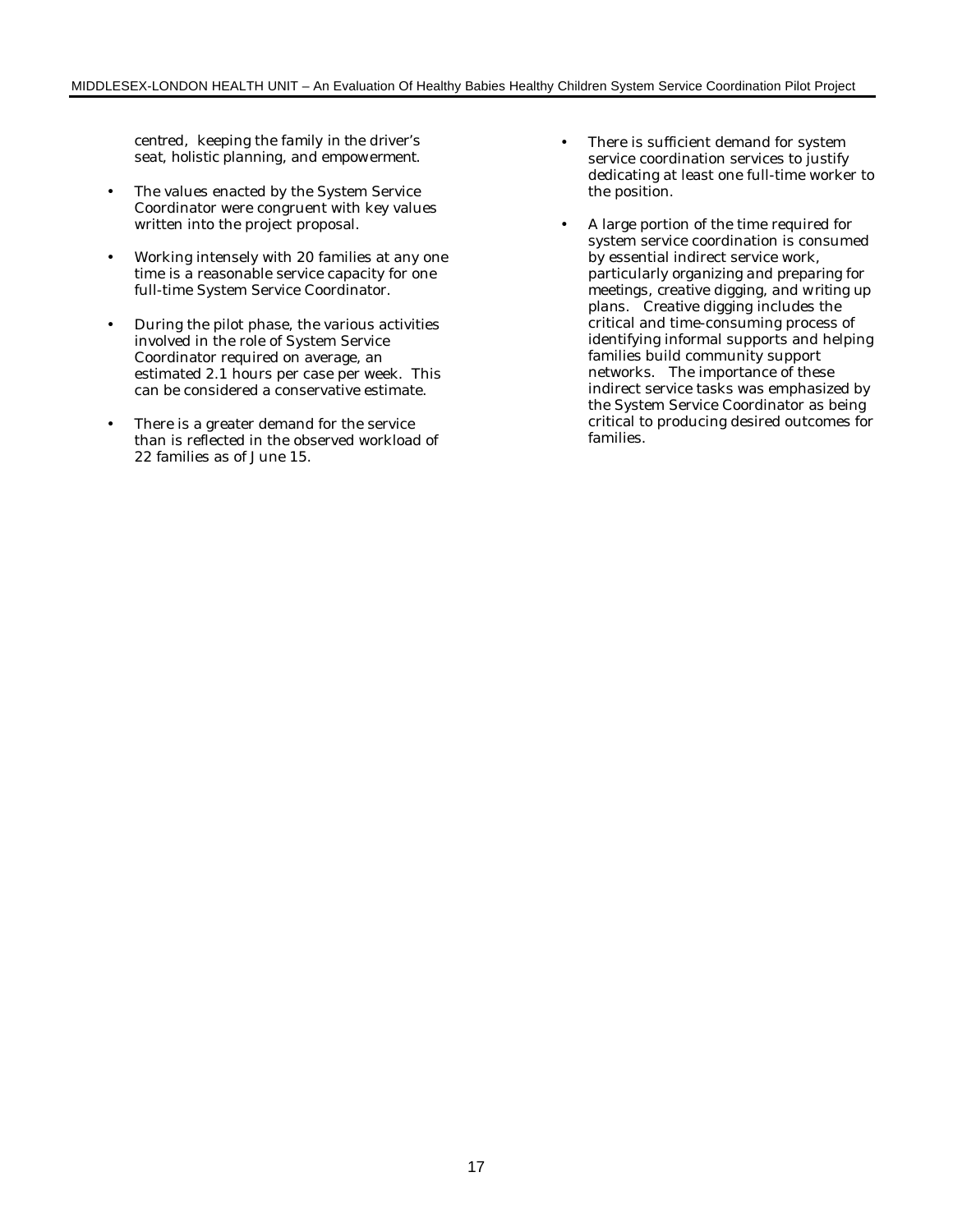## **Impact Of Model On PHN Service Delivery**

### **How Does System Service Coordination Impact Public Health Nurses' And Other HBHC Service Providers' Ability To Deliver Direct Service?**

Case coordination for multi-complex families is extremely time consuming. There was strong agreement among PHNs participating in the focus group that involvement of the System Service Coordinator significantly increased the amount of time they were able to devote to providing health services.

The following statement captures how system service coordination helps free up PHNs to focus on providing the actual services they are trained and mandated to deliver.

> The one that I am specifically thinking of is a mom who [has multiple challenges] and has a two-month old child and a two-year old. There are certainly lots of issues related to the care of the infant. With [the System Service Coordinator] being in there to look at getting supports for her and getting daycare for the older one, all of this, then I've been able to focus on the health and well-being of the two babies and not have to look at all those other factors. It's the same with a young woman who is just a new immigrant, no language, no money, all of this. She had a baby die. I've been able to focus on the mom and her mental health in grieving the baby and not look at ESL classes, immigration issues, all of that type of thing.

Another PHN discussed how system service coordination relieved her of the burden involved in negotiating inter-agency issues. Partly because the System Service Coordinator *specializes* in (and is thus highly skilled with) coordination, and partly due to her *third party status*, she was more readily able to cut through "turf" issues that sometimes accompany inter-agency coordination.

> There was another agency that tended to be somewhat blocking the family's goals. That agency was the case coordinator, coordinating for this family. So I felt somewhat that I wasn't aggressive enough in taking more action for the family because I thought that it was the responsibility of the other agency and I certainly had more than enough on my plate than I probably was able to cope with at the time. So I didn't use my

energy or time the way I might have to facilitate getting the other agencies moving. And [the System Service Coordinator] was able to do that.

Another benefit that flows out of the specialized nature of the role, is that the System Service Coordinator is able to devote time to developing community contacts and explore a greater range of possibilities for involving informal supports. This is reflected in the following comment by one of the PHNs.

> It has allowed me to do more of the nursing role rather than 110 phone calls trying to find out [about community resources]. So that has been really good. And also, she has accessed more of the informal supports. In one of the families that we are working with, they needed funding. Well she has gone to community groups to get funding, write proposals to get funding from those groups, like the Optimists, or the IODE. And I never would have done that or had the time to even pursue those, who to call.

It was also noted during the administrative partners focus group how the System Service Coordinator role impacted the work of PHNs. From an administrative point of view PHNs benefit by the support provided by the System Service Coordinator as a colleague in difficult cases by freeing up their time to devote to direct service, and by virtue of greater effectiveness in performing the coordination function accruing to specialization.

> I think that it's been a support for the nurse to have [the System Service Coordinator] in that family. It felt like somebody is shoulderto-shoulder. I think there has been a time saving. They have not had to do those calls and all of that kind of stuff, and that they have been able to address some health issues that they have previously been unable to address.

(T)he PHN's who are involved with families that were service coordinated by [the System Service Coordinator] felt that they were able to deliver a better service when they could separate that from the service coordination role so that they weren't wearing two hats at one time…. (T)he nurse would have more time to do some of those other pieces if she wasn't bogged down trying to do all the calls.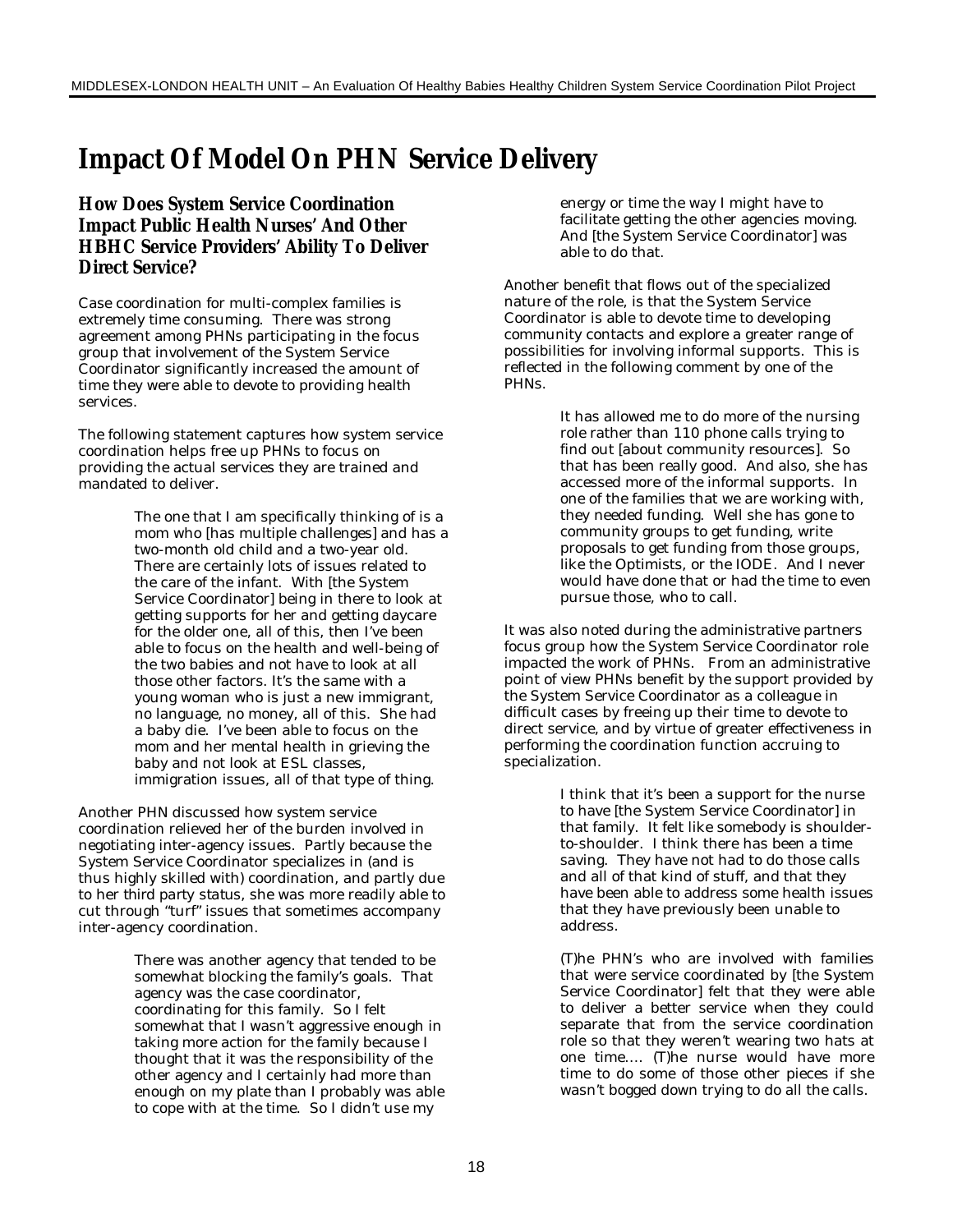### **Conclusions**

In summary, system service coordination had the following impacts on nursing service provided by PHNs:

- System service coordination increases the amount of time PHNs are able to devote to providing the direct nursing services they are trained and mandated to perform.
- By virtue of being a highly skilled specialist in tasks and activities related to system service coordination, as well as by virtue of her third party status, the System Service Coordinator may be in a position to deal more effectively with potentially contentious inter-agency issues.
- Because it is a dedicated role, the System Service Coordinator is able to spend time

learning about and cultivating a broad range of community resources and informal supports that may be integrated into family service plans.

- The System Service Coordinator provides professional and "moral" support to PHNs, enhancing the quality of service provided to challenging multi-complex families.
- No evidence was collected pertaining to the impact of the model on other service providers. However, it is reasonable to infer that the same kinds of positive impacts experienced by PHNs would also be experienced by other service providers acting as the designated inter-agency coordinator for multi-complex families.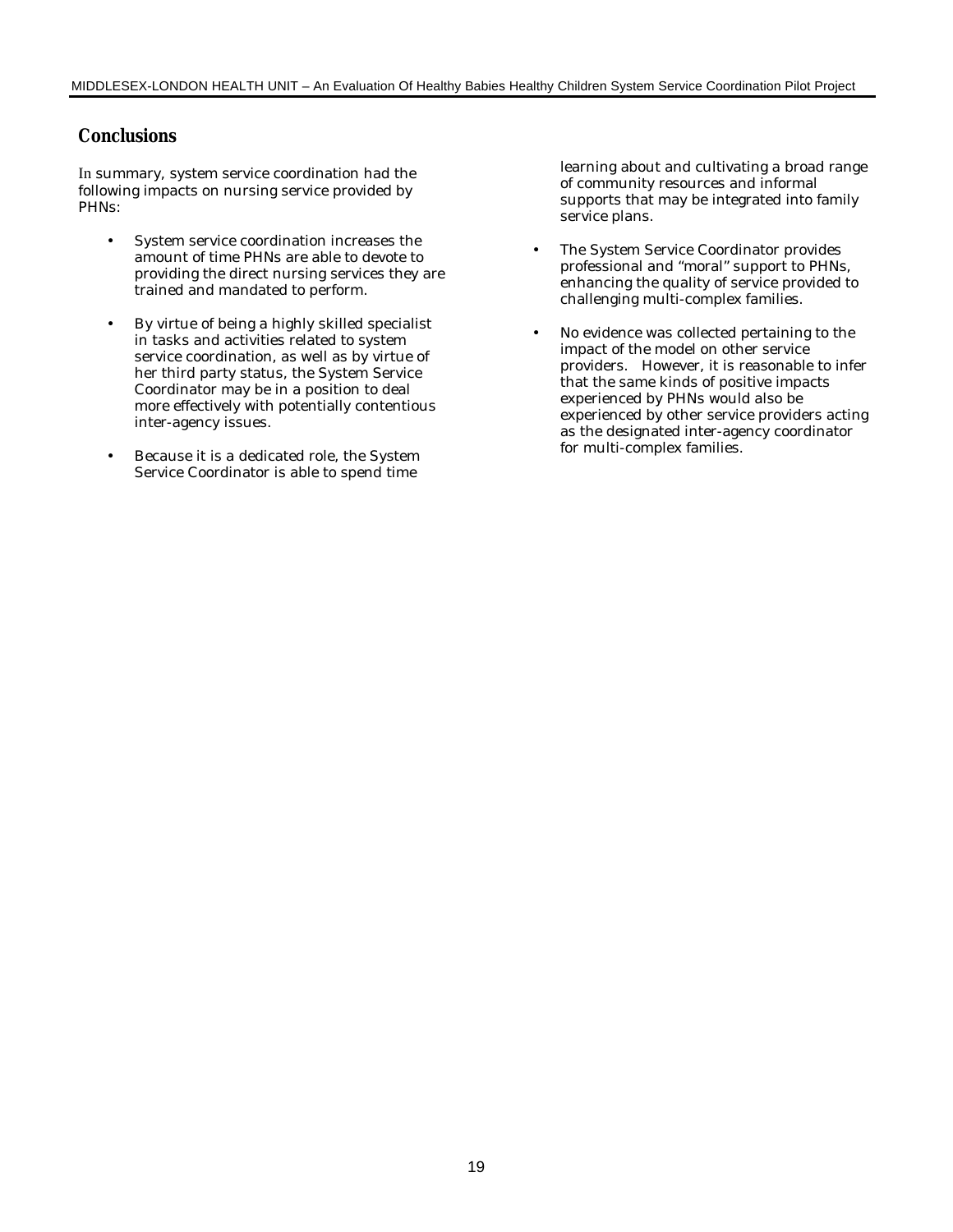## **Impact Of Model On Multi-Complex Families**

### **How Does The Model Impact Multi-Complex Families?**

After less than four months of operation, it is possible to assess only the most immediate impact of system service coordination on the families served. There are two sorts of data that have been gathered for this evaluation that suggest impacts on families.

First, evidence can be gleaned from the PHN focus group and administrative partners' focus group as to their perceptions of impacts on families.

Second, we can examine findings from the questionnaire that was administered to families. Though the questionnaire was not designed to directly assess the impact of the service on families, it did ask families to rate the service along several key dimensions of service coordination. It is reasonable to infer positive impacts for families from positive ratings on these dimensions of service coordination. Families were also asked to indicate how much of a difference they expect their service plans will make.

### **PHNs' and Administrative Partners' Perceptions of Impact of System Service Coordination on Families**

As each family served by the system coordinator was contending with a unique set of problems, the outcomes produced by system service coordination for the families were also to some extent unique. Given the short time frame and small number of families from which data was collected, it is difficult to make generalizations about outcomes observed. The following outcomes were reported by PHNs and administrative partners:

- *Rekindled a sense of hope.* One PHN reported, "With the ones that I've worked with I think they have felt that there is hope again. They were feeling exhausted and just feeling almost like giving up."
- *Increased sense of efficacy.* Another PHN reported that the encouragement and support provided to one mom resulted in her accomplishing a long standing goal "she always knew she wanted but could just never get there." This in turn created a sense of efficacy ("moving on") in her life.
- *Parent learned more effective way of advocating for family.* This outcome reported by both a PHN and one of the mothers

interviewed. Coaching the parent, and facilitating meetings between the parent and school officials helped a family break a pattern of negative interaction with the school system and begin to learn more effective ways of advocating for themselves.

• *Increased involvement of informal supports.* As of the time data was being collected for this report, only a handful of the 14 families surveyed reported an increased involvement of informal supports in their lives. However, several of the PHNs remarked on how extensive, effective and significant were the System Service Coordinator's efforts in involving informal supports. A list of informal supports that had been identified and involved by the System Service Coordinator after eight months of operation is presented as Appendix I.

In summing up the impact of system service coordination on families, one of the administrative partners stated:

> I think if we looked at some of the outcomes that individually have been achieved, I think it would be fair and safe to say that when (the System Service Coordinator) turns a family back to the Public Health Nurse, that she turns that family back in way better shape than when they first arrived. And if you look at the resources that she has been able to ferret out of the community for families, I think it's quite astounding.

### **Survey of Families' Perception of System Service Coordination**

As discussed in the methods section of this report, only 14 families were eligible to be surveyed on their experience of receiving system service coordination, based on having had a *community action plan* in place for at least one month. Questionnaires were administered by the PHNs who had referred them for system service coordination. Responses were returned for all 14 families (100%).

#### Families Felt Listened To, Perceived Influence Over Plan

The most unequivocal survey findings were that *families felt listened to* and perceived they *had influence* in the planning process.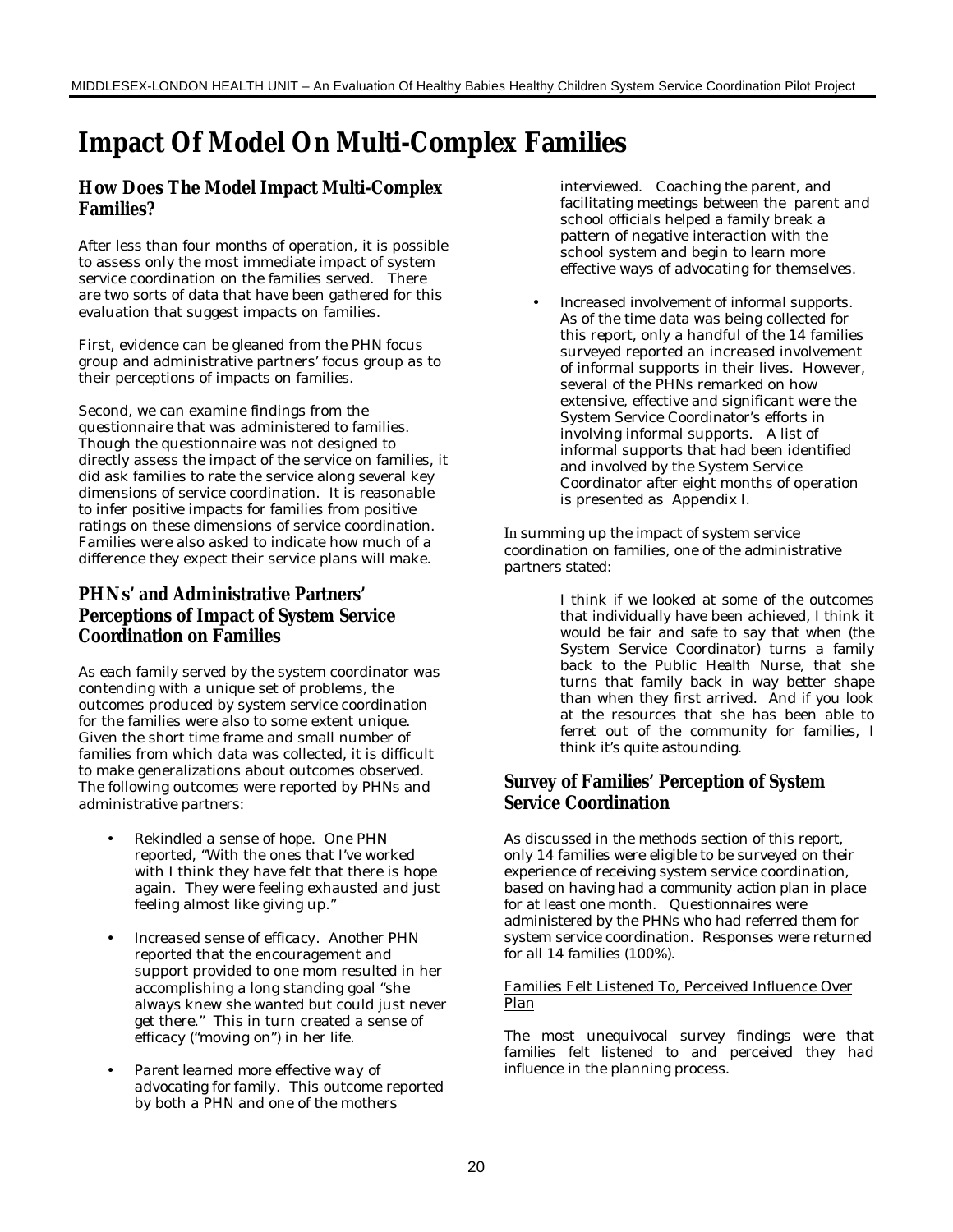

## **Figure 1: Degree Client Felt Listened To**

## **Figure 2: Perception of Influence Over Plan**

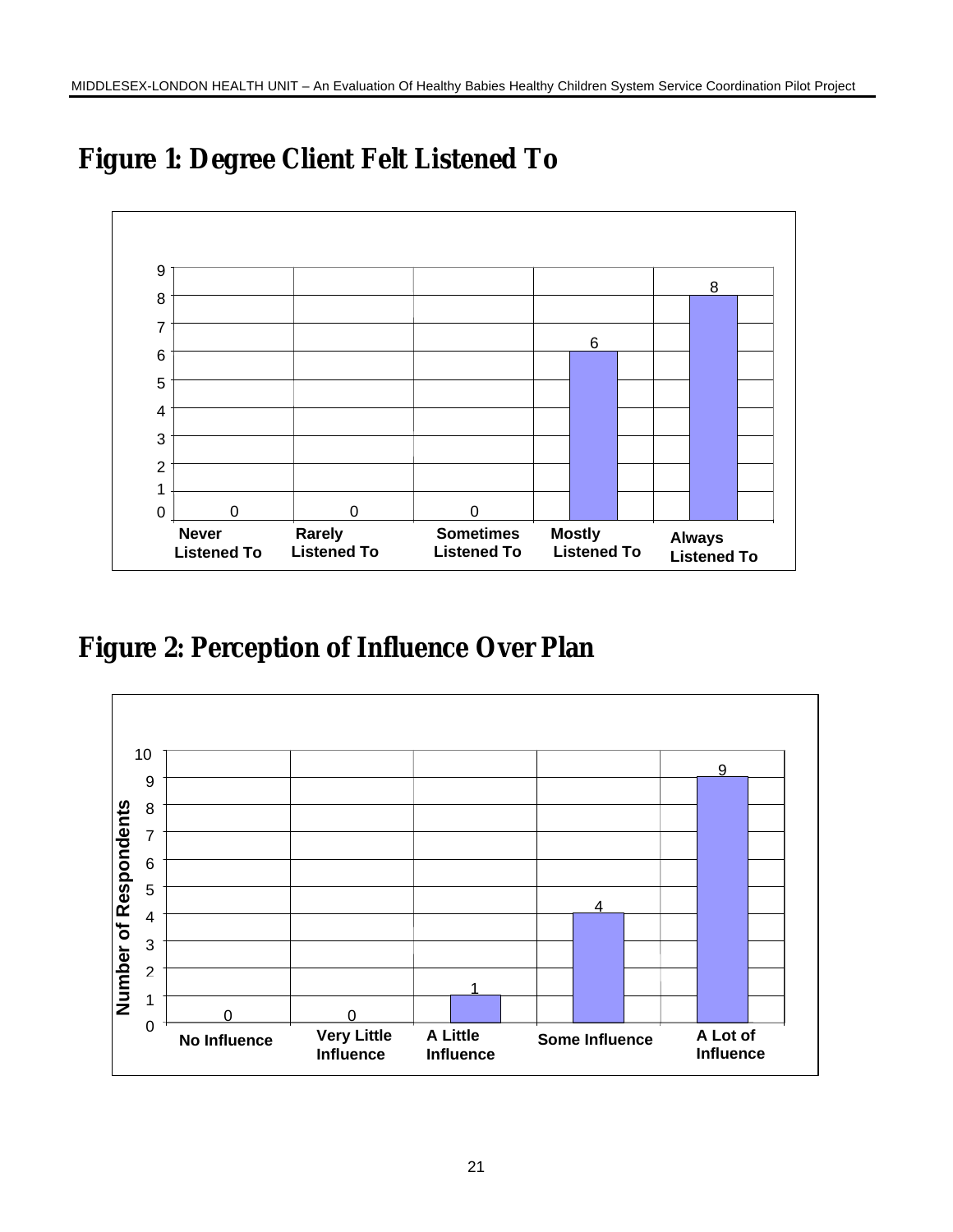

## **Figure 3: Assessment of Follow-up On Plan**

## **Figure 4: Assessment of Difference Plan Will Make**

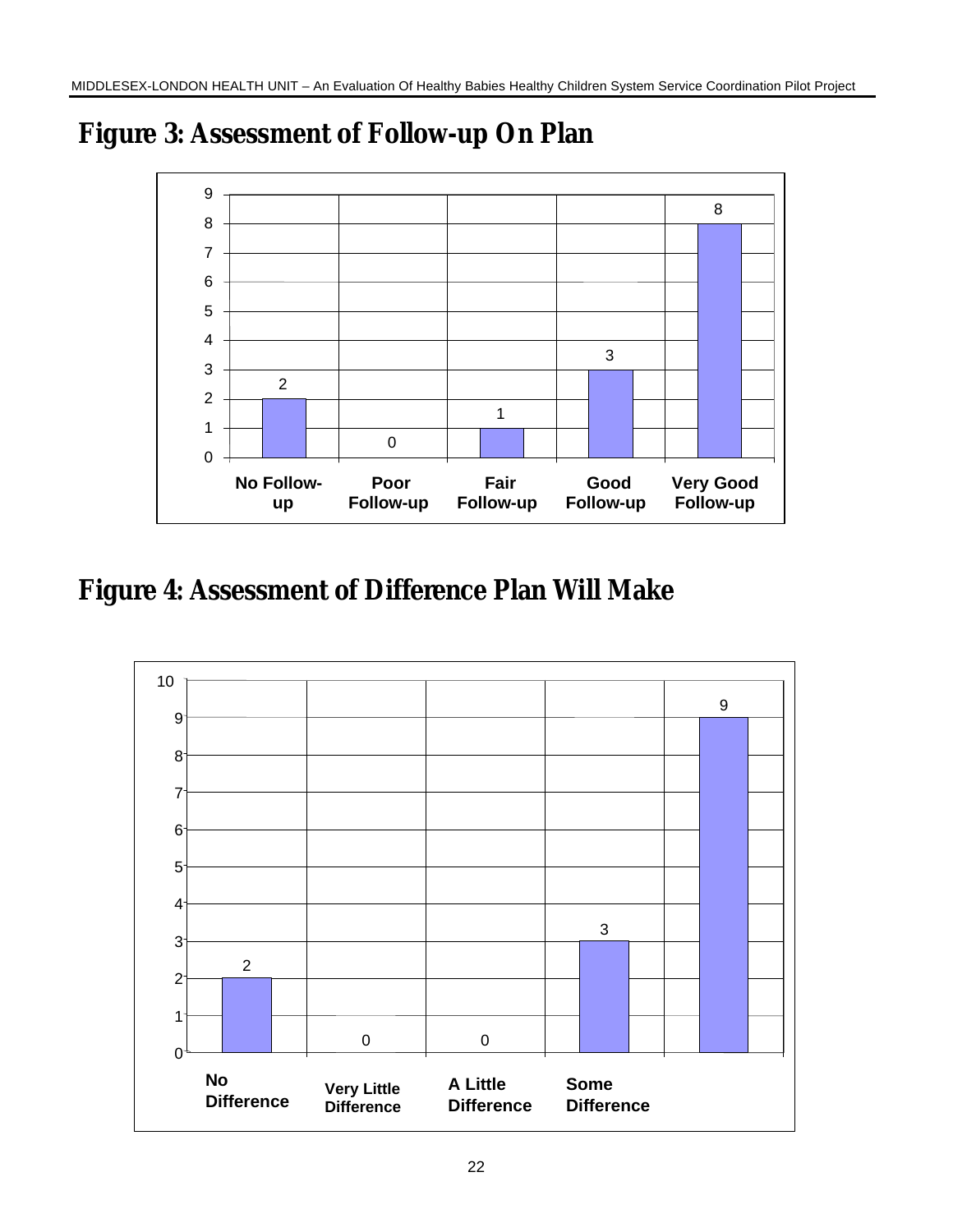Eight of 14 (57%) families indicated they felt "always listened to", 6 of 14 (43%) families felt "mostly listened to."

Nine of 14 (64%) families indicated they had "a lot of influence", 4 of 14 (29%) indicated they had "some influence" in the development of the community action plan.

#### Families Perceived Good follow-up, Thought Plan Would Make a Difference

Most families (11 of 14, or 79%) felt there had been *good or very good follow-up* on their plans to date. A few families, indicated that the plan had been in effect long enough for them to make a judgement.

Most indicated they thought their *plan would make "a lot of difference" for their family* (9 of 14, or 64%), while 3 of 14 thought the plan would make "some difference."

#### Takes Time To Involve Informal Supports

Just over one third (5/14) of the families indicated that informal supports had become involved in helping them to date. This comparatively low proportion reflects the fact that family survey took place less than four months into the pilot project. This finding is consistent with statements made by the System Service Coordinator about the time and care required to introduce new social supports to into the lives of families.

#### Families' Comments About System Service **Coordination**

Thirteen of 14 families took the opportunity when invited to make any comment they cared to about their experience with system service coordination. Of these, four could be characterized as pointing to very positive outcomes, five as pointing to positive outcomes, and three as indicating reservations as to what the outcomes will be. The full set of open-ended comments are presented in Appendix G.

The following statements drawn from the family questionnaires are examples of very positive outcomes reported by families:

- "Great at what she does. She has done me a lot of good…It has changed things so much at home."
- "Before she came it was chaos. [Now it is] a lot easier; setting up meetings, have appointments more organized, have worked with the community, i.e., VON, to help get service…"
- "[The System Service Coordinator] has made a huge difference in my life. She has given me confidence to advocate for my child and family, and that my opinion and the needs of my family are a priority. I still have difficulty with some agencies at times, but I feel I can better address my needs to them now. I feel I am listened to more, and am given some of the respect I deserve. In essence, I found my backbone. I was very nervous about dealing with another agency but am grateful I consented to speaking with [the System Service Coordinator]."
- "Helped coordinating agencies organize a plan. Things are in order: court papers, written plan, family reunited. Family and steps to reunite family seemed to be on hold prior to involvement. There has been movement."

### **Conclusions**

Insufficient time has elapsed to evaluate more than the most immediate impact of system service coordination on families served. However, PHNs who worked with the System Service Coordinator did observe first hand and report the following impacts on families:

- Rekindled sense of hope.
- Increased sense of efficacy.
- Learned more effective way of advocating for family.
- Increased involvement of informal supports

Families reported the following outcomes of system service coordination:

- All families felt listened to and perceived a high degree of influence in the process of developing community action plans.
- Most families perceived good follow-up on the plans and thought the plans would make a difference for their families.
- Most of the families surveyed described positive or very positive outcomes resulting from system service coordination, such as elimination of "chaos" at home, "making a huge difference in my life (by giving) me confidence to advocate for my child and family…" and helping reunite a family after delays and frustrations.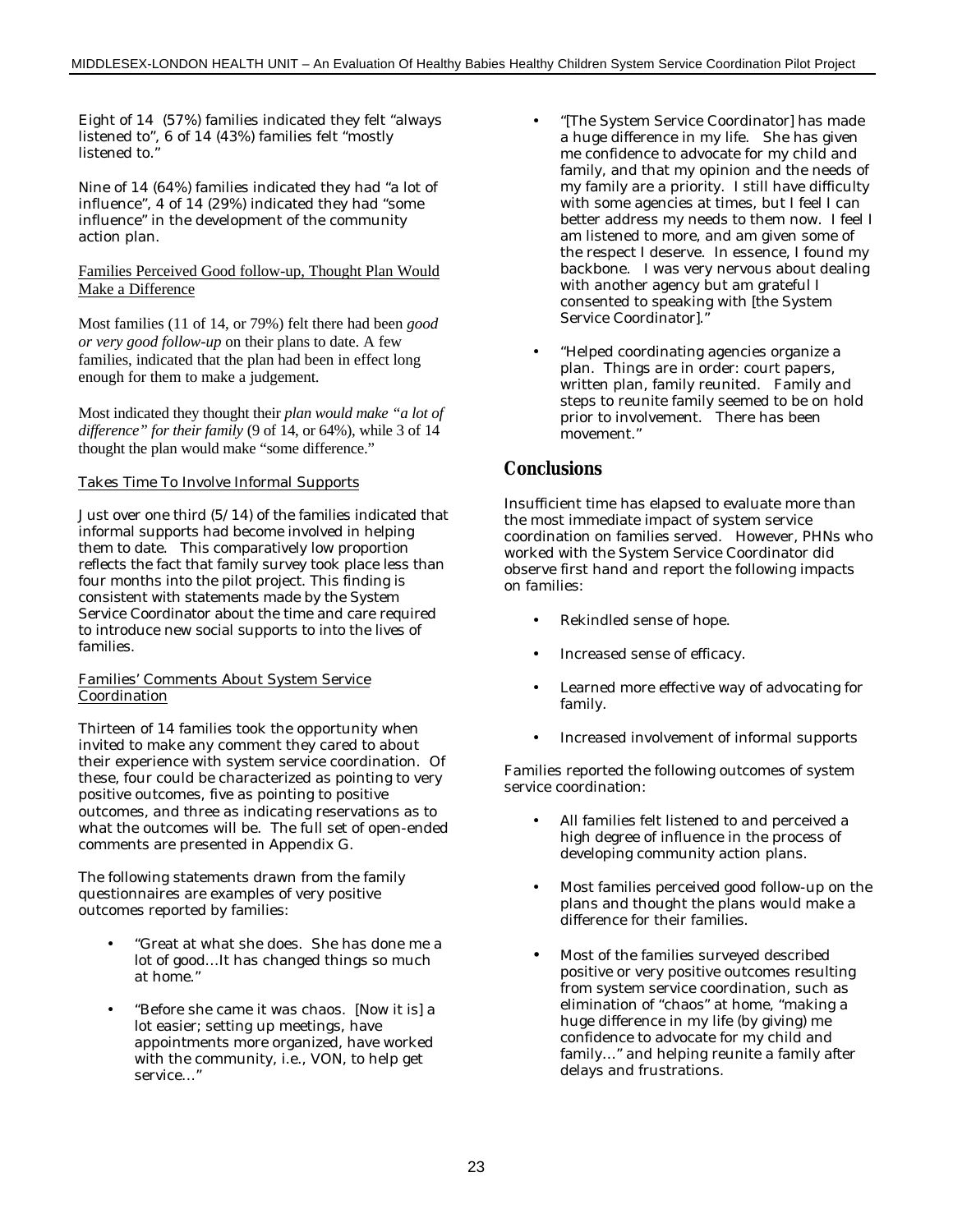## **Impact Of Model On Access Of Families To Service System**

### **Does System Service Coordination Improve Access To The System Of Prevention, Early Intervention And Informal Support For Multi-Complex Families?**

Based on accounts presented by the System Service Coordinator, PHNs and administrative partners during the course of the evaluation, system service coordination increased access to the system of prevention, early intervention and informal supports in at least two direct ways.

- The System Service Coordinator actively identified and brought to the table theretofore untapped or unconnected formal service providers and informal supports. (See Appendix I). This, in combination with development of community action plans that serve as the basis for accountability, served to integrate previously fragmented services and supports. It also facilitated access to services for families that had previously "fallen through the cracks" in the system.
- By incorporating formal service providers and informal supports, there was an increase in the *breadth* and *level* of services provided to families. One administrative partner spoke directly of the "breadth of services" that families would not have experienced without this level of coordination. Another stated that system service coordination afforded multicomplex families a "substantially greater…level and scope of service" at a higher skill level than could be delivered by PHNs.

These two points are linked to broader *system-level* effects that may be attributed to system service coordination. How and why does system service coordination produce *better outcomes at the system level* than relying solely on interagency coordination for multi-complex families?

#### • **System service coordination conveys advantages that are inherent in the** *autonomous* **and** *dedicated* **character of the role.**

The System Service Coordinator's primary allegiance is not to a direct service-providing agency. Thirdparty coordination allows the worker to occupy the in-between spaces, in which she can empathize and experience the dilemmas and challenges of both the families and the service providers. She becomes the bridging agent. While the creation of a new role at

the system level does not in itself make this happen, it can be argued that such a position in the system is necessary to *allow* it to happen. It is a combination of the character of the worker, the values, principles and experience she brings to the work, and the position in the interstices of the system that makes possible this bridging and connecting work.

The following passages from the interview with the System Service Coordinator illustrates this point.

> …(F)or every family it's a different thing. The complexity often is that it touches on everything. So it might be a child protection issue, but when you sort of take a look at it, it is often poverty, there is always a systems issue connecting with the Ontario Works and all of those very difficult things, and the mazes that people have to go through. That wears people down immediately. So what happens is, they get worn down, they can't even fight that system of getting through and understanding it, so then they become sort of labeled as, you know, not such a great family. You know, they can't get it together….(T)hey are labeled…and it could be whether its Ontario Works or Special Services at Home, it doesn't matter what the service is. If they are not following through, if they are not getting their paper work in, they are not making those calls, they are not doing that stuff, then they obviously don't want our service.

> …The other thing I want to say is that a lot of service providers who have been working with these multi-complex families, they are good people, and they are doing the best they can. So it's not about they are not getting service. It's not about that. And it's not even about even being ineffective at times. It's just because it gets so big and so complex, and the way of their life is complex. The layers become complex in terms of their relationship with other service providers become complex, and it becomes sometimes spinning wheels because information is shared in little bits and pieces all over the place, and then everybody feels overwhelmed. Everybody feels overwhelmed, not just the family but the service providers and the people that are part of their life, and then it becomes a "Holy mackerel, what is all this!?"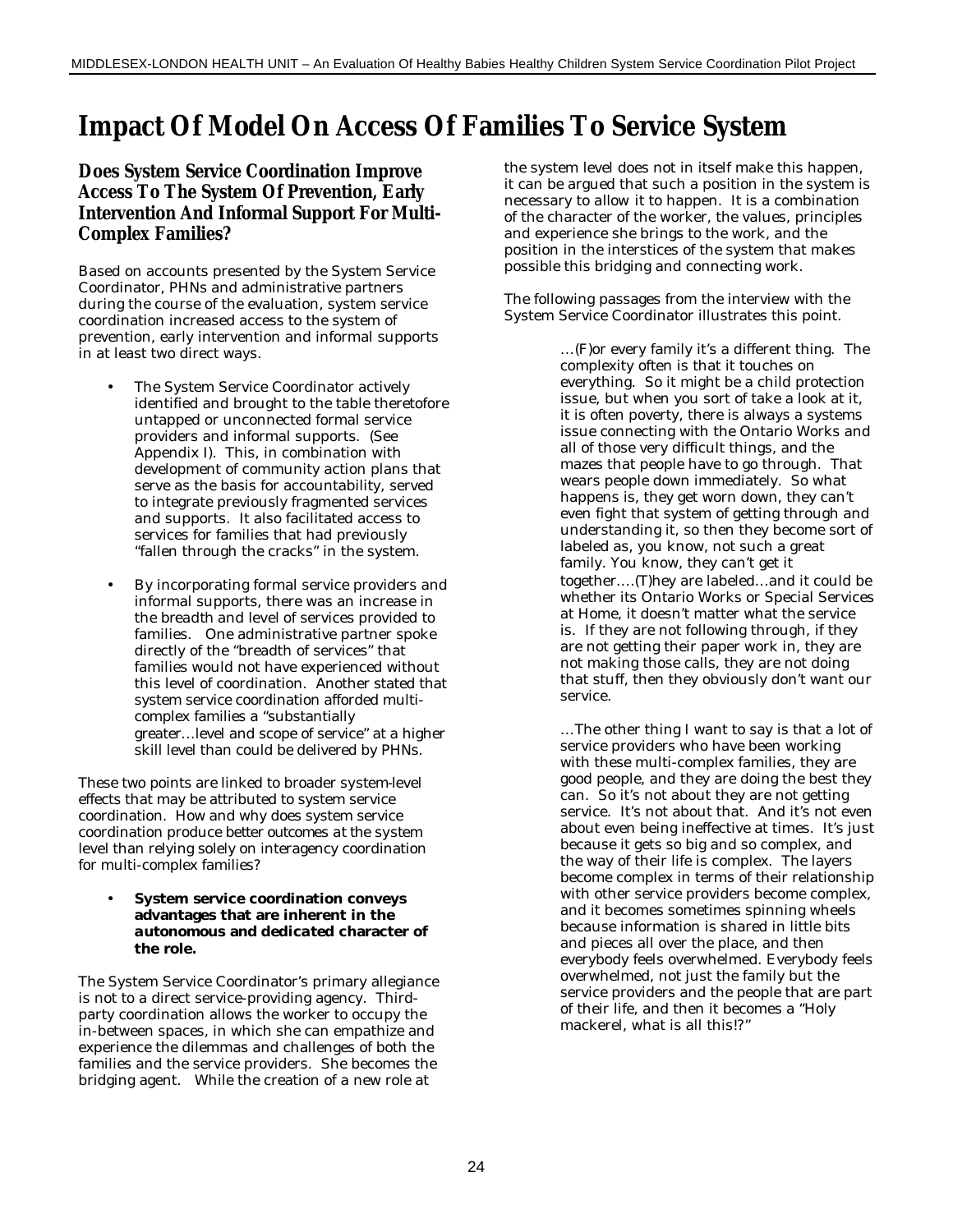#### • **The System Service Coordinator is mandated to develop knowledge of, and is skilled in cultivating a host of community resources.**

Related to the dedicated character of the role, a large part of the role as System Service Coordinator is getting to know the broad spectrum of social services available in the community. As well, the System Service Coordinator carries the mandate and possesses the skill to cultivate a wide range of informal community supports. These advantages are illustrated by the following comment by one of the PHNs.

> For me, one of the biggest things I think is that I really never knew the community social service sector, so I don't know all they have that's available for these clients. So when it is looking at how to look at what's there, I didn't actually quite know where to begin. So [the System Service Coordinator] knows that system so well that she just goes in, she knows the key people, she picks their brains, they sort of sort it out, she gets them pulled in. It's quite amazing, where I would have probably taken a long period of time to know who to contact, plus it takes a lot of time. She just can do it so quickly and pull them together, and it's wonderful.

Though not part of the original evaluation plan, the System Service Coordinator discovered a number gaps in services as she enacted her responsibilities. A list of gaps in service is presented as Appendix J to this report.

#### • **System service coordination conveys** *mentorship* **and** *capacity-building* **effects.**

The role of System Service Coordinator is designed to be a temporary role. The System Service Coordinator takes over the coordinator role from the designated inter-agency or agency level coordinator only until she is able to assist the multi-complex family in developing empowering community plans and a system of social supports. As part of this model, there is an ongoing connection between the System Service Coordinator and other service providers, including the designated inter-agency or agency-level coordinator.

A notable theme that emerged the adminstrative partners focus group was how the System Service Coordinator ended up serving a mentoring function with PHNs with whom she worked.

> Just working with (the System Service Coordinator) enhanced the nurses' sort of sense of where they could go with actually doing service coordination for families. They

saw it as a positive thing, although I know we had talked at this table in the past that we weren't sure whether or not some of the nurses would feel that was maybe doing their role. But in fact it ended up being very positive and the nurses grew from her and learned a lot more about what they could actually do around service coordination. So it was really sort of a mentoring kind of thing, I thought.

In addition to the mentorship that the System Service Coordinator was able to provide for individual nurses, one of the administrative partners suggested that the skill level and experience developed by the System Service Coordinator could be transferred more broadly throughout the system of children's services, thus having wider system-level impacts.

> Partner 1: [The System Service Coordinator has]…a real scope of skills that has been very beneficial, not only on an individual client service coordination level but on a broader level as well. I think that in some ways, some of her skills may be under-utilized, or we might leverage her skills a little bit differently to use them in the communities to help with service coordination at a system level. And there is an advantage, I think, for some counties, because she is an outsider, not funded by HBHC. I think that brings at least four counties some benefits, not perceived as being self-serving.

Partner 2: Yes, some of the pieces that she would be able to help facilitate at our Children's Services Planning Committee level for the county, which she hasn't had a chance to do. Really, it's been providing information around the project. It hasn't been working with those agencies to move forward on some of these other goals, and I think that [the System Service Coordinator] could be an asset in that facilitation role.

### **Conclusions**

In summary, the role of System Service Coordinator improved access to the system of prevention, early intervention and informal support in the following ways:

- Reduced fragmentation and gaps in services to multi-complex families because of a greater capacity to identify and bring together previously untapped or unconnected services and resources.
- Increased integration between families, informal supports and formal service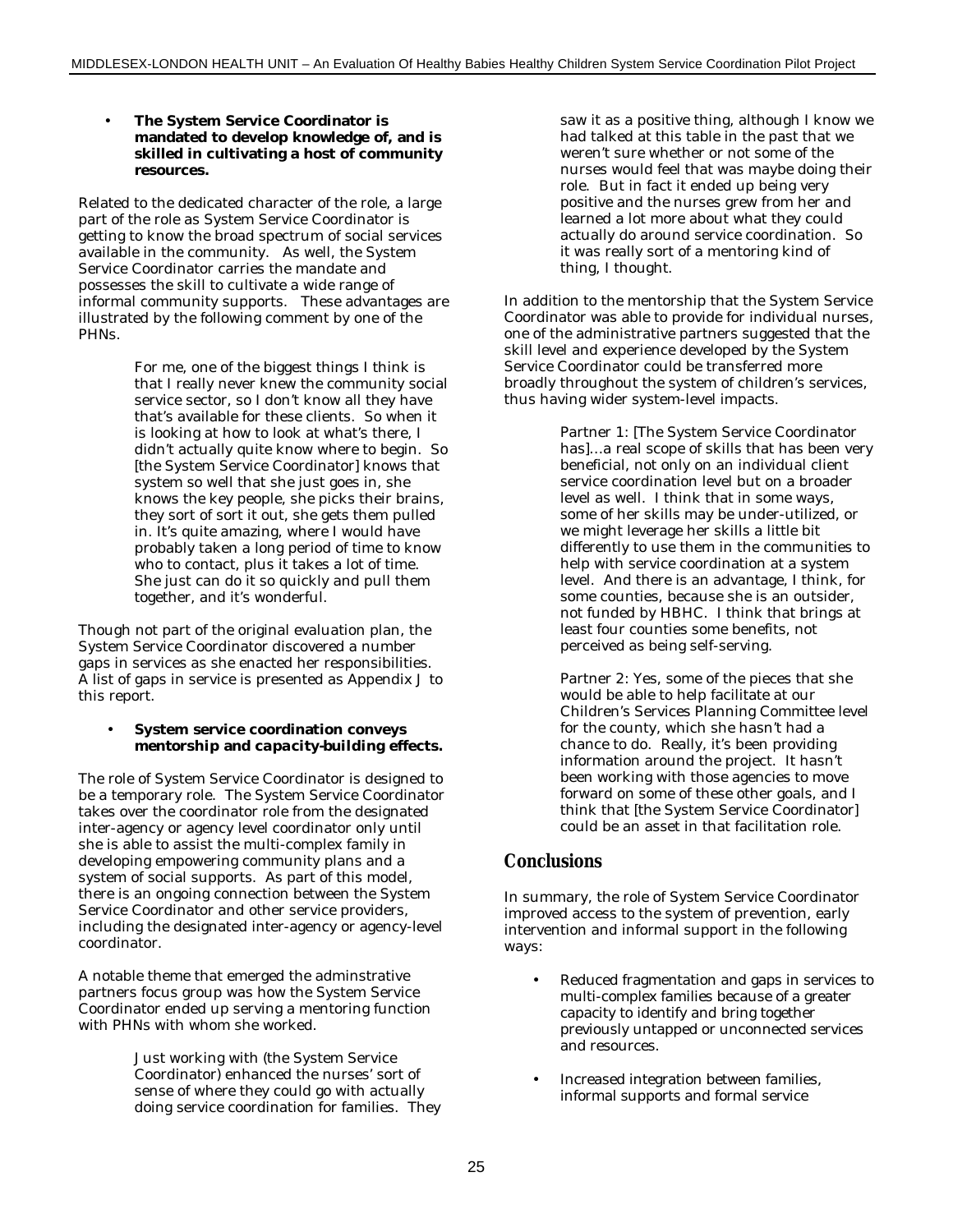providers through facilitating the collaborative development community action plans.

• Increased the breadth and level of services available to families.

It is argued that these improved system-level outcomes may be attributed to key advantages that are conveyed by the position or location of the role within the overall system. The System Service Coordinator:

• Occupies a position in the system (autonomous, dedicated role) that makes possible greater potential for bridging and connecting work

- Is mandated to develop knowledge of, and is skilled in cultivating a host of community resources
- Is in a position to increase the capacity of PHNs and other service providers by providing informal mentorship as well as through formal training opportunities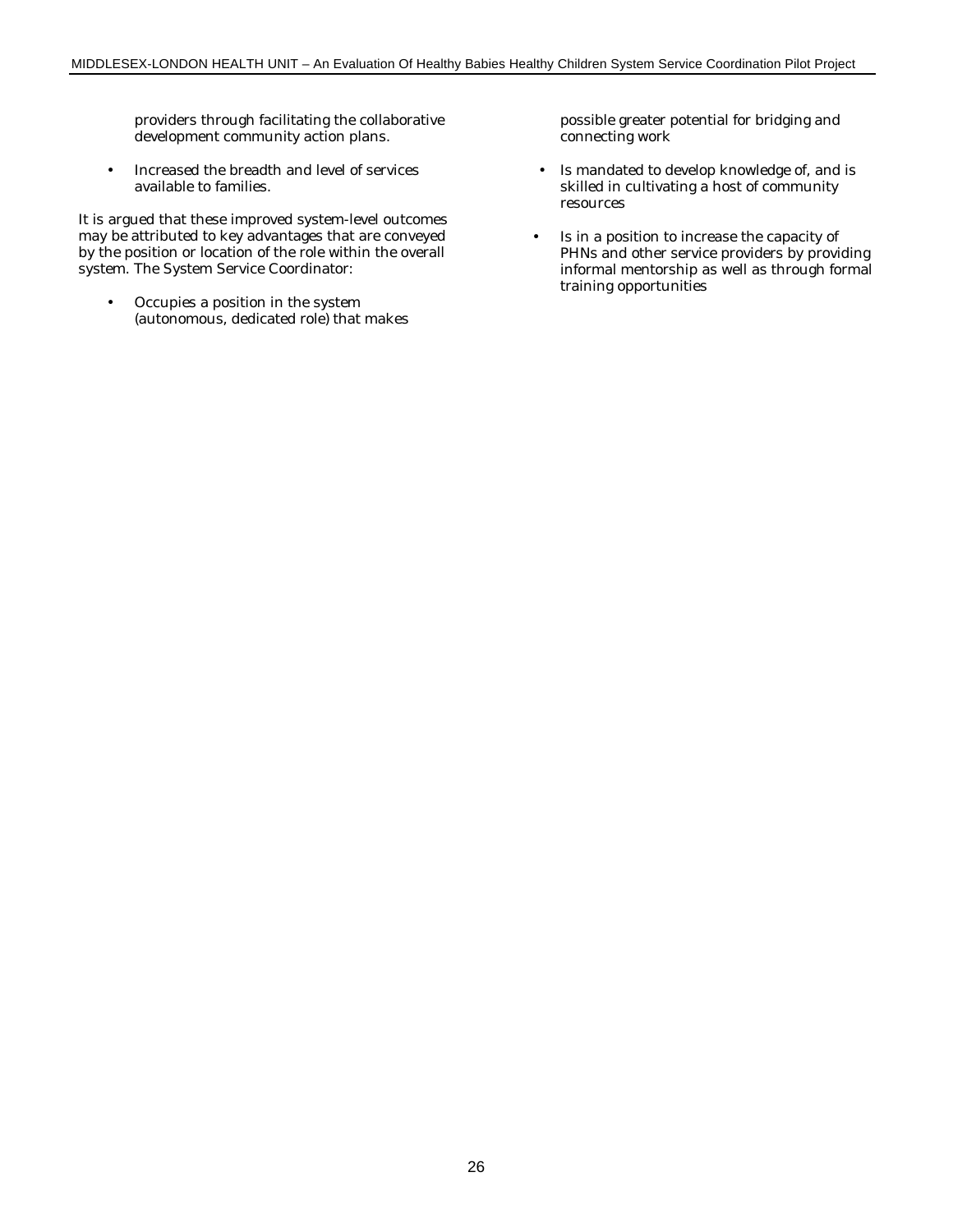## **Feasibility of One Coordinator Serving Five Counties**

### **Is the model of** *one coordinator serving five counties* **adequate, or should there be separate service coordinators in each county?**

Evidence presented earlier strongly supports the conclusion that the role of System Service Coordinator for multi-complex families is very time-consuming. As reported above (see Table 3 on page 15) the average time required to serve one family during the pilot was estimated at 2.1 hours per case per week. Approximately 15% of that time was devoted to travel.

It is clear from the data gathered for this evaluation that it was very, very taxing for the System Service Coordinator to perform the role across the five counties. At the point at which the System Service Coordinator was carrying an active caseload of 22 families, a number of PHNs expressed concern based on their perceptions of how taxing the role was on the coordinator.

> PHN 1: I think that she is really fragmented. I think that she is just zipping here and zipping there. And you hear her voice mail when you phone in, "Well I'm in Perth, then I'm in Elgin, then I'm in Oxford." You know, she's just so many places. And I know that when we've done some meetings together, she is coming from Perth and she thought that it was going to take her this long. Well it took another twenty minutes longer. So it's just the coordination of her time and all that. I think she is really quite fragmented.

> PHN 2: I am curious to know the number of hours that she actually put in. Sometimes she meets with families in the evenings. She has things on holiday weekends. How does she get reimbursed for that?

PHN 3: That's right. I know I got a voice mail today and she left, I think, at eight o'clock last night or something.

By all accounts, the woman who performed the role during the pilot phase is an extremely dedicated, high energy, highly skilled individual. By her own account, continuing to perform the role as she had been would be difficult to sustain.

I could keep on doing this for awhile, but what happens a year from now, because it is such highlevel energy for each and every family to do it justice. And everybody's energy level is different. So if you had someone else to do this job you don't know how much energy they could put into this….I mean realistically, I think it would be a set-up for someone else, and I think that would be unfair.

How should the role be deployed, assuming a five-county catchment area, and - if funding were to be made available - a maximum of one full-time equivalent (FTE)? This question occupied the greatest portion of time in the focus group with the administrative partners.

In their discussion, the administrative partners recognized that certain key principles informing the enactment of the role (i.e., relationship-centredness and family-focus) resulted in the System Service Coordinator organizing her travel and appointment scheduled to suit what she perceived as families' best interests, versus considerations of administrative efficiency.

The partners recognized this as a legitimate dilemma. The best solution it was felt would be two *dedicated* FTEs to cover the catchement area. However, it was also concluded that that level of funding would almost certainly not be available.

Consequently, the dilemma was framed in terms of the following two options:

- 1. Continue to deploy the FTE as one "dedicated" full-time System Service Coordinator serving five counties.
- 2. Split the FTE between (probably) two CSCN coordinators, who will also have other HBHCrelated responsibilities.

The advantages and disadvantages of these two options as discussed are be summarized in Table 4.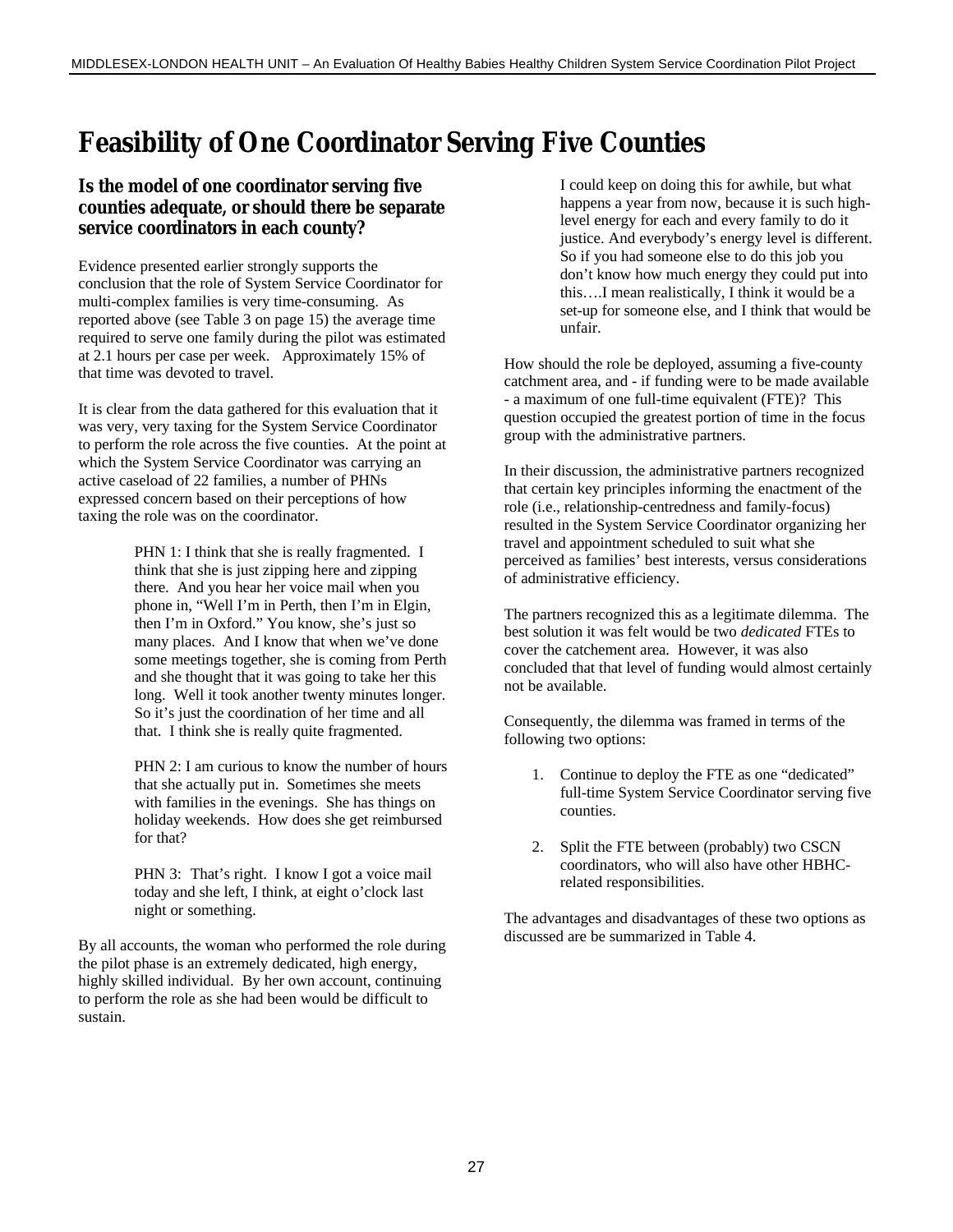## **Table 4: Advantages/Disadvantages of Two Options for Deploying System Service Coordinator FTE**

| Option        | Advantages                                                                                                                                                                                    | Disadvantages / Challenges to Overcome                                                                                                                                                                        |
|---------------|-----------------------------------------------------------------------------------------------------------------------------------------------------------------------------------------------|---------------------------------------------------------------------------------------------------------------------------------------------------------------------------------------------------------------|
| Dedicated FTE | Efficiencies gained from one<br>$\bullet$<br>person developing and knowing<br>job well<br>Advantages of having a highly<br>$\bullet$<br>skilled individual fully engaged in<br>dedicated role | Inefficiencies of time and cost related to<br>travel<br>Strong concerns were expressed regarding<br>the burden on the System Service<br>Coordinator of being isolated and without<br>peer support in her role |
| Shared FTE    | Time and cost savings in cutting<br>$\bullet$<br>down travel<br>Sense of peer support and being<br>$\bullet$<br>part of a team                                                                | "Dilution" of the role (workers have to<br>$\bullet$<br>balance system service coordination with<br>other duties)                                                                                             |

After considerable discussion, the consensus of opinion was that the advantages of deploying the FTE as a one dedicated worker outweighed the disadvantages, and that training and administrative support could be provided to mitigate the disadvantages. Particularly it was concluded that ways could be found to support the worker around organizing travel time and meeting schedules. It was decided that the final recommendation on this question should be come through a deliberation process that would include the System Service Coordinator and other partners not present during the first focus group.

A second focus group reconsidered the dilemma and options as presented above. It was concluded that the problem of isolation in the role had diminished over time as the System Service Coordinator built networks among service providers in the various areas. It was also agreed that the problems associated with travel time could be mitigated, and that a plan would be developed to support and guide the worker in carrying out the role accordingly.

The recommendation that the role deployed as one dedicated FTE was endorsed.

### **Conclusions**

• Carrying out the role of System Service Coordinator across the five-county

catchment area was extremely timeconsuming and taxing on a person who by all accounts is a very dedicated, high energy, highly skilled worker.

- One key dilemma has to do with how to efficiently cover such a large geographic area, while honouring the key principles of being relationship-centred and family focused in terms of scheduling and conducting community meetings and other tasks associated with the role.
- The best solution would be two dedicated FTEs to cover such an area, however it was concluded that this option was not feasible.
- Given available resources, two feasible options were identified, each with advantages and disadvantages: split the FTE between two workers to realize administrative efficiencies, or deploy the role as a dedicated FTE, and find ways to mitigate the disadvantages associated with travel time.
- The collective judgement of the administrative partners and the System Service Coordinator was that the dedicated FTE option was more desirable.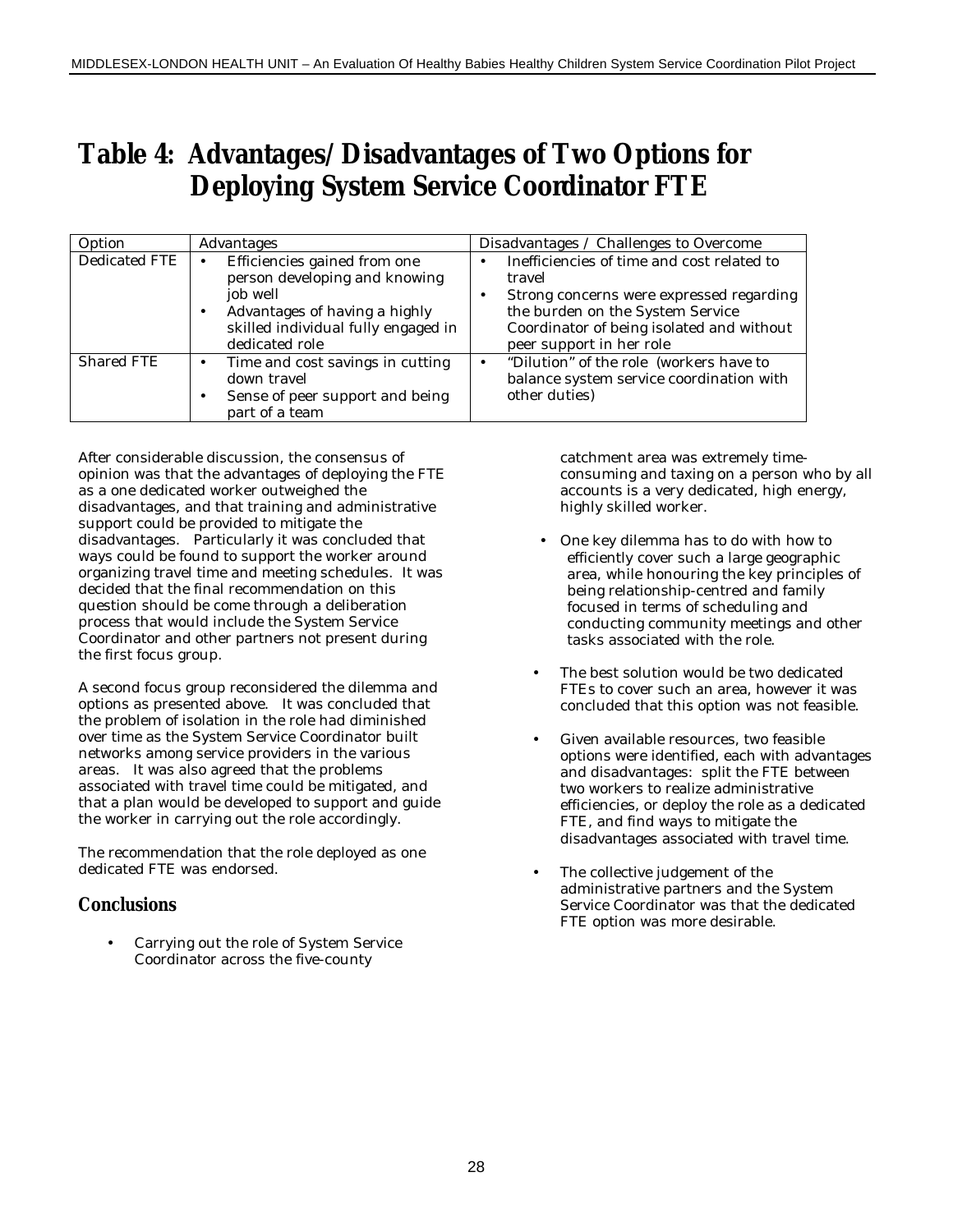## **Recommendations**

The administrative partners met in November 2001 to discuss the findings presented in this report. The following recommendations were made:

- 1. That one full-time equivalent System Service Coordinator position be funded on an annual basis serving multicomplex families in HBHC in Elgin-St. Thomas, Huron County, Middlesex-London, Oxford and Perth Counties.
- 2. That the full-time equivalent position be undertaken by one worker and deployed in manner which reduces travel time and associated costs.
- 3. That a resource consultant role to enhance community capacity be enacted

as part of the role of System Service Coordinator.

- 4. That the partners meet on a quarterly basis to monitor, direct and support the initiative.
- 5. That the results of this evaluation be disseminated to the Ministry of Community and Social Services, South West Regional Office, the Integrated Services for Children Division, Healthy Babies Healthy Children, all HBHC programs across Ontario, participating counties children's services' planning committees and through other networking and educational opportunities.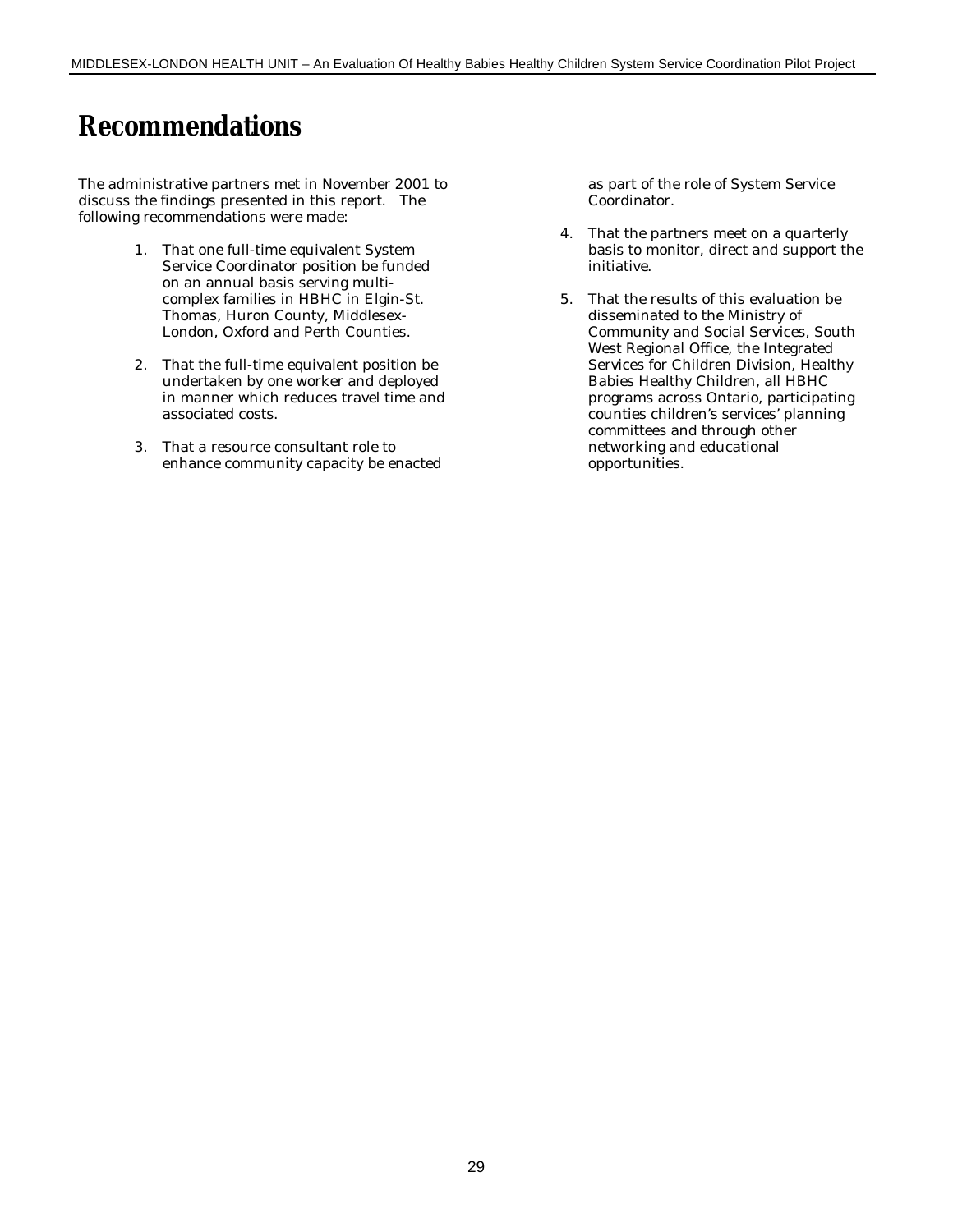## **Conclusions**

Service Coordination is an integral part of working with families who are experiencing barriers to service. In most agencies and programs, it is generally being implemented as an add-on role of the service provider. *The System Service Coordination Pilot Project* investigated the question of whether a *dedicated, third party service coordinator* would provide significant gains for selected families by enhancing their functioning and well being. Significant gains were also anticipated for the service system because of reduced demand for more costly, intrusive downstream interventions in the future.

This pilot demonstrated that s*ystem service coordination* was effective for families and providers alike. Families perceived a high degree of influence over their care – a determinant of health – and thought the plan would make a difference to their families. Families experienced enhanced community integration demonstrated by increased involvement of informal supports. PHNs increased the amount of time they were able to provide professional nursing services to families and benefited from mentoring by the *System Service Coordinator* in a team approach.

Service coordination was demonstrated to take time. The role of the *System Service Coordinator* was enacted as seven sets of overlapping activities. A number of invisible tasks were highlighted as being essential to the role and thus to outcomes for families. These activities, to a degree, also apply to i*nteragency service coordination* where the designated service coordinator is also a service provider.

The positive results of this pilot project are thought to be causally related to the autonomous, dedicated nature of the *System Service Coordinator* position.

While it cannot be stated on the basis of this study that this type of early intervention will prevent more

costly intervention in the future, the nature of the challenges faced by multi-complex families are consistent with those of families that often require more costly and intrusive types of downstream interventions from the community social service system.

A significant limitation of this study is that the data analyzed was collected after only four to six months of operation. The findings reported here are extremely useful for purposes of formative evaluation, but suggest only the most immediate outcomes on the social service system and the limited number of families served during the pilot.

Further study is necessary to determine the longerterm impact on families, service providers and the service system. An approach that would provide more definitive evidence of longer-term impacts would be a *multiple time series* evaluation design. One would compare intermediate and longer-term outcomes on key objectives of the program between two or more settings - one of which would be employing system service coordination - over time. Each setting would be closely matched in terms of relevant characteristics of families being served as well as other key demographic factors. Careful consideration would need to be given to determining appropriate outcomes and indicators. Outcomes that might be measured include the following: At The Service System Level: output of PHNs in delivering nursing services, increase in skill level of service providers functioning as service coordinators at the agency and interagency levels, and reduction in frequency and costs associated with more intrusive interventions (e.g., child apprehension). At The Family Level: indicators of enhanced family functioning, indicators of family well-being, and indicators of frequency and intrusiveness of interventions.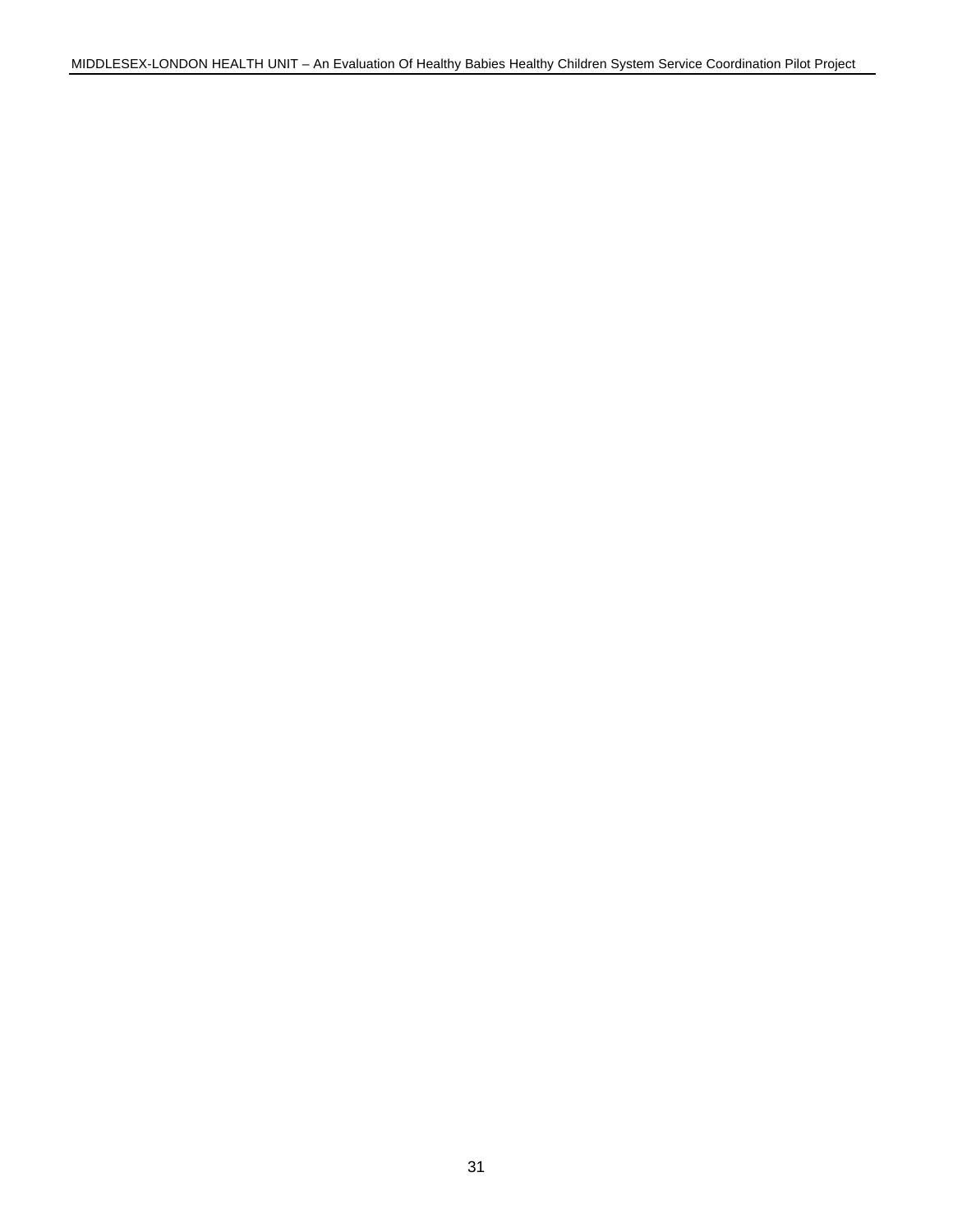# **Appendices**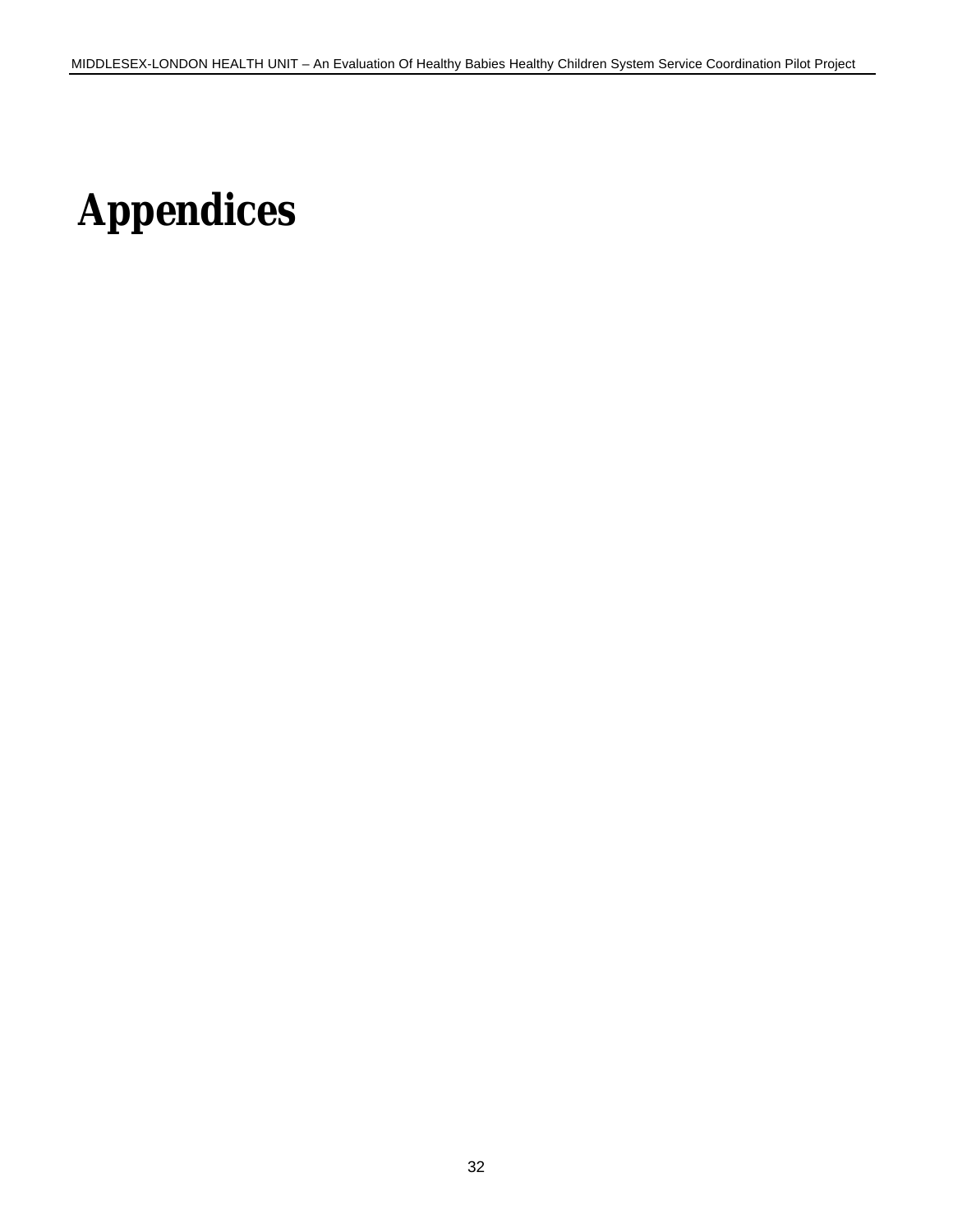

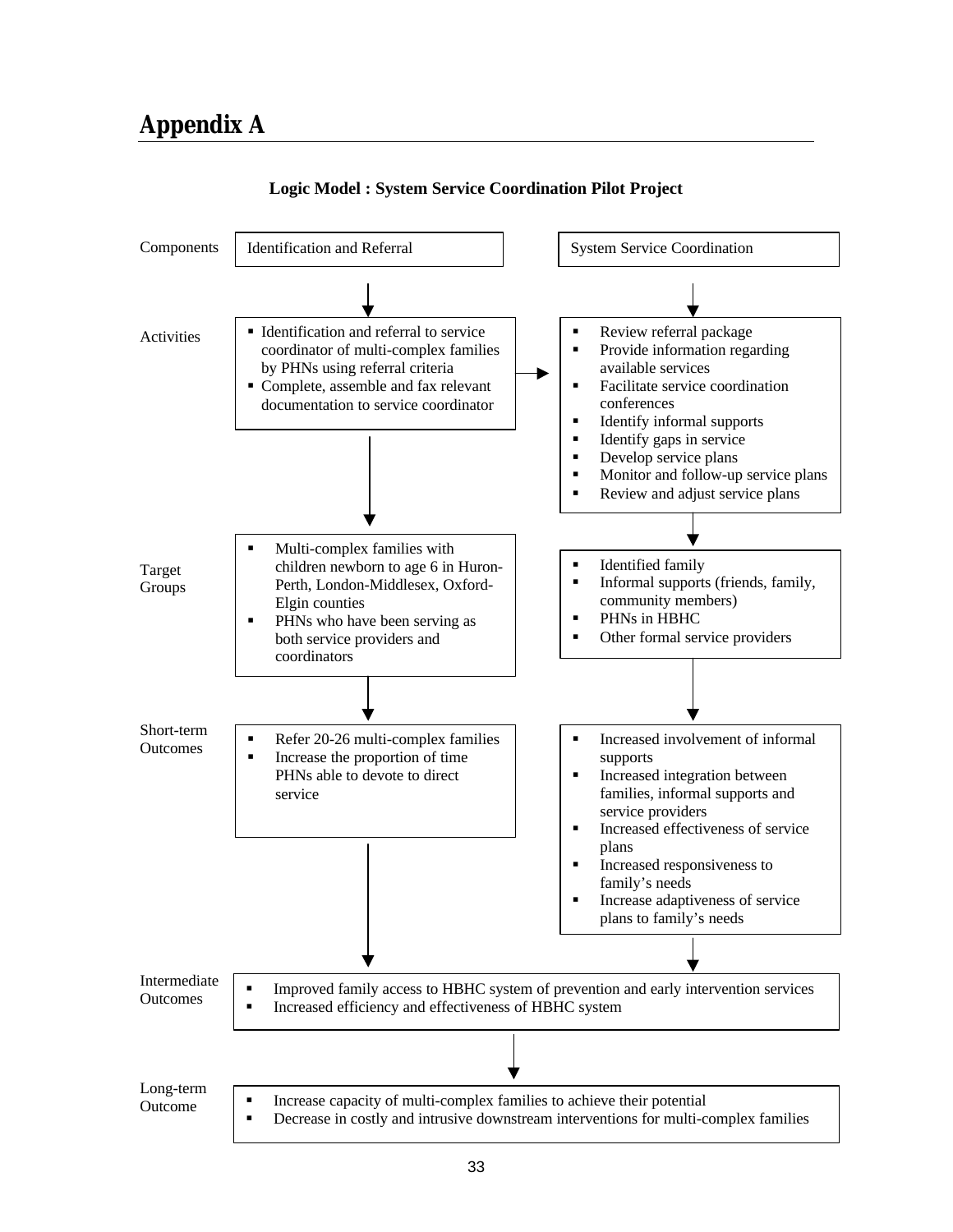## **Referral Criteria, Process and Forms**

### System Service Coordination *Pilot Project*

### Referral Criteria…

The Public Health Nurse will use judgement based on one or more of the following criteria:

- 1. The family has multi-complex needs that cross many life domains (i.e. residence, family, social, behavioral/emotional/psychological, educational/vocational, safety, legal and health) and/ service sector (health, education, social services).
- 2. The family's need for service coordination compromises the provision of a direct professional service or role (i.e. nursing, O.T., P.T., infant development).
- 3. The coordination of services across agencies is having limited success in meeting the family's needs.

### Referral Process…

### **The following information will be faxed to the CSCN Service Coordinator:**

- Completed Referral Form
- Copy of HBHC Family Assessment
- Copy of Family Service Plan, if applicable
- Copy of signed consent form

### About Documentation…

Documentation should not have to be duplicated. For example, if the recent family assessment is completed, the referral form may not be necessary. However, if the family assessment was completed more than 3 months ago, the referral form can be used to update relevant family information.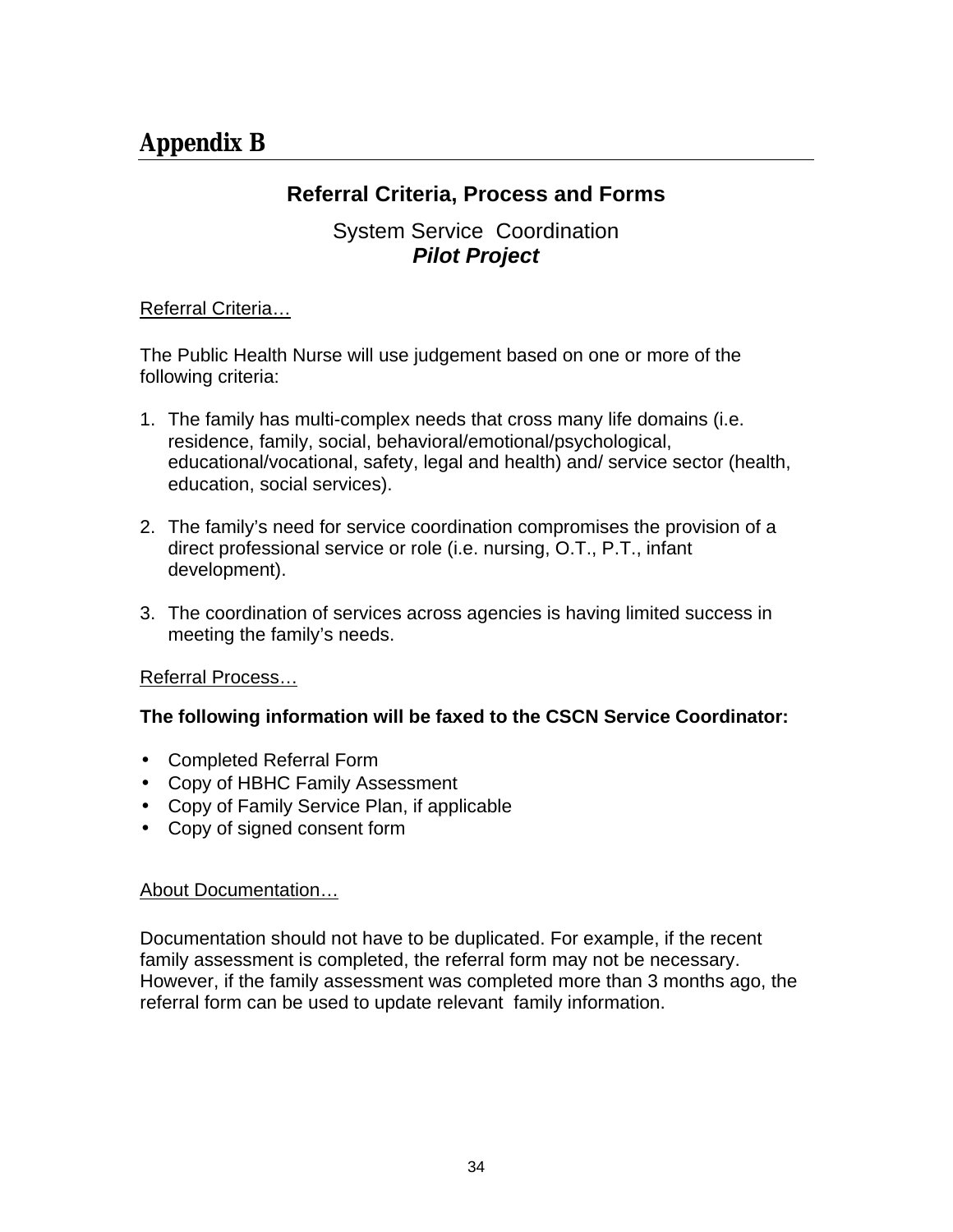## **Request for Healthy Babies/Healthy Children System Service Coordination**

| A. | <b>Identifying Information</b><br><b>Family Name:</b> |        |
|----|-------------------------------------------------------|--------|
|    | Address:                                              | Phone: |
|    | Members:                                              | DOB:   |
|    |                                                       | DOB:   |
|    |                                                       | DOB:   |
|    |                                                       | DOB:   |

| <b>B.</b> | <b>Referral Source</b>   |        |
|-----------|--------------------------|--------|
|           | Other Services Involved: | Phone: |
|           |                          | Phone: |
|           |                          | Phone: |

C. Reason for Referral Indicate #1, #2, #3 Referral Criteria or a combination of all three) Additional Information: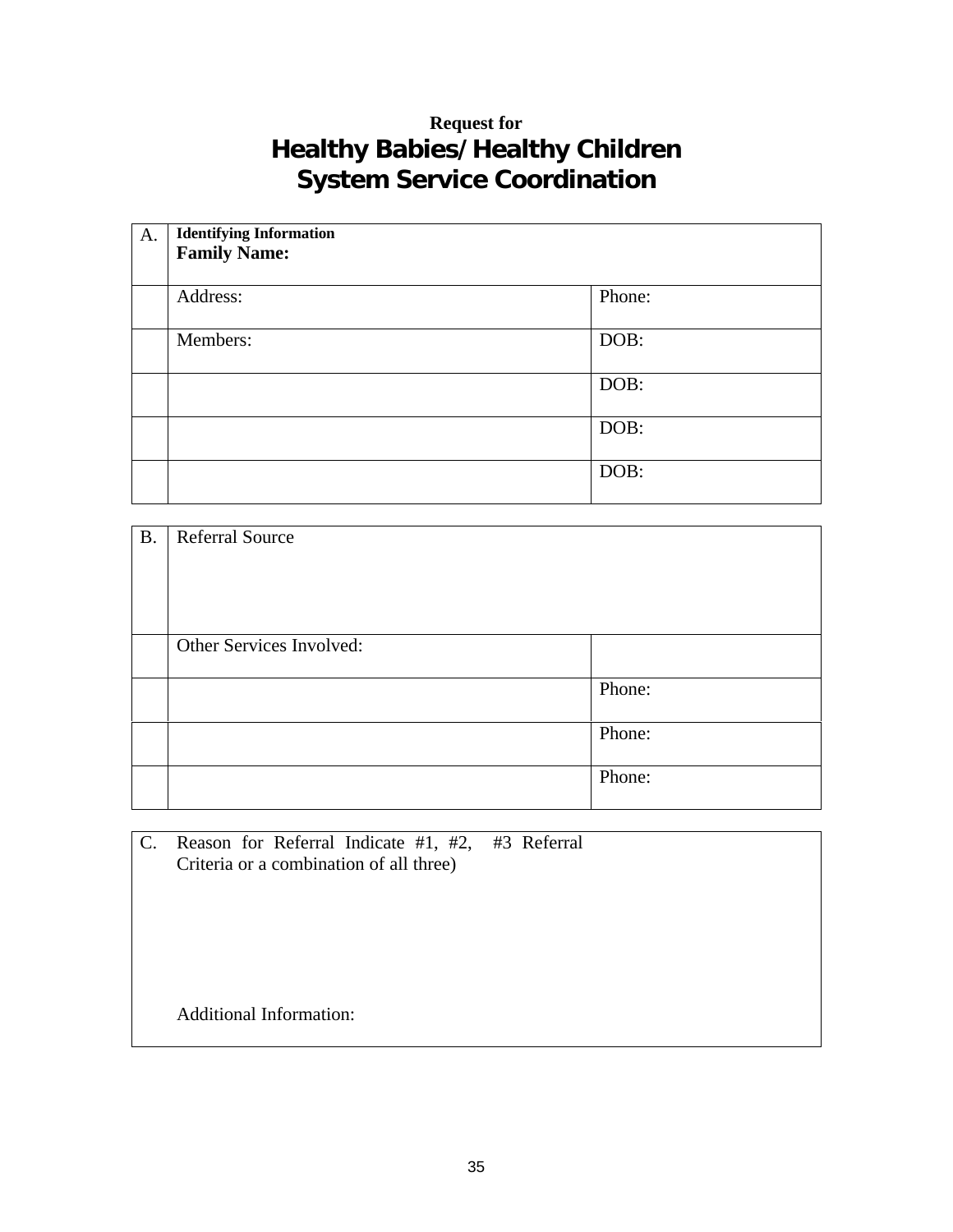D. Summary of Strengths:

E. Summary of Needs:

F. Components of Current Service Plan

| G. | Summary of Service/Support Options Explored/Used |           |
|----|--------------------------------------------------|-----------|
|    | to Date:                                         |           |
|    | Options                                          | Outcomes: |
|    |                                                  |           |
|    |                                                  |           |
|    |                                                  |           |
|    |                                                  |           |
|    |                                                  |           |
|    |                                                  |           |
|    |                                                  |           |
|    |                                                  |           |
|    |                                                  |           |

**Signature:** Date of Referral: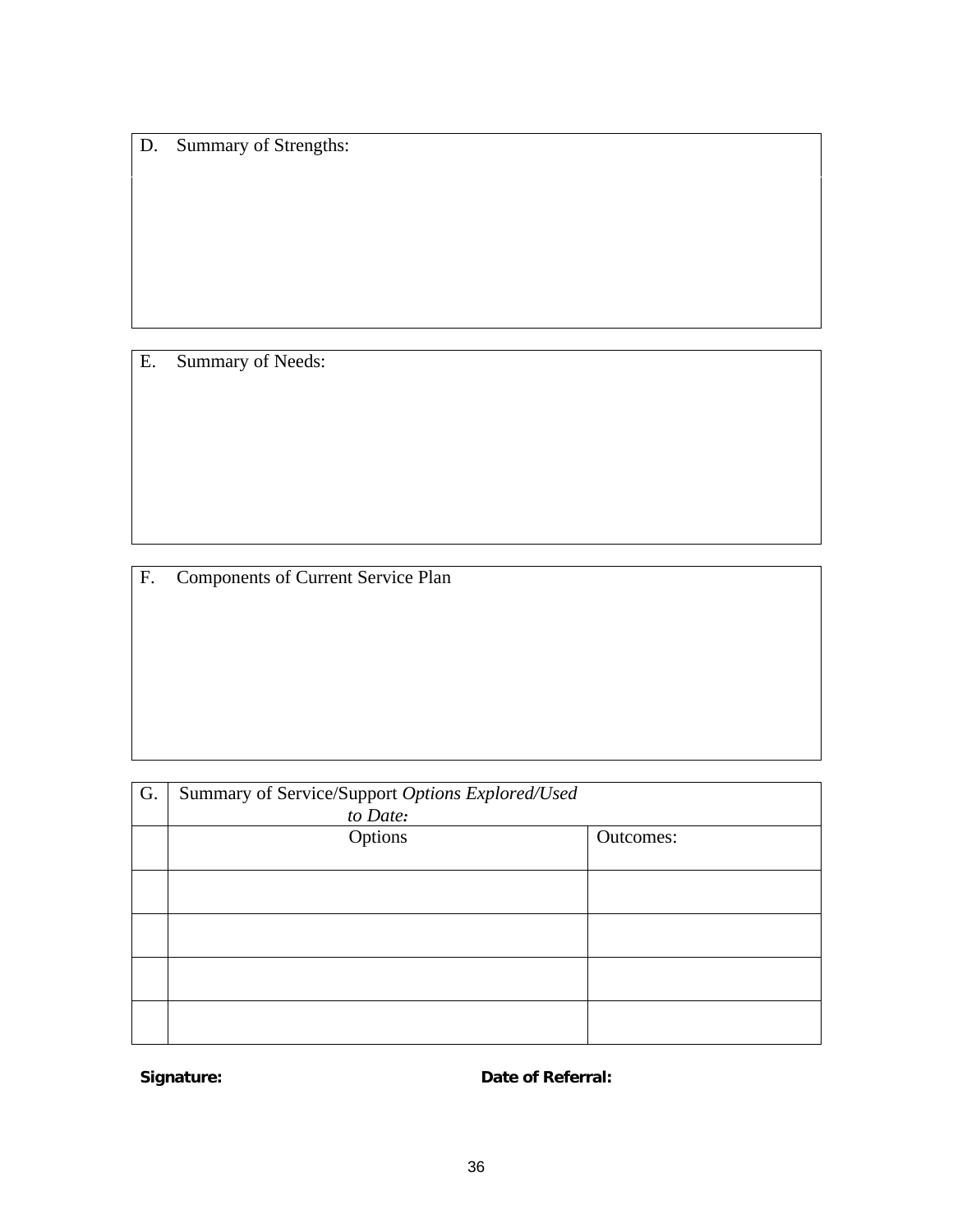## **Tracking Form**

### **Multi-Complex Families Identified and Referred**

| <b>PHN Name:</b> |  |
|------------------|--|
| County:          |  |

**For the Month of:**

| March |             |
|-------|-------------|
| April | (CHECK ONE) |
| May   |             |
| June  |             |

How many families did you **IDENTIFY** this month (following consultation with coordinator) that met the criteria for multi-complex HBHC families?



(Write the number of families identified in the box)

How many of these families did you REFER this month to (the System Service Coordinator)?



(Write the number of families referred in the box)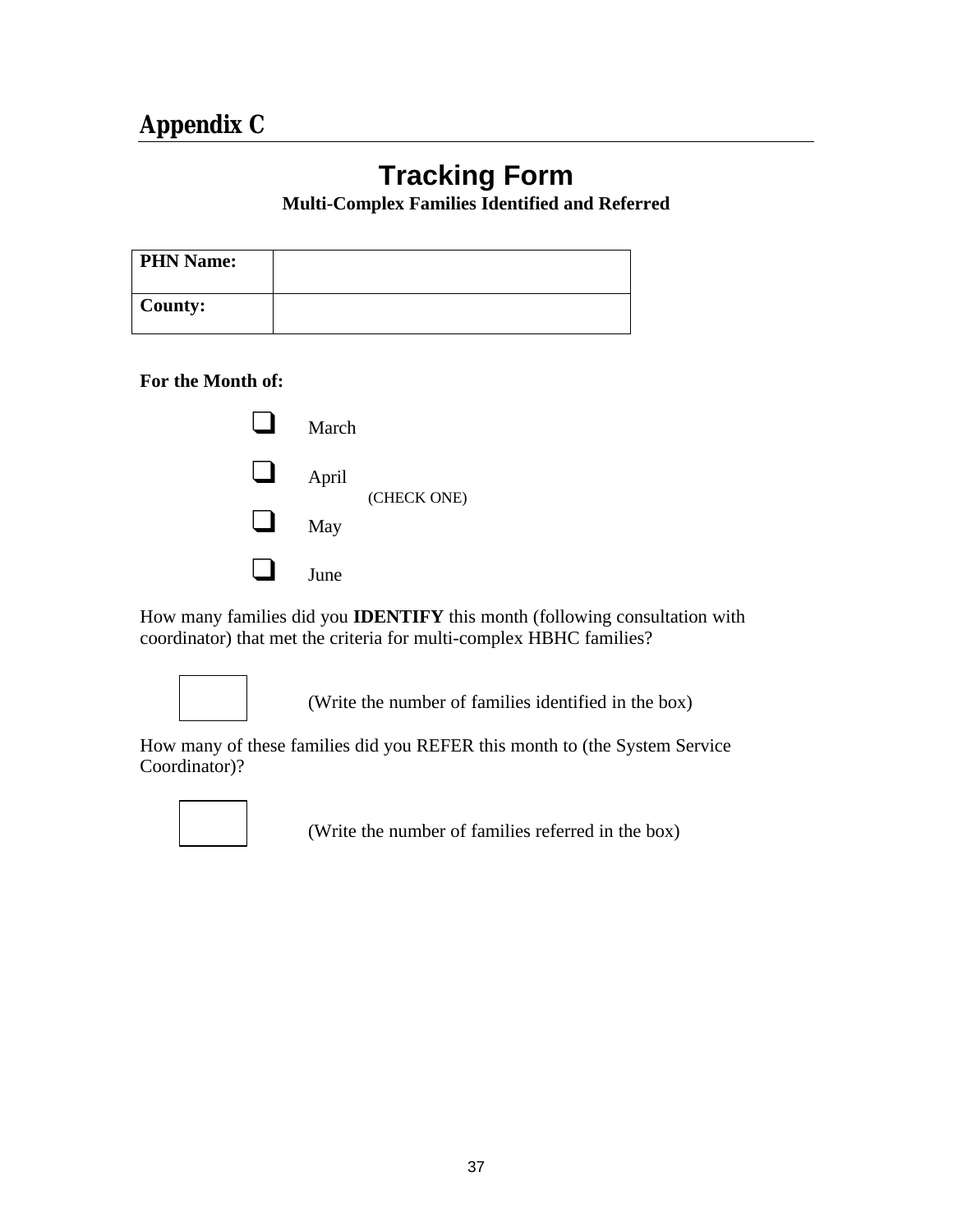Have any of the families you have identified **DECLINED OR REFUSED** to take part in system service coordination?



Please briefly state the reason for decline or refusal for each instance

**\_\_\_\_\_\_\_\_\_\_\_\_\_\_\_\_\_\_\_\_\_\_\_\_\_\_\_\_\_\_\_\_\_\_\_\_\_\_\_\_\_\_\_\_\_\_\_\_\_\_\_\_\_\_\_\_\_\_\_**

**\_\_\_\_\_\_\_\_\_\_\_\_\_\_\_\_\_\_\_\_\_\_\_\_\_\_\_\_\_\_\_\_\_\_\_\_\_\_\_\_\_\_\_\_\_\_\_\_\_\_\_\_\_\_\_\_\_\_\_**

**\_\_\_\_\_\_\_\_\_\_\_\_\_\_\_\_\_\_\_\_\_\_\_\_\_\_\_\_\_\_\_\_\_\_\_\_\_\_\_\_\_\_\_\_\_\_\_\_\_\_\_\_\_\_\_\_\_\_\_**

#### **PLEASE SUBMIT THIS FORM TO PROGRAM MANAGER ON THE THIRD BUSINESS DAY OF THE MONTH. FORMS WILL BE FORWARDED TO PROJECT EVALUATOR BY THE FIFTH BUSINESS DAY OF THE MONTH.**

THANKS FOR YOUR COOPERATION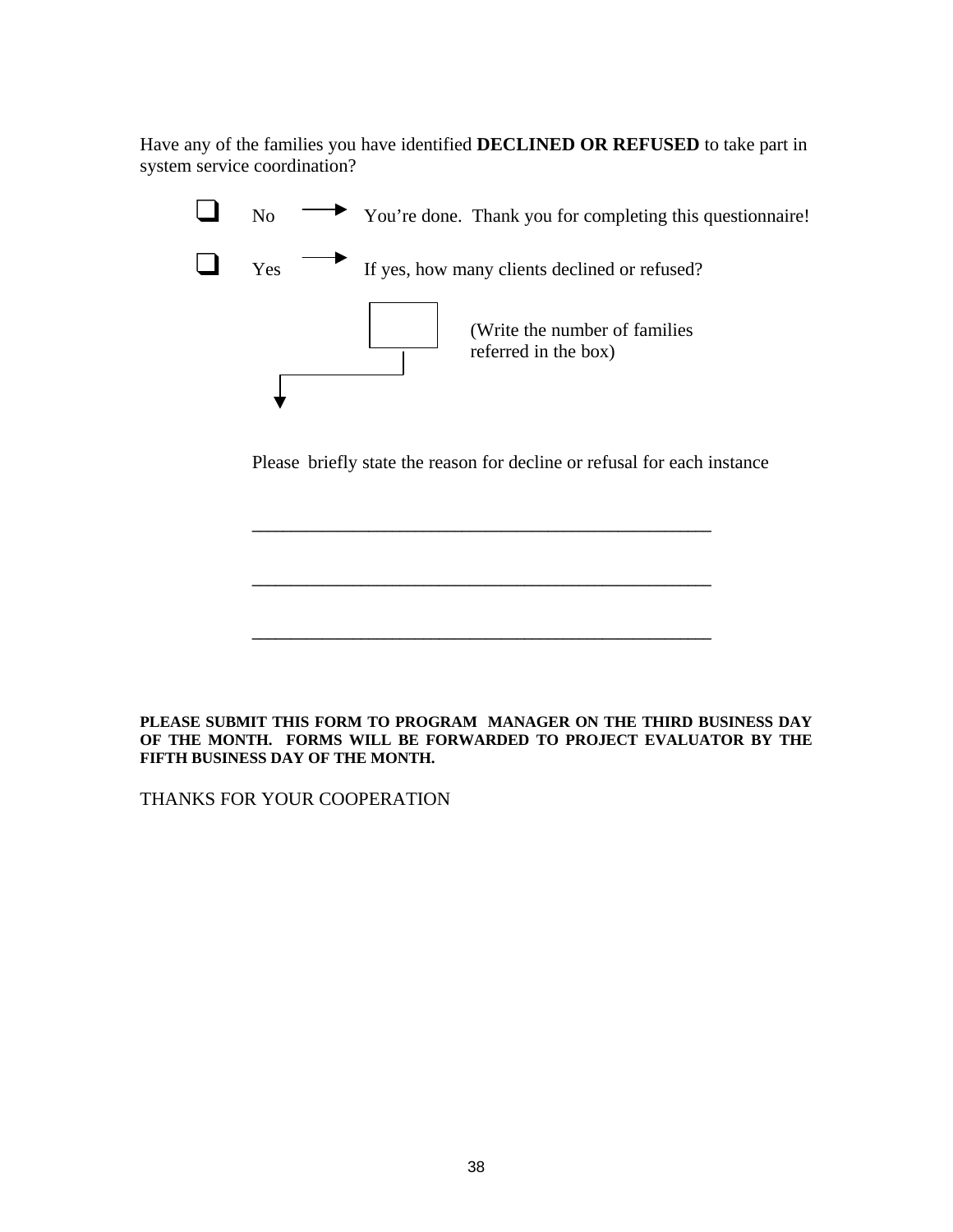## **Appendix D**

### **Basis for Estimates in Case/Time Analysis**

The case/time analysis reported on page 15 of the report is based on data tracked by the system service coordinator, and calculations made according to certain estimates and assumptions.

In Table 5, the information reported in column two (headed "Reported Time Spent and/or Frequency of Activities") are the tracking data reported by the system service coordinator. The information presented in column three (headed "Basis of Estimate") are the assumptions and/or estimates upon which calculations were made to derive the case/time ratios reported under "Tracking Coordination Activities Through Activity Log" of the report.

Additional assumptions and calculations had to be made to derive an estimate of how much time was spent making phone calls. This information is reported in Table 6 below.

## **Table 5: Basis for Activity/Time Analysis Estimates (1 March – 15 June)**

| <b>Activity</b>                                   | <b>Reported Time Spent and/or</b><br><b>Frequency of Activities</b> | <b>Basis of Estimate</b>                                                                                                                                     |
|---------------------------------------------------|---------------------------------------------------------------------|--------------------------------------------------------------------------------------------------------------------------------------------------------------|
| Consultations with<br>PHNs and FHVs               | 27 consults with 14 different<br><b>PHN<sub>S</sub></b>             | # of consults tracked; estimated<br>average of 60 min./consult                                                                                               |
| <b>Home Visits</b>                                | 48 visits @ average of 2 hours<br>each                              | # of visits tracked; estimated time per<br>visit                                                                                                             |
| Phone calls                                       | 700                                                                 | 664 calls tracked, coordinator made<br>many more calls that were not tracked.<br>Further calculation to arrive at estimate<br>of hours/case, see Table A2.2. |
| Research Time                                     | 75 hours (5 hrs week)                                               | Estimated 5 hour/week                                                                                                                                        |
| <b>Community Meetings</b>                         |                                                                     | Estimate 1/week @ 2hr/meeting * 15<br>weeks                                                                                                                  |
| Preparation Time for<br>Conferences               | 46 hours                                                            | At least 23 conferences were held;<br>estimated average preparaton<br>time/conference @ 2 hours                                                              |
| Community/Family<br>Conferences                   | 23 meetings. Approx. 69 hours                                       | Estimated average of 3<br>hours/conference                                                                                                                   |
| Writing, Editing and<br><b>Distributing Plans</b> | 39 hours                                                            | 13 plans completed; estimated 3<br>hours/plan                                                                                                                |
| Number of Plans                                   | 13 complete; 7 plans in process                                     | <b>Tracked</b>                                                                                                                                               |
| Kilometers traveled                               | Feb: 2700; March-May: 4617;<br><b>Total KM: 7317</b>                | Tracked                                                                                                                                                      |
| <b>Travel time</b>                                | 104 hours                                                           | Estimate based on 7317 km tracked,<br>average speed at of 70 km/h                                                                                            |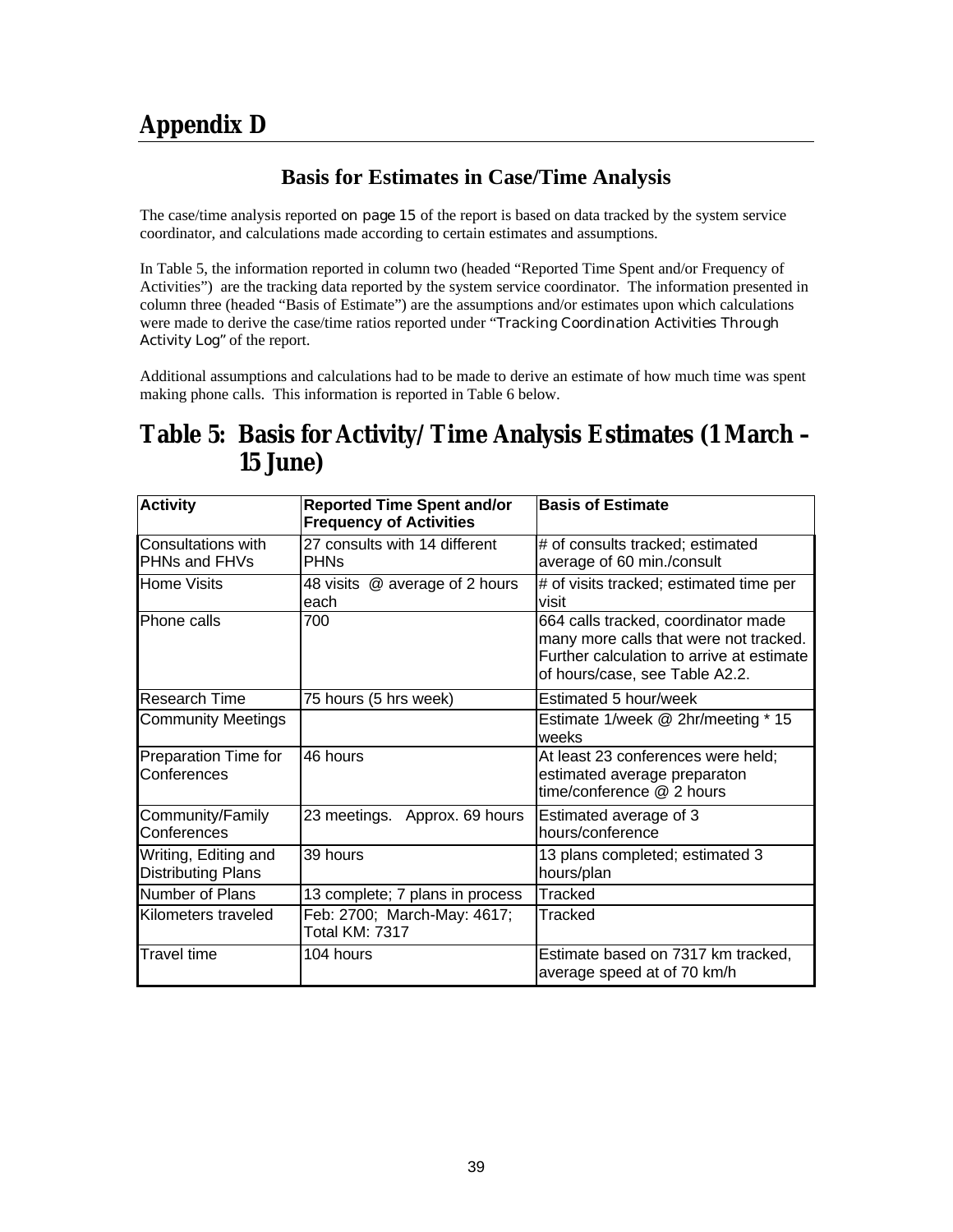## **Table 6: Basis of Estimate for Hours Spent on Phone Calls Per Case**

| Coordinator's<br><b>Categorization Of</b><br><b>Typical Length Of</b><br><b>Calls</b> | Coordinator's<br><b>Estimate Of</b><br>Distribution Of Calls<br><b>Per Category</b> | <b>Estimated # Of</b><br><b>Calls In Each</b><br><b>Category</b> | Assumed<br>Average<br>Length Per<br>Call | <b>Estimated Total</b><br><b>Minutes Of</b><br><b>Calls Per</b><br>Category |       |
|---------------------------------------------------------------------------------------|-------------------------------------------------------------------------------------|------------------------------------------------------------------|------------------------------------------|-----------------------------------------------------------------------------|-------|
| 30 secs to 1 min                                                                      | 30%                                                                                 | 210 calls                                                        | 1 min.                                   | 210.0                                                                       |       |
| 15-20 minutes                                                                         | 50%                                                                                 | 350 calls                                                        | $15$ min.                                | 5250.0                                                                      |       |
| 30 min. to an hour                                                                    | 20%                                                                                 | 140 calls                                                        | 45 min.                                  | 6300.0                                                                      |       |
| Total minutes over 15 weeks                                                           |                                                                                     |                                                                  |                                          | 11760.0                                                                     |       |
| Total hours over 15 weeks                                                             |                                                                                     |                                                                  |                                          |                                                                             | 196.0 |
|                                                                                       | Hours/case over 15 weeks (total hours/22 cases)                                     |                                                                  |                                          |                                                                             | 8.9   |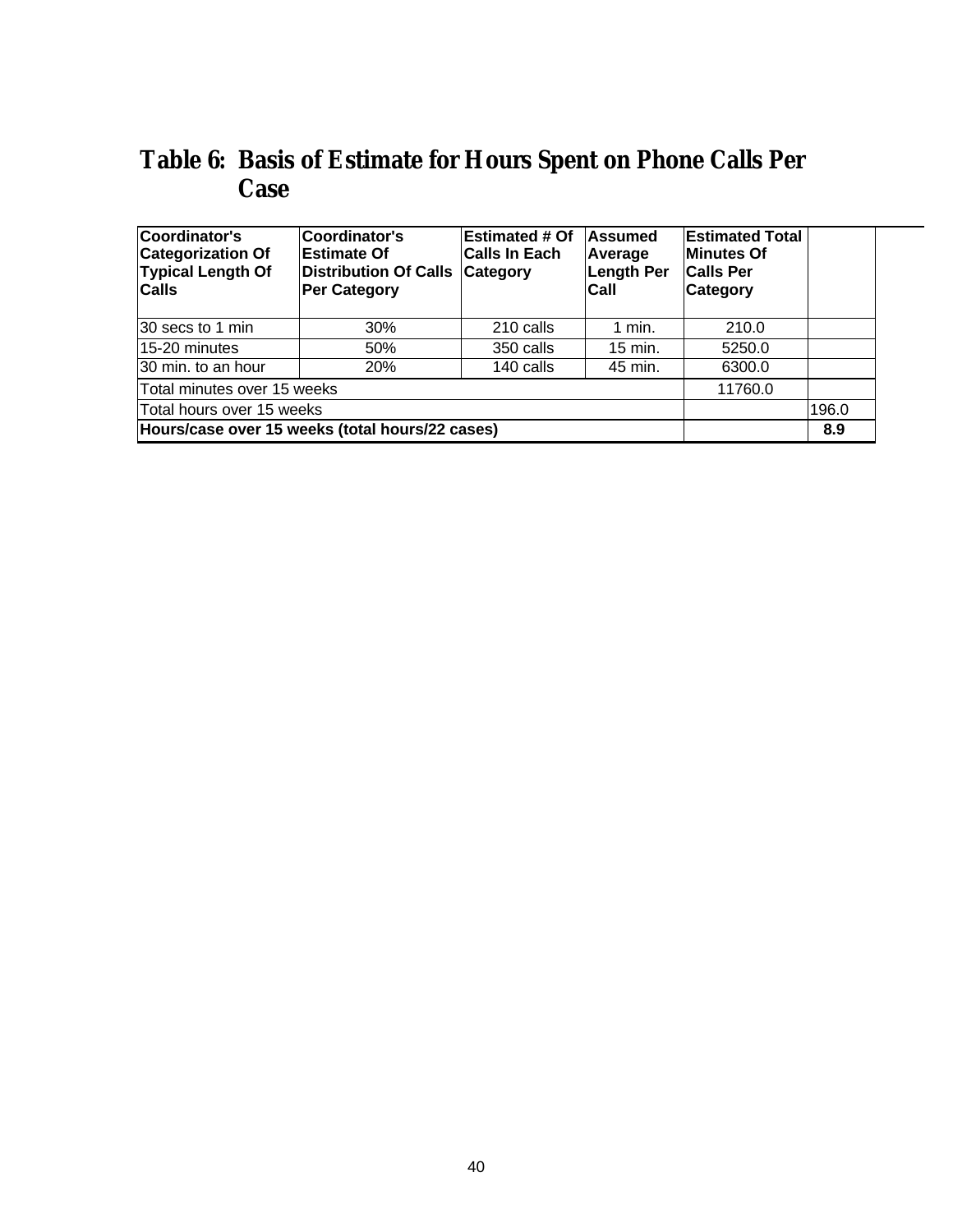### **Focus Group Questions**

#### **Public Health Nurses Working With Multi-Complex Families 13 June, 2001**

#### **Opening**

1. I'd like to go around the table and ask each person to say your name, which health unit you work with, how long you been there, and how long you've been working in the Healthy Babies Health Children Program.

#### **Introduction**

2. From your perspective, what are some of the key challenges involved in working with "multi-complex families"?

#### **Impact of System Service Coordination on Service Delivery**

3. From what you have been able to observe, how has service delivery changed as a result of employing this model? Be as specific as possible. Give examples.

Probe: Has the model increased the proportion of time PHNs were able to devote to direct service?

- 4. Has this model improved your ability to deliver service? If so, describe how. Be as specific as possible. Give examples.
- 5. If not, why not? What problems or obstacles do you still encounter in trying to deliver the best possible service?

#### **Service Deliverer's Assessment of Impact on Multi-Complex Families**

6. From what you have been able to observe, what has been the impact of the system service coordination model on the "multi-complex" families you have worked with? Give examples.

There are a number of specific aspects we are interested in assessing. Please comment on how the model has affected:

- 7. Involvement of informal supports?
- 8. Level of integration between families, informal supports and service providers?
- 9. Effectiveness of service plans?
- 10. Responsiveness of system to families needs?
- 11. Adaptability of service plan to changes or developments in the family's needs?

#### **Ending**

- 12. What one suggestion would you make to improve the model of system service coordination?
- 13. Would you recommend this model be implemented on a wider scale? Why or why not?
- 14. Any final comments?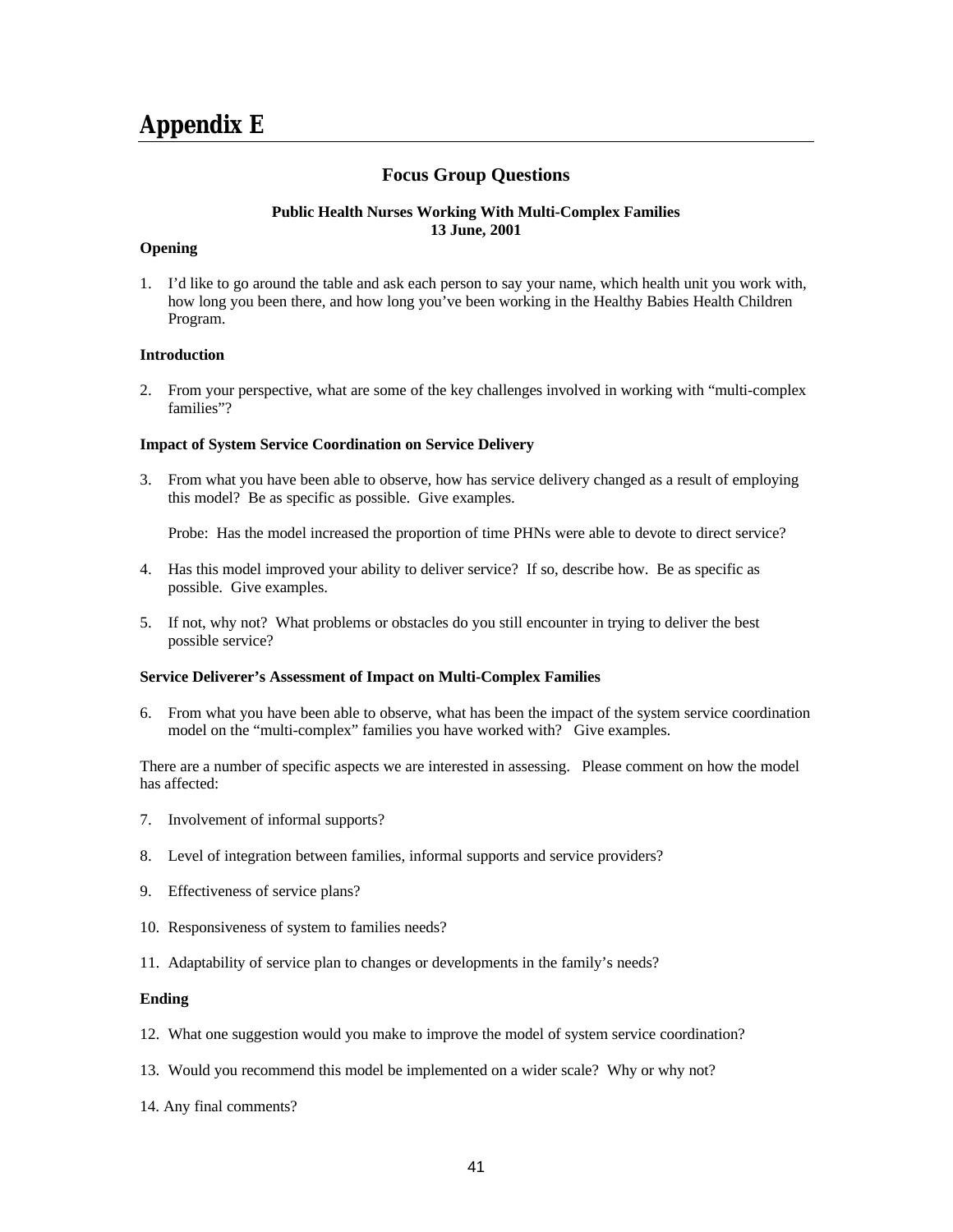## **Appendix F**

### **Questionnaire to be Administered by PHNs to Families Participating in System Service Coordination**

Introducing the Questionnaire: (To be read or closely paraphrased):

I have a few questions about what it was like for your family to have a worker like (the System Service Coordinator) helping you. (Coordinator's name)'s job is called "service coordinator". A service coordinator is someone whose *only job is to help families with a lot of issues sort things out and make the best possible plan to get the kind of help they need.*

Keep in mind that these questions are not so much about (Coordinator's name) *as a person,* but more about out how much difference it makes to have *a special worker involved with families whose only job is to help sort things out.*

Please answer the following questions as honestly as you can. Your name will not be put with your answers. (Coordinator's name) will not know what you said.

I am going to read a few short statements, and ask you to say how much you agree or disagree with each statement. For each statement you'll have five choices. You can say you**…**

*Strongly agree*, or *Agree*, or *Neither agree nor disagree*, or *Disagree*, or *Strongly disagree*.

Try to pick the ONE that BEST matches what you think. You don't have to remember these choices, I'll give them to you again as I read the questions.

After I ask the agree/disagree questions, you'll have a chance to say anything you want in your own words.

OK? Do you have any questions?

Let's begin.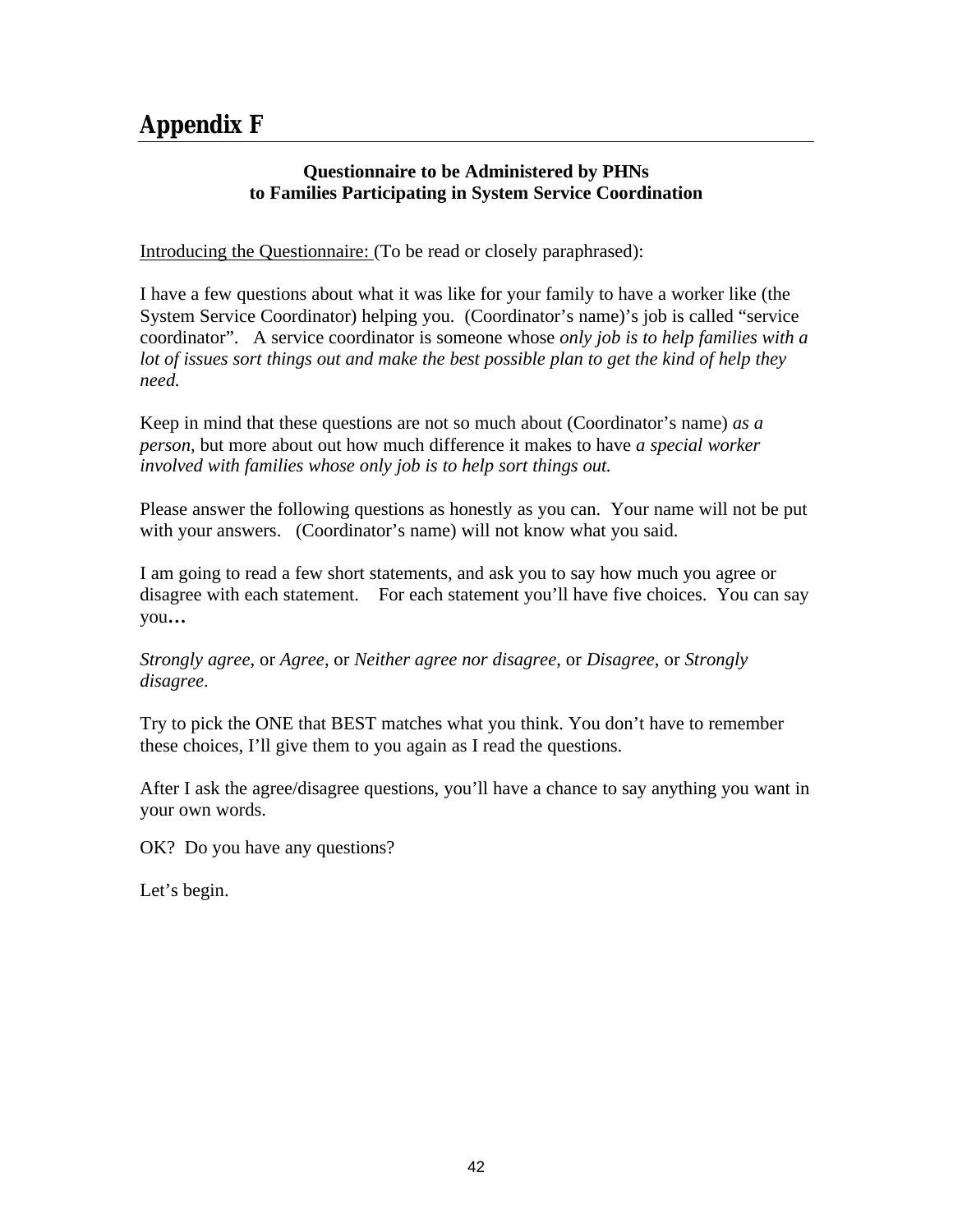To what extent do you agree or disagree with the following statements?

### 1. I **FELT COMFORTABLE** WITH "A THIRD PARTY" OR OUTSIDE PERSON HELPING SORT THINGS OUT AND MAKE PLANS. Would you say you:

| <b>Strongly</b><br>agree | Agree | <b>Neither</b><br>agree nor<br>disagree | <b>Disagree</b> | <b>Strongly</b><br><b>Disagree</b> |
|--------------------------|-------|-----------------------------------------|-----------------|------------------------------------|
|                          |       | $\rightarrow$                           |                 | 5                                  |

### (CIRCLE THE NUMBER CORRESPONDING TO THE ANSWER GIVEN)

2. MY **VOICE WAS HEARD** AND MY IDEAS WERE LISTENED TO IN DISCUSSING MY FAMILY'S NEEDS. Would you say you:

| <b>Strongly</b><br>agree | Agree | <b>Neither</b><br>agree nor<br>disagree | <b>Disagree</b> | <b>Strongly</b><br><b>Disagree</b> |
|--------------------------|-------|-----------------------------------------|-----------------|------------------------------------|
|                          |       |                                         |                 | 5                                  |

### 3. I **HAD INFLUENCE** OVER THE PLAN THAT WAS MADE FOR MY FAMILY. Would you say you:

| <b>Strongly</b><br>agree | Agree | <b>Neither</b><br>agree nor<br>disagree | <b>Disagree</b> | <b>Strongly</b><br><b>Disagree</b> |
|--------------------------|-------|-----------------------------------------|-----------------|------------------------------------|
|                          |       |                                         |                 | 5                                  |

4. SOME DEFINITE **ACTION STEPS HAVE BEEN TAKEN** BASED ON THE PLAN WE MADE. Would you say you:

| <b>Strongly</b><br>agree | Agree | <b>Neither</b><br>agree nor<br>disagree | <b>Disagree</b> | <b>Strongly</b><br><b>Disagree</b> |
|--------------------------|-------|-----------------------------------------|-----------------|------------------------------------|
|                          |       |                                         |                 | 5                                  |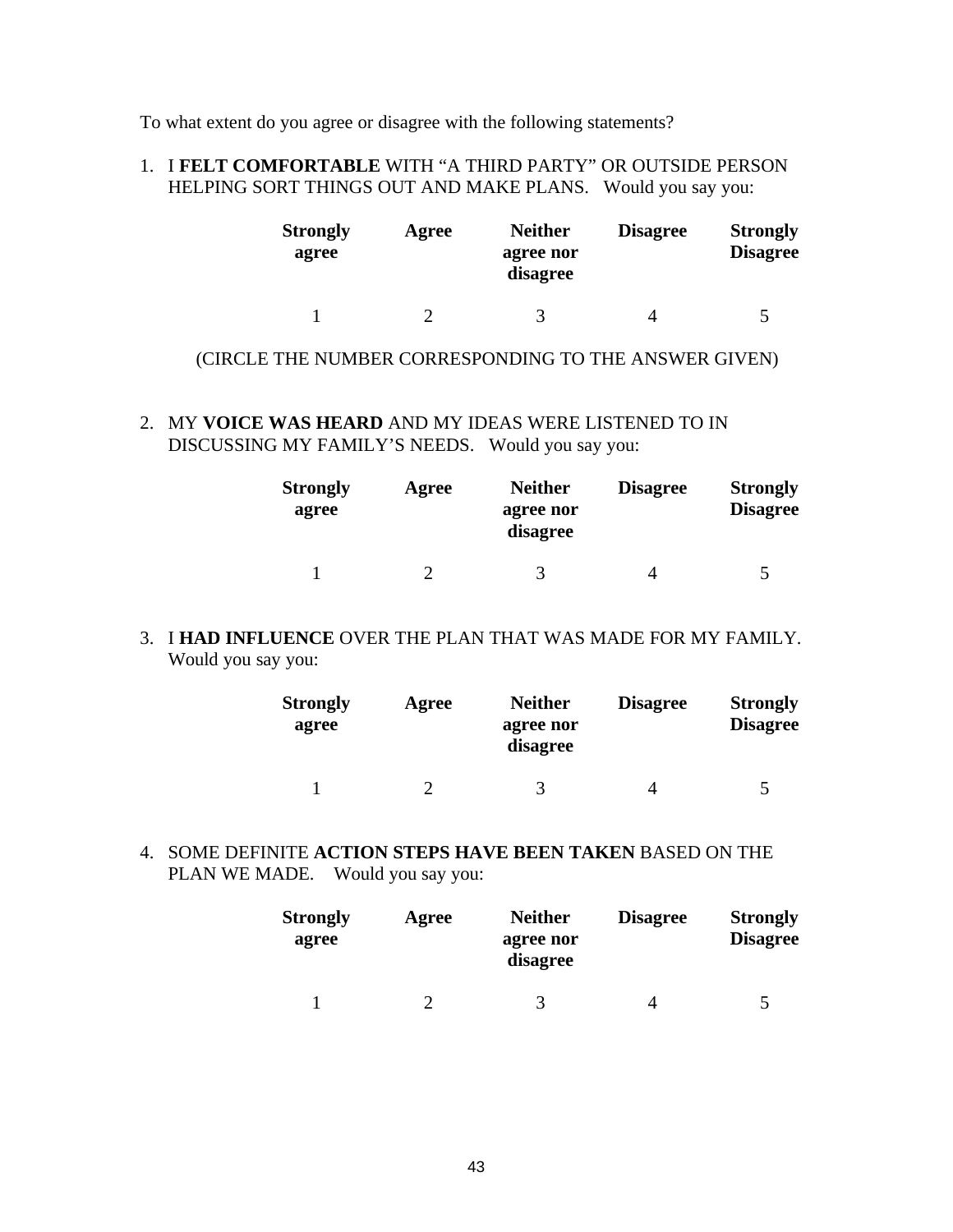| 5. WERE THERE ANY NEW OR DIFFERENT PEOPLE WHO BECAME         |
|--------------------------------------------------------------|
| INVOLVED IN HELPING YOUR FAMILY AS A RESULT OF DIANE'S WORK? |
| FOR EXAMPLE, FRIENDS, RELATIVES, PEOPLE YOU KNOW FROM        |
| CHURCH OR ANYWHERE ELSE IN THE IN THE COMMUNITY?             |

| What kind of people and how were they asked to help?                                                                                                   |
|--------------------------------------------------------------------------------------------------------------------------------------------------------|
|                                                                                                                                                        |
|                                                                                                                                                        |
|                                                                                                                                                        |
| Do you have any comments you would like to make about the job of service<br>coordinator, how it has affected your family, or about this questionnaire? |
| (Take down what is said in respondent's own words, and check it back with them to make<br>sure you got down what they meant to say.)                   |
|                                                                                                                                                        |
|                                                                                                                                                        |
|                                                                                                                                                        |
|                                                                                                                                                        |
|                                                                                                                                                        |
|                                                                                                                                                        |
|                                                                                                                                                        |
|                                                                                                                                                        |
|                                                                                                                                                        |
|                                                                                                                                                        |
|                                                                                                                                                        |

THANK YOU VERY MUCH FOR ANSWERING THESE QUESTIONS.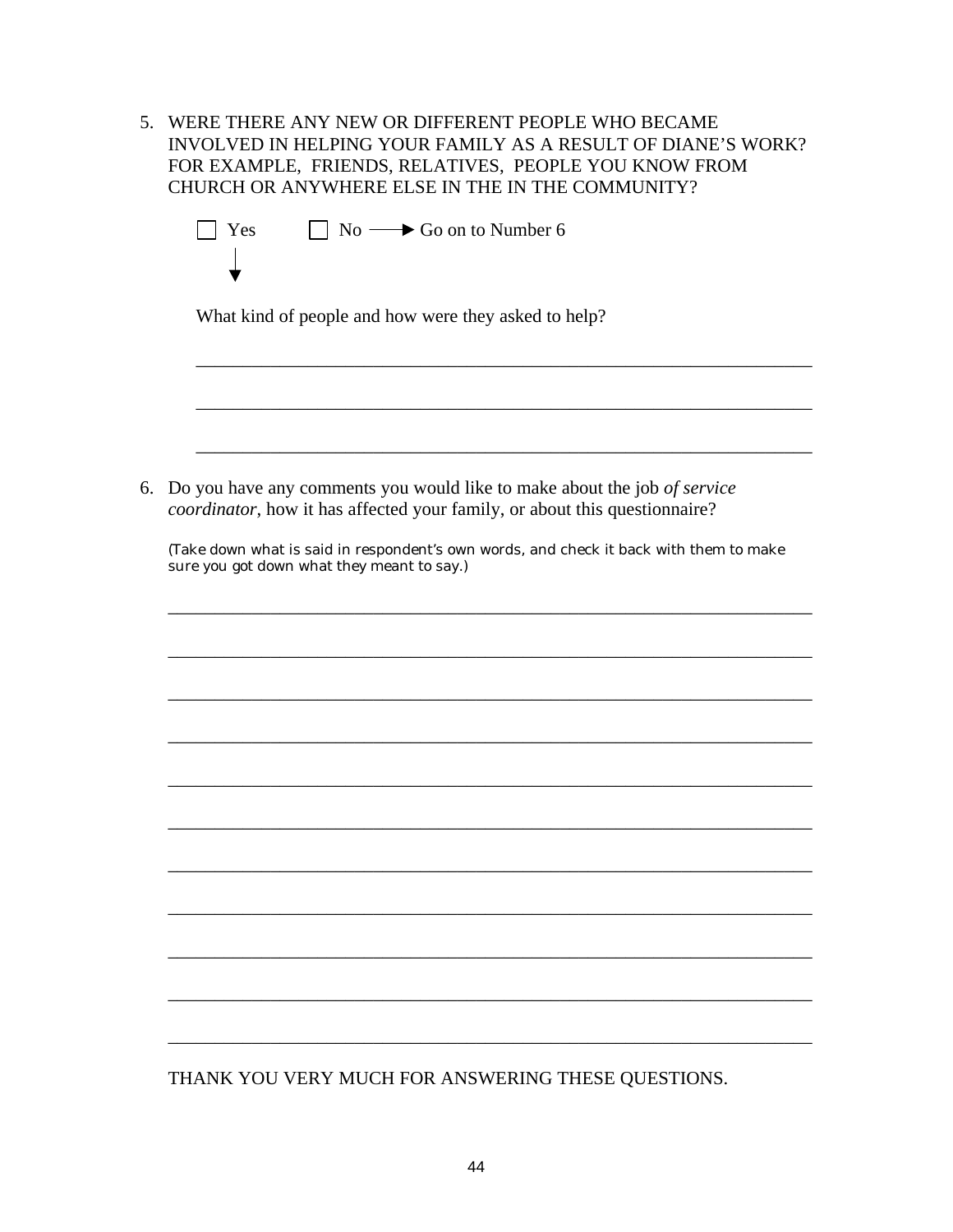## **Appendix G**

### **Respondents' Final Comments**

The Public Health Nurses who administered the family questionnaire were instructed to ask the following question of respondents.

#### **"Do you have any comments you would like to make about the job of** *system service coordinator***, (or) how it has affected your family…?"**

The nurses were instructed to take down what was said in the respondent's own words, and check it back with them to make sure the respondent's meaning was captured accurately. Eleven of the fourteen people who responded to the questionnaire made comments. Comments were transcribed verbatim from the questionnaire and are presented below.

- Great at what she does
- She has done me a lot of good
- She gave another opinion on things
- It has changed things so much at home
- I've only been with Diane two times. After seeing her more I would be able to give more specific and better answers to the questionnaire. I want to continue with her because I think it can help me.
- She does a good job.
- Glad to have met and looking forward to working with her more
- Before she came in it was chaos a lot easier setting up meetings, have appointments more organized
- Has worked with community i.e., VON. to help get service,
- Easier don't pay but cheque remains same
- Sometimes not sure what more can be done so not sure what to ask her, she always says just call
- Children benefit from her meeting with the school
- Son benefiting from having someone walking him to school new person in his life
- She is friendly, listens, tries to help me out, likes my babies
- Nice, friendly
- Sounds good about her plan, hoping it turns out. People haven't followed through before when they said they would so being careful, not getting hopes up
- Diane has had 1 HV/ 1 follow-up phone call re: meeting that is planned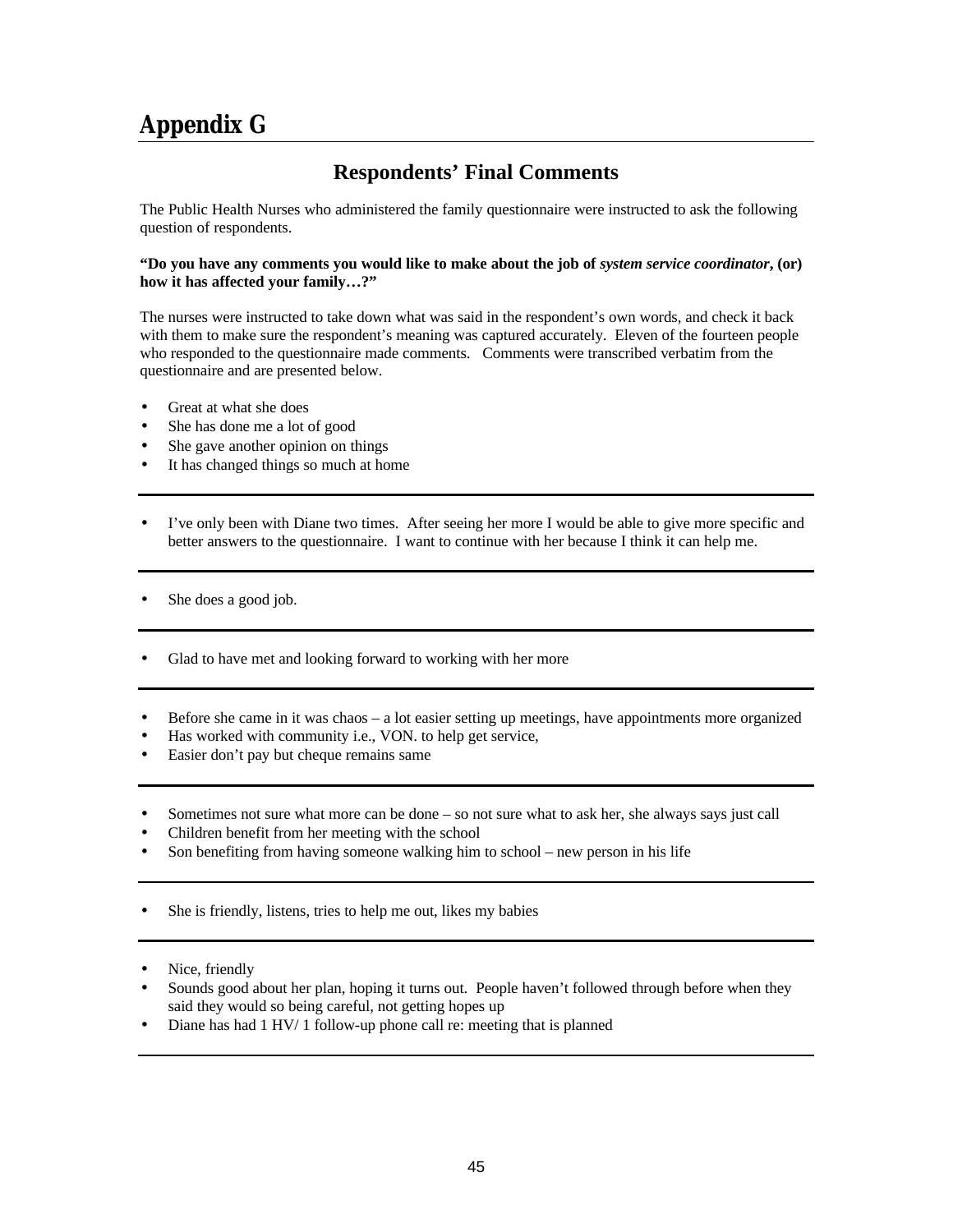- Diane has made a huge difference in my life she has given me the confidence to advocate for my child and my family
- That my opinion and the needs of my family are priority. I still have difficulty with some agencies at times, but I feel it can better address my needs to them now. I feel I am listened to more, and am given some of the respect I deserve. In essence "I found my backbone". I was very nervous about dealing with "another" agency but am grateful I consented to speaking with Diane
- Pretty understanding
- Good at what she does
- Helped coordinating agencies organize a plan
- Things in order
- Court papers action
- Written plan
- Family reunited
- Referral and steps to reunite family seemed to be on hold prior to involvement movement after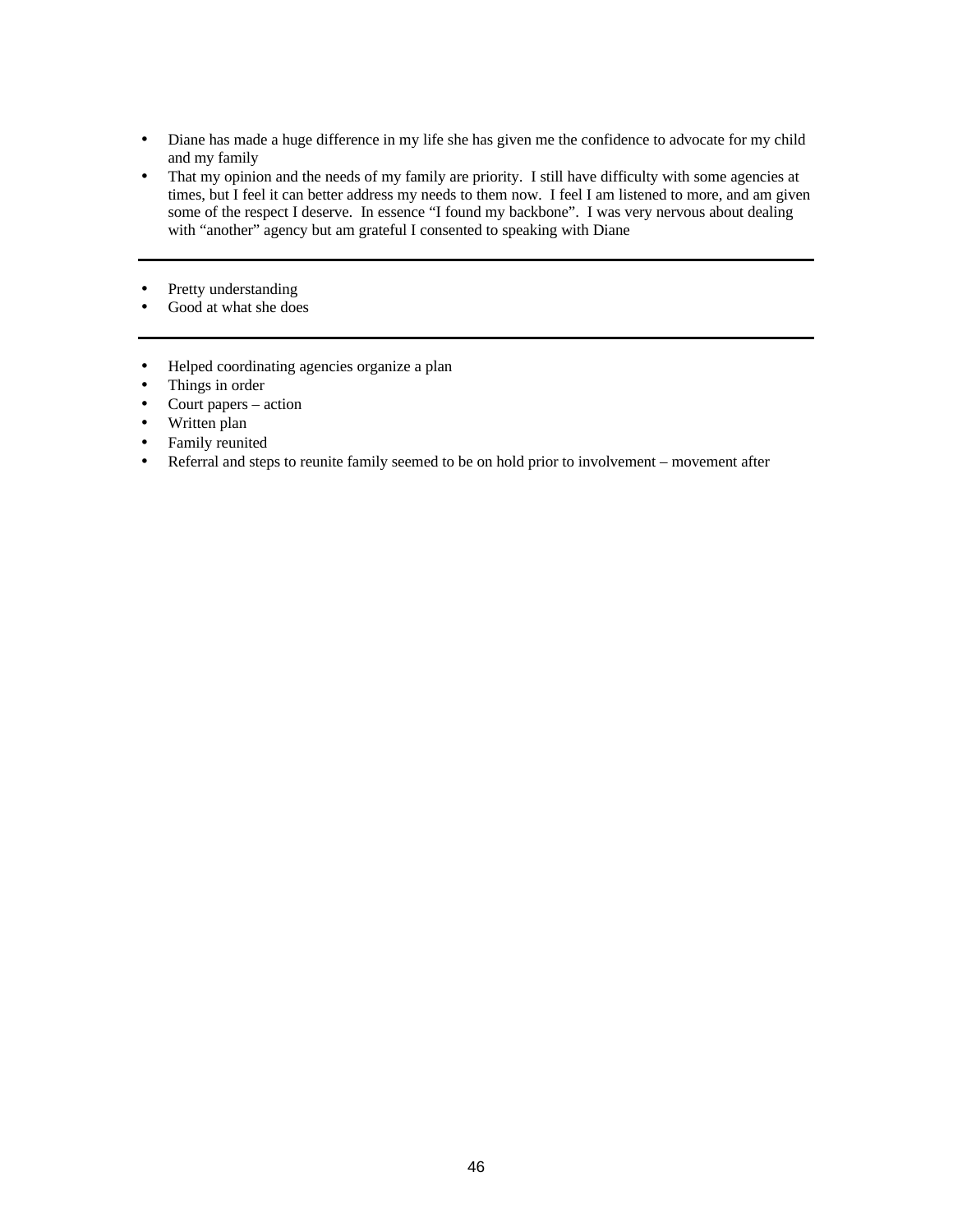## **Appendix H**

### **Description of Activities Comprising the Role of System Service Coordination, with Excerpts from Narrative Account of Process by System Service Coordinator**

#### **1. Initial Consultation(s) with Public Health Nurse(s)**

- Receive initial referral call from PHN; obtain overview of the family's situation
- Review/assess what services and supports have been tried to date
- Assess concerns of both family and service providers
- In some cases, contact outside (non-referring) PHN and/or Family Home Visitors for case consultation (without identifying family)

#### **2. Initial home visits: "breaking the ice" and identifying and developing immediate "mini-plans" to address the most pressing solvable problem**

- Set up and conduct initial meeting with family
- May or may not happen with referring PHN depending on perceived advantages
- Purpose: "breaking the ice," getting to know family, establishing trust
- Work toward posing question: "how can I help?"
- Assess most pressing concrete needs or problems
- Create an immediate "practical little plan" to address most pressing concrete needs or problems
- Takes anywhere from 1 to 4 hours

(I)nitially the first thing, is to meet the family. Several families…said to me what really works good is having a PHN go with you, because that is their first connection, so that is breaking the ice. So breaking the ice sometimes takes a little bit of time, maybe one or two visits. And we start to get things kind of captured. I usually write up the notes initially about whatever happened so that there is a record of what was talked about, even then. That's the first thing. The next thing is to sort of figure out what needs to happen. And sometimes I meet with the family without even anybody there because again, that is that relationship building that needs to happen. There has to be that trust. So I often do that. Not always, it just depends on the family.

… "What would be helpful?" That is usually the question. It's not about "this is what I think needs to happen." It's "what would be helpful for you today?" So we start with that, because sometimes it's the very practical things, not the dreaming and the white picket fence. We want to get to that, we want to look at life dreams, but sometimes the very practical things that need to happen right now need to be addressed in order to bring the stress level down.

#### **3. Follow-Up on Immediate Mini-Plans**

- May involve setting up meetings, e.g., with school officials
- May involve encouraging and supporting family member in taking action to rectify a problem (e.g., restoring natural gas service for home and water heating)
- May involve finding resources to address an immediate material need
- A crucial part of the process of building trust with family ("action builds trust")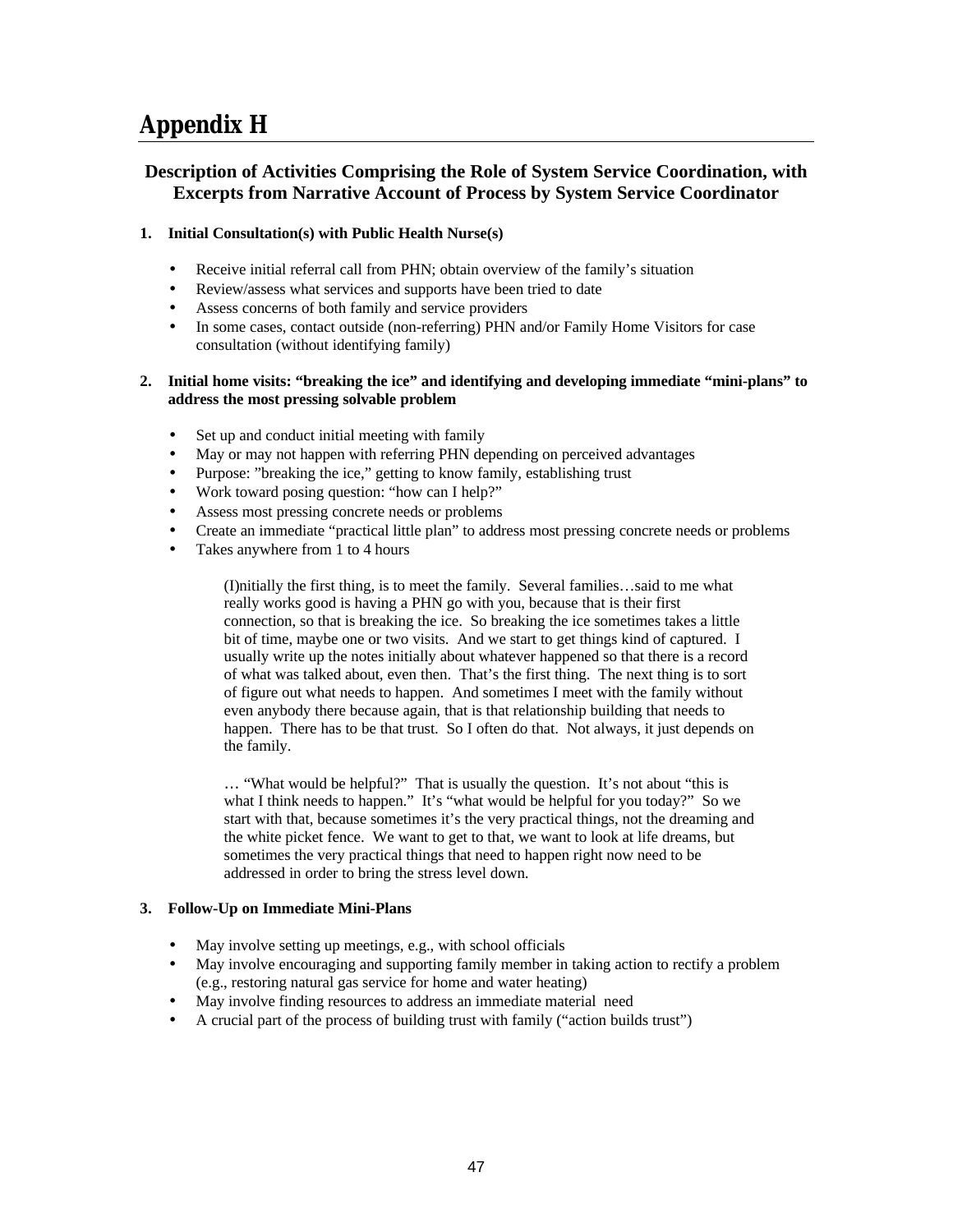The system service coordinator related a story of one of the mom's she was working with whose hydro had been disconnected. She had been boiling water on the stove to bath her children.

…(S)he would love to get a new job, she would love to do all these things. Yet, really it was about the hook-up. So it's getting the consent form and talking to the manager at Union Energy and talking about what can we do in order to get an understanding. So sometimes it's those very practical things that need to be worked through and then create a little plan around how are we going to help you to get hooked back up, because without heat in the winter we're in trouble, so let's deal with the food and shelter….You know, sometimes [it's] Maslow's hierarchy; we can't get to the most important things, the love and feeling good about stuff, if you can't deal with the most basic things in life…. you can't put the cart before the horse sometimes….

[Another example would be] …coordinating meetings with schools…where the family really feels they have had a history with educators and so feel intimidated, scared, do not have any resources or support to walk into that school to figure out how it's going to work out for their child going to school. So that has been a huge piece. Sometimes it's that sort of concrete coordination.... (A)ction builds trust. So sometimes by just saying I can do that little piece builds the trust with the family and they say "Oh that was very helpful."

#### **4. Setting Up "Community Planning Meeting(s)"**

- Identify and contact various formal service providers and informal supports currently involved with family
- Will often take form of a series of mini-meetings with different players to avoid intimidating or overwhelming family
- Examples: school, health/medical, settlement related (for newcomers)
- Much time spent on "creative digging" and "out of box" thinking to identify and involve additional formal, informal and non-conventional supports as needed (e.g., neighbours, friends, family members, church, community groups, service clubs, businesses, etc.)
- Convene a community meeting with all identified supports *if deemed appropriate* for family
- May "build up" support network slowly by adding service providers and/or informal supports over time as deemed appropriate for family (Some families never have full community planning meetings.)

The system service coordinator's initial approach was to try to identify a significant number of "supports" in a family's life to begin building a social support system around the family.

Let's bring everybody together, after the first meeting…. I can bring all these people together and we will come up with a community plan…. (I brought)… together teachers, resource teachers, Public Health, Children's Mental Health, all these service providers that have been involved in their lives, … and it was just so overwhelming for the family. It was just horrendous. Like 20 people in a room telling you what you need to do in your life, not a good feeling. I mean they have all been parts of some piece of it, and it just felt like she had to "yes" to everything and thought it was all a great idea, and then walked out and said she wouldn't be able to do any of it because it was just too overwhelming, too much.

…I thought there has to be different ways about going about coordinating planning that doesn't put people in a really uncomfortable situation. It may come to that point, but you don't do that first with folks.

Then we broke it down to many meetings with different people, and what was manageable for her, what didn't feel comfortable, what would work. So there would be some times where there would just be a couple of people with the school, or there might be some people with Mental Health, and I was the link to all of those little groups of people in the meetings that basically were happening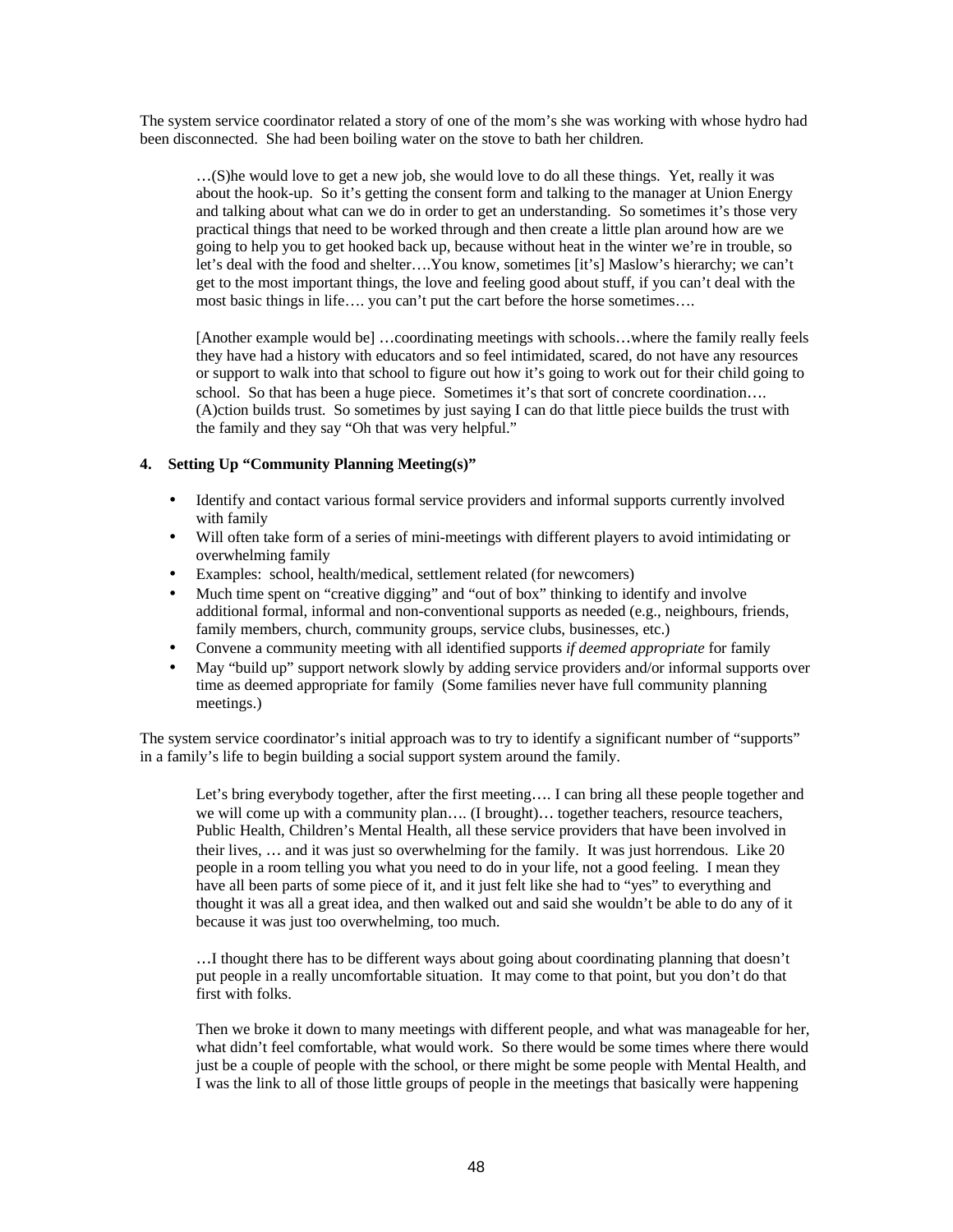around specific issues, so that I was the glue, but not necessarily everybody sitting around the table. That's too much.

#### **5. Building the "Community Action Plan" and Facilitating the Emergence of a Community Support Network**

- Convene and facilitate planning sessions in manner sensitive to family's particular situation
- Incorporate roles for formal and informal supports around family's needs in novel and creative ways
- Make the roles/tasks to be undertaken by various parties explicit
- Record minutes of community planning meetings
- Write up the plan(s) using a visual/graphic and family-focused format
- Distribute plans to various parties
- Community action plan becomes mechanism of accountability
- Coordinating various parties and writing up plans is very time consuming

And a big part of my role has been to assure all the minutes are done, writing up the plan, everybody getting copies…that is a huge piece of the job because that is the accountability that says this is a community plan, this is not just an agency plan. And the community plan speaks to everybody's role and what they are doing with and for that family. And when I say that it sometimes takes a lot of time to develop, it's because people don't need language to communicate, they need the visual. So a lot of plans have been visually plans, and that takes a lot of time because I do it all I actually have to come up with a design that works for a family.

There are several different models, different examples. One was just a safety plan, which was pictures and numbers. One was to help a mom stay on track because she couldn't keep her place in a neat and tidy fashion. One was a plan that was all the different service providers and what their roles were. One was a plan that was a pie shape and one was a picture and who to call when, so she was able to cross-reference with that.

The use of a "visual plan" format illustrates from another angle the application of the "family-centred" principle.

…(O)ften we write things that are designed for service providers, professionals. And you know, if a community plan is going to respond to the family and they are in the driver's seat, they need to be totally part of it. So it's always thinking... "What way would you understand it? So that this isn't about us, it's about what is helpful to you."

#### **6. Monitoring and Following-up on Community Action Plans**

- Some families require only modest support to get on track, require little follow-up, e.g., a phone call to assess effectiveness and appropriateness of plan
- For some families there is a need to periodically reconvene community support network to review and revise plan
- Plan is reworked and distributed to various parties

Once those little mini-meetings come together, I'm sometimes present, and I always ask "Do I need to be there?" I guess I keep asking that, not only to myself but also to the families. Am I necessary, when am I needed and when am I not needed. So it's always asking that question and going back to that internal question. Once that happens, then I am sometimes a contact, and basically action plans are derived from those mini-plans. Then I monitor, in a nutshell, how things are going. So I'm the link again. So that goes back to the billion phone calls sometimes that happen.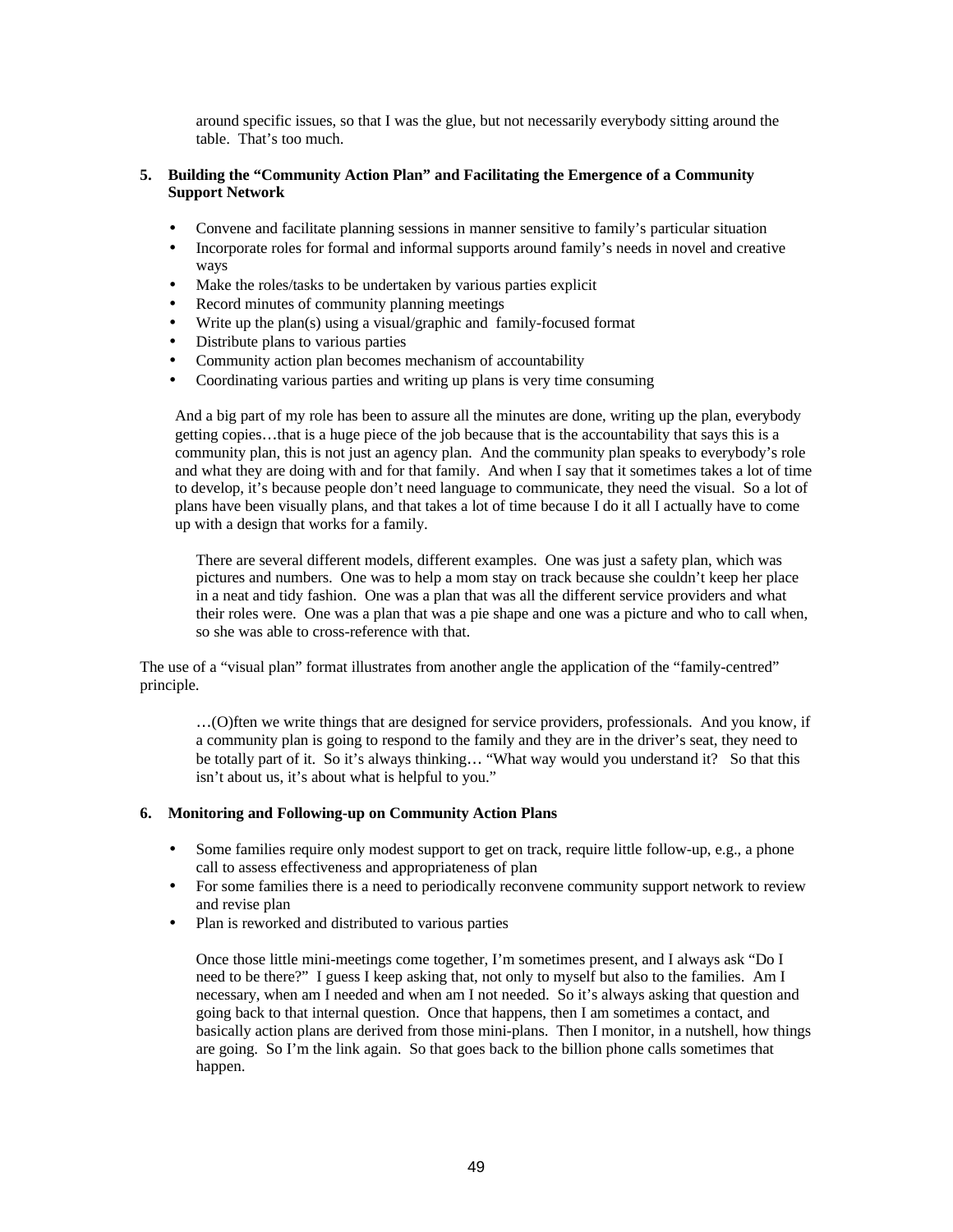…(T)he word foundation is a good way of describing it because it is not about having a team in there forever. The foundation can be defined as the family is feeling okay, they are picking up the phone, …having other people in their lives that are not necessarily professional people, …feeling okay with the service providers that are there for them, who are responding and acting on things that they said they were going to do. So there was some accountability and monitoring….. (I)t is a diminishing role but knowing that if things got falling apart again that maybe there is a time to come back together. And that is the foundation. Sometimes a few of the bricks start falling a bit and then you need to come and jump back in just to bring it back together. So I think that, to me, is a bit of the foundation, and that families believe in themselves. And that takes time.

#### **7. Disengagement Process (returning family to Inter-Agency Level Service Coordination)**

- Formal protocol for disengagement ("closing the file") not yet developed
- Three categories of levels of involvement with families as of the end of October (after 8 months)
- Ongoing involvement (11 families)
- Currently minimal involvement (6 families)
- Involvement completed (11 families)
- With 8 out of 28 families served as of the end of October, only limited involvement was needed. Involvement appears to be concluded, but the door remains open if family needs support to get back on track.
- 20 of 28 families, require(d) "staged" disengagement, periodic follow-up to keep community support network functioning and intact
- Need to develop protocol for transferring responsibility for monitoring action plan and support network to designated interagency service coordinator
- Need protocol to signal need for re-engaging system service coordination

…(O)ne of the things that is very clear in my mind as System Service Coordinator, I am not involved in people's lives in that very, very, regular, concrete way. And that's the question I keep asking all the time, "Do I need to step away?" And what I need to do is to really support the system in responding differently, or responding to families, support the person that is really part of someone's life on a regular basis. That is my role, not to be the person. So if I can inspire and get things rolling in that way, great. But I need to keep asking that question, am I getting to involved, do I need to step away.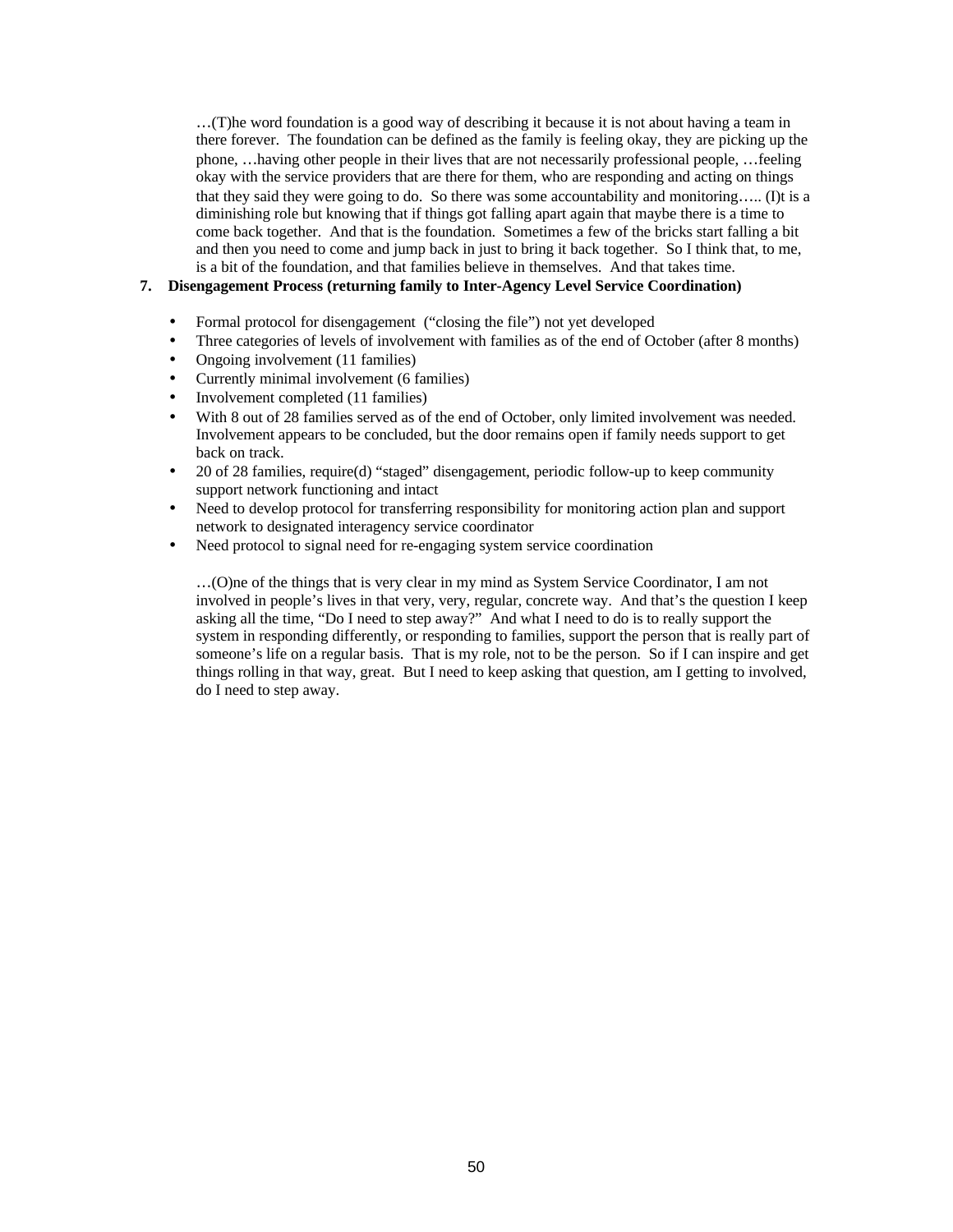## **Appendix I**

### **Informal Community Supports and Services Explored**

The system service coordinator was asked to prepare of list of informal supports she had identified and attempted to integrate into families' community support networks. The list is presented below with minimal editing for readability.

- Invited mothers' families and friends to planning meetings as a routine strategy. Everyone had a part to play; one mother invited her grandparents, one family invited her sister, mother and close friend. Every family's situation is different. I would make the calls, if the mother didn't feel comfortable in asking for family and friends' involvement. Nine times out of ten people came and were very supportive in ways they felt comfortable with.
- Recruited high school students for babysitting (instead of formal funded respite).
- Neighbour accessed to provide childcare (instead of formal respite options).
- Requested support from Fanshawe College, Early Childhood Education students.
- Obtained a donation to pay for one-year membership at Child Reach.
- Tracked down a past foster mother (who lives in another community about 2 hours away) was willing to reconnect with one Mother to offer emotional support.
- Elicited clothing donations--safety gates, strollers, beds, air conditioner …lots of donations provided to families through connections in their community.
- Obtained financial support for a family of five to get their van back on the road through the United Way.
- Worked out a plan with a local auto repair shop to get family's van back on road.
- Hired a mother to tell her story to 45 resource consultants and managers across 5 counties...you could hear a pin drop!
- Provided 4 families with tickets to Jane Elliott (\$20.00 per ticket) North America's most dynamic diversity trainer in North America. Every family who received a ticket came to this special event.
- Accessed funding to support a family move from one rural area to another rural area  $\sim$  46kms one way.
- Contacted a tow trucker driver to help in the move.
- Connected a family to a neighbourhood daycare provider, thus avoiding having to arrange transportation to send their two year old 30 minutes across town to a funded daycare setting.
- Contacted a tutoring service to support one family's little boy.
- Contacted Ontario Hearing Society for resources.
- Barter System  $\sim$  creative way families can receive support while offering something they could do in return for someone else.
- Accessed Respite Network to obtain additional support for families in crisis.
- Accessed Memorial Boys and Girls Club for recreation, leisure and funding for families.
- Obtained donation from Lion Club in London to support one family.
- Obtained donation from Lions Club in Strathroy to support a rural family pick up their son who has autism from school every other day.
- Received donations from 2 Optimist Clubs in London to support one family.
- Obtained donations from Optimist Club in Ingersoll to support family expenses to Toronto in supporting their daughter who had a kidney transplant.
- Contacted a local jeweler who connected one family with more financial resources.
- Received funding from Salvation Army to support a mom with multiple challenges.
- Obtained resources from Ross McDonald School for the Blind.
- Invited a landlord to join one family's community team.
- Elicited offer of financial support from Lioness Clubs in London for one family.
- Elicited offer from Lioness Club in Tillsonburg for members to visit and provide informal support to one mother.
- Supported one mother's move to Sisters of St. Joseph's to avoid a family crisis.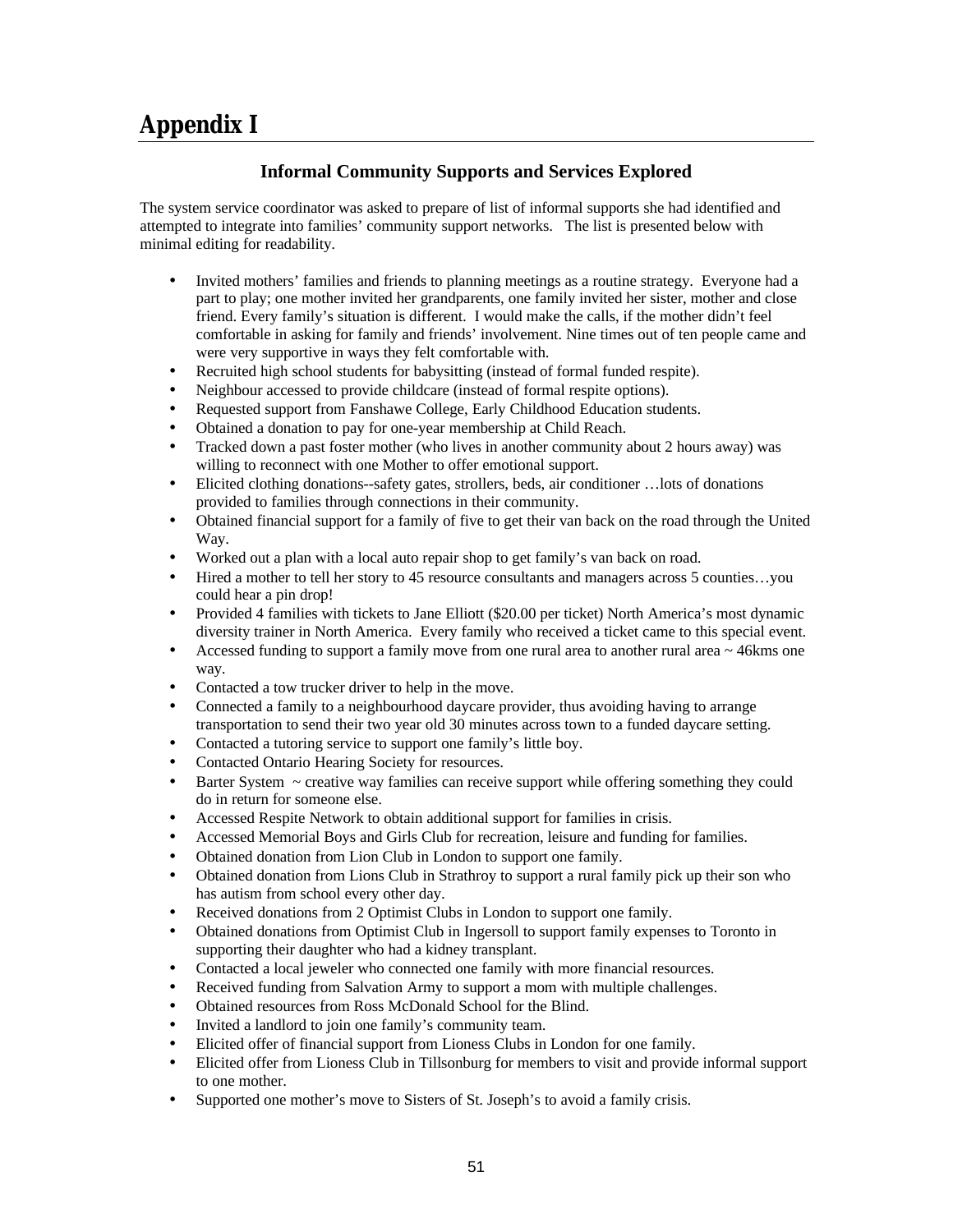- Connected children to school activities (informal ways to access family respite).
- Contacted the president of a soccer league to access subsidy for one family, and connected them to other families who were willing to provide transportation to and from the soccer fields.
- Connected one mother to a *Doula* (volunteer service to support mother through her birthing experience).
- Rotary Club provided funding for family.
- Contacted churches in Ingersoll and Stratford who offered space to have planning meetings.
- Invited members of peoples' churches to their planning meetings.
- Connected one mother to a nanny who came into their home to provide additional supports to her baby and two-year-old..
- Connected with several realtors from different community to pursue affordable housing options.
- Elicited offer of support from Native Community Housing Services to help one family with their housing needs.
- Arranged support from Credit Counseling Services to help one family with a rent to own option.
- Connected a mother with another mother whose daughter had also experienced kidney transplants. That mother is now part of the family/community team.
- Contacted 4 different IODE chapters in this region:
	- ß One chapter provided the funding for taxi fares for a mother with limited English Language skills, 3 sick children get to the hospital and to other specialist appointments.
	- One chapter provides practical things families need...clothing, household items like beds and washing machines etc…
	- One chapter had members willing to offer childcare so one single mother could have a break.
	- One chapter provided funds to one family to hire in-home supports.